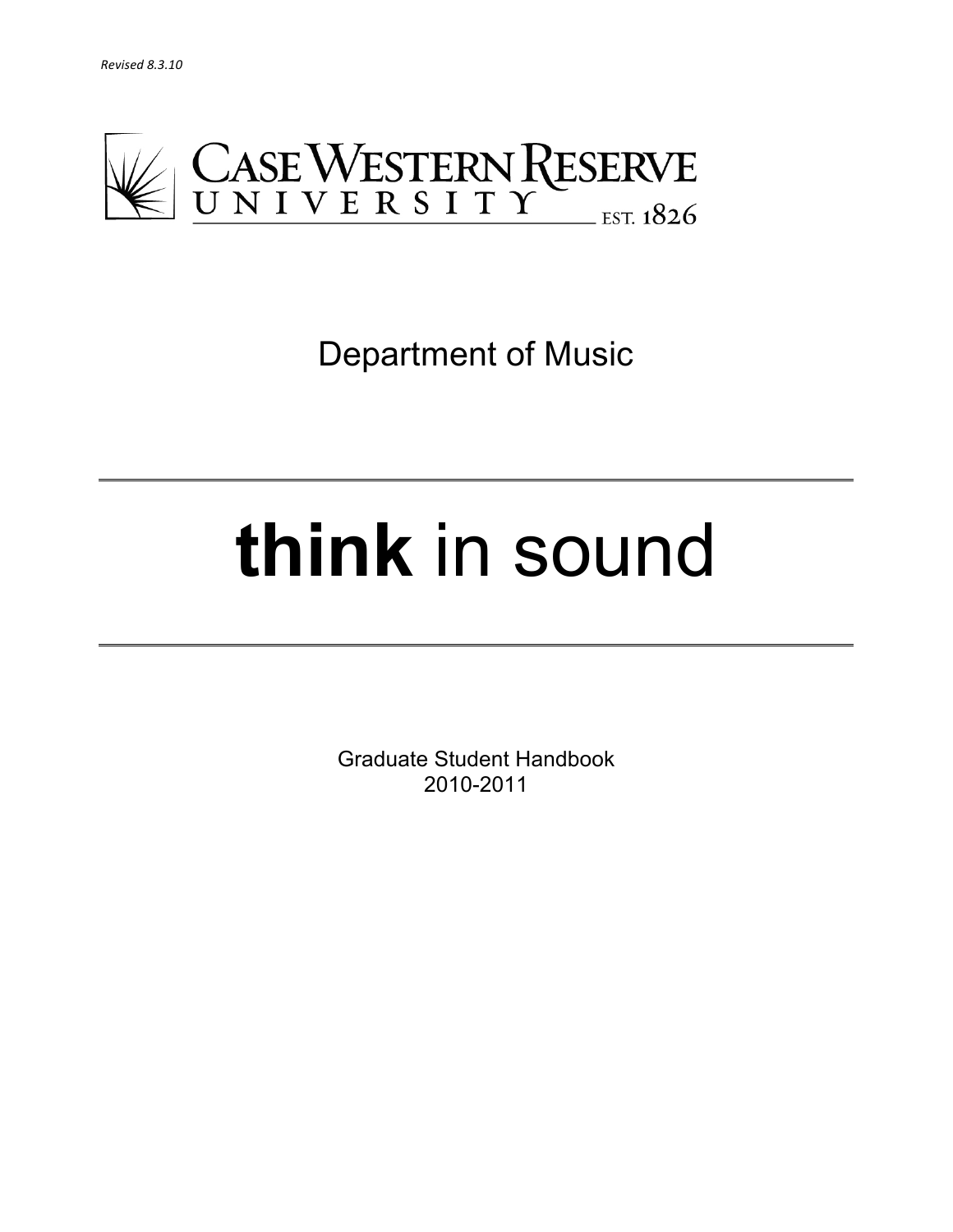# **HANDBOOK CONTENTS**

| Haydn Hall<br>4<br>4<br><b>Kulas Music Library</b><br>4<br>The Core (computer lab)<br>Denison/Wade Rehearsal Facility<br>4<br>4<br><b>Florence Harkness Memorial Chapel</b><br>4<br>Harkness Chapel Classroom<br>$\mathbf 5$<br>Resources<br>5<br><b>Information and Assistance</b><br>5<br>Program Advisors<br>$5-6$<br><b>Office Administration</b><br>Department Website and Message Boards<br>6<br>6<br><b>Student Mailboxes</b><br>$6 - 7$<br><b>CWRU Email Account</b><br><b>Personal Contact Information</b><br>$\overline{7}$<br>$\overline{7}$<br><b>Graduate Student Offices</b><br>$\overline{7}$<br>Photocopies and Offices Supplies<br>$\overline{7}$<br>Keys<br>$\overline{7}$<br><b>After-hours Building Access</b><br>$\overline{7}$<br><b>Practice Rooms</b><br>8<br>Lockers<br>8<br>University-owned Instruments<br>8<br><b>Policies and Procedures</b><br>$\begin{matrix}8\\8\end{matrix}$<br><b>Registration Procedures/CIM</b><br><b>Applied Lessons</b><br>8<br><b>Independent Study Courses</b><br>8<br>Theses, Dissertations, and Graduation<br>9<br>Professional Performances, Scholarly Activities, and Outside Work<br>9<br><b>Activities</b><br>9<br><b>Ensemble Opportunities</b><br>9<br><b>Student Recitals</b><br>9<br>Lecture/Colloquium Opportunities<br>9<br><b>Graduate Assistantships</b><br><b>Teaching Assistantships</b><br>$9 - 10$<br>Grader/Reader<br>10<br>10 <sub>1</sub><br>Instructor TA<br><b>Section Leader</b><br>10<br>10 <sup>°</sup><br>Tutor<br><b>Graduate Assistantships</b><br>10<br>Department Regulations - Graduate Assistantships<br>$10 - 11$<br><b>Prizes and Awards</b><br>11<br><b>Graduate Research Grants</b><br>11<br>11<br><b>Pancoast Fellowships</b><br><b>Graduate Dean's Awards for Instructional Excellence</b><br>11<br>12 <sub>2</sub><br><b>Research and Travel Money</b><br>12 <sub>2</sub><br>Planned Program of Study<br>12 <sub>2</sub><br><b>Fellowship Courses</b><br>12 <sub>2</sub><br><b>Degree Requirements</b><br>$12 - 13$<br><b>Musicology Examinations</b><br><b>Guidelines for Language Examinations</b><br>13 <sup>2</sup> | The Music Department Facilities          |           |
|-------------------------------------------------------------------------------------------------------------------------------------------------------------------------------------------------------------------------------------------------------------------------------------------------------------------------------------------------------------------------------------------------------------------------------------------------------------------------------------------------------------------------------------------------------------------------------------------------------------------------------------------------------------------------------------------------------------------------------------------------------------------------------------------------------------------------------------------------------------------------------------------------------------------------------------------------------------------------------------------------------------------------------------------------------------------------------------------------------------------------------------------------------------------------------------------------------------------------------------------------------------------------------------------------------------------------------------------------------------------------------------------------------------------------------------------------------------------------------------------------------------------------------------------------------------------------------------------------------------------------------------------------------------------------------------------------------------------------------------------------------------------------------------------------------------------------------------------------------------------------------------------------------------------------------------------------------------------------------------------------------------------------------------------------------------------------------------------------------------------------|------------------------------------------|-----------|
|                                                                                                                                                                                                                                                                                                                                                                                                                                                                                                                                                                                                                                                                                                                                                                                                                                                                                                                                                                                                                                                                                                                                                                                                                                                                                                                                                                                                                                                                                                                                                                                                                                                                                                                                                                                                                                                                                                                                                                                                                                                                                                                         |                                          |           |
|                                                                                                                                                                                                                                                                                                                                                                                                                                                                                                                                                                                                                                                                                                                                                                                                                                                                                                                                                                                                                                                                                                                                                                                                                                                                                                                                                                                                                                                                                                                                                                                                                                                                                                                                                                                                                                                                                                                                                                                                                                                                                                                         |                                          |           |
|                                                                                                                                                                                                                                                                                                                                                                                                                                                                                                                                                                                                                                                                                                                                                                                                                                                                                                                                                                                                                                                                                                                                                                                                                                                                                                                                                                                                                                                                                                                                                                                                                                                                                                                                                                                                                                                                                                                                                                                                                                                                                                                         |                                          |           |
|                                                                                                                                                                                                                                                                                                                                                                                                                                                                                                                                                                                                                                                                                                                                                                                                                                                                                                                                                                                                                                                                                                                                                                                                                                                                                                                                                                                                                                                                                                                                                                                                                                                                                                                                                                                                                                                                                                                                                                                                                                                                                                                         |                                          |           |
|                                                                                                                                                                                                                                                                                                                                                                                                                                                                                                                                                                                                                                                                                                                                                                                                                                                                                                                                                                                                                                                                                                                                                                                                                                                                                                                                                                                                                                                                                                                                                                                                                                                                                                                                                                                                                                                                                                                                                                                                                                                                                                                         |                                          |           |
|                                                                                                                                                                                                                                                                                                                                                                                                                                                                                                                                                                                                                                                                                                                                                                                                                                                                                                                                                                                                                                                                                                                                                                                                                                                                                                                                                                                                                                                                                                                                                                                                                                                                                                                                                                                                                                                                                                                                                                                                                                                                                                                         |                                          |           |
|                                                                                                                                                                                                                                                                                                                                                                                                                                                                                                                                                                                                                                                                                                                                                                                                                                                                                                                                                                                                                                                                                                                                                                                                                                                                                                                                                                                                                                                                                                                                                                                                                                                                                                                                                                                                                                                                                                                                                                                                                                                                                                                         |                                          |           |
|                                                                                                                                                                                                                                                                                                                                                                                                                                                                                                                                                                                                                                                                                                                                                                                                                                                                                                                                                                                                                                                                                                                                                                                                                                                                                                                                                                                                                                                                                                                                                                                                                                                                                                                                                                                                                                                                                                                                                                                                                                                                                                                         |                                          |           |
|                                                                                                                                                                                                                                                                                                                                                                                                                                                                                                                                                                                                                                                                                                                                                                                                                                                                                                                                                                                                                                                                                                                                                                                                                                                                                                                                                                                                                                                                                                                                                                                                                                                                                                                                                                                                                                                                                                                                                                                                                                                                                                                         |                                          |           |
|                                                                                                                                                                                                                                                                                                                                                                                                                                                                                                                                                                                                                                                                                                                                                                                                                                                                                                                                                                                                                                                                                                                                                                                                                                                                                                                                                                                                                                                                                                                                                                                                                                                                                                                                                                                                                                                                                                                                                                                                                                                                                                                         |                                          |           |
|                                                                                                                                                                                                                                                                                                                                                                                                                                                                                                                                                                                                                                                                                                                                                                                                                                                                                                                                                                                                                                                                                                                                                                                                                                                                                                                                                                                                                                                                                                                                                                                                                                                                                                                                                                                                                                                                                                                                                                                                                                                                                                                         |                                          |           |
|                                                                                                                                                                                                                                                                                                                                                                                                                                                                                                                                                                                                                                                                                                                                                                                                                                                                                                                                                                                                                                                                                                                                                                                                                                                                                                                                                                                                                                                                                                                                                                                                                                                                                                                                                                                                                                                                                                                                                                                                                                                                                                                         |                                          |           |
|                                                                                                                                                                                                                                                                                                                                                                                                                                                                                                                                                                                                                                                                                                                                                                                                                                                                                                                                                                                                                                                                                                                                                                                                                                                                                                                                                                                                                                                                                                                                                                                                                                                                                                                                                                                                                                                                                                                                                                                                                                                                                                                         |                                          |           |
|                                                                                                                                                                                                                                                                                                                                                                                                                                                                                                                                                                                                                                                                                                                                                                                                                                                                                                                                                                                                                                                                                                                                                                                                                                                                                                                                                                                                                                                                                                                                                                                                                                                                                                                                                                                                                                                                                                                                                                                                                                                                                                                         |                                          |           |
|                                                                                                                                                                                                                                                                                                                                                                                                                                                                                                                                                                                                                                                                                                                                                                                                                                                                                                                                                                                                                                                                                                                                                                                                                                                                                                                                                                                                                                                                                                                                                                                                                                                                                                                                                                                                                                                                                                                                                                                                                                                                                                                         |                                          |           |
|                                                                                                                                                                                                                                                                                                                                                                                                                                                                                                                                                                                                                                                                                                                                                                                                                                                                                                                                                                                                                                                                                                                                                                                                                                                                                                                                                                                                                                                                                                                                                                                                                                                                                                                                                                                                                                                                                                                                                                                                                                                                                                                         |                                          |           |
|                                                                                                                                                                                                                                                                                                                                                                                                                                                                                                                                                                                                                                                                                                                                                                                                                                                                                                                                                                                                                                                                                                                                                                                                                                                                                                                                                                                                                                                                                                                                                                                                                                                                                                                                                                                                                                                                                                                                                                                                                                                                                                                         |                                          |           |
|                                                                                                                                                                                                                                                                                                                                                                                                                                                                                                                                                                                                                                                                                                                                                                                                                                                                                                                                                                                                                                                                                                                                                                                                                                                                                                                                                                                                                                                                                                                                                                                                                                                                                                                                                                                                                                                                                                                                                                                                                                                                                                                         |                                          |           |
|                                                                                                                                                                                                                                                                                                                                                                                                                                                                                                                                                                                                                                                                                                                                                                                                                                                                                                                                                                                                                                                                                                                                                                                                                                                                                                                                                                                                                                                                                                                                                                                                                                                                                                                                                                                                                                                                                                                                                                                                                                                                                                                         |                                          |           |
|                                                                                                                                                                                                                                                                                                                                                                                                                                                                                                                                                                                                                                                                                                                                                                                                                                                                                                                                                                                                                                                                                                                                                                                                                                                                                                                                                                                                                                                                                                                                                                                                                                                                                                                                                                                                                                                                                                                                                                                                                                                                                                                         |                                          |           |
|                                                                                                                                                                                                                                                                                                                                                                                                                                                                                                                                                                                                                                                                                                                                                                                                                                                                                                                                                                                                                                                                                                                                                                                                                                                                                                                                                                                                                                                                                                                                                                                                                                                                                                                                                                                                                                                                                                                                                                                                                                                                                                                         |                                          |           |
|                                                                                                                                                                                                                                                                                                                                                                                                                                                                                                                                                                                                                                                                                                                                                                                                                                                                                                                                                                                                                                                                                                                                                                                                                                                                                                                                                                                                                                                                                                                                                                                                                                                                                                                                                                                                                                                                                                                                                                                                                                                                                                                         |                                          |           |
|                                                                                                                                                                                                                                                                                                                                                                                                                                                                                                                                                                                                                                                                                                                                                                                                                                                                                                                                                                                                                                                                                                                                                                                                                                                                                                                                                                                                                                                                                                                                                                                                                                                                                                                                                                                                                                                                                                                                                                                                                                                                                                                         |                                          |           |
|                                                                                                                                                                                                                                                                                                                                                                                                                                                                                                                                                                                                                                                                                                                                                                                                                                                                                                                                                                                                                                                                                                                                                                                                                                                                                                                                                                                                                                                                                                                                                                                                                                                                                                                                                                                                                                                                                                                                                                                                                                                                                                                         |                                          |           |
|                                                                                                                                                                                                                                                                                                                                                                                                                                                                                                                                                                                                                                                                                                                                                                                                                                                                                                                                                                                                                                                                                                                                                                                                                                                                                                                                                                                                                                                                                                                                                                                                                                                                                                                                                                                                                                                                                                                                                                                                                                                                                                                         |                                          |           |
|                                                                                                                                                                                                                                                                                                                                                                                                                                                                                                                                                                                                                                                                                                                                                                                                                                                                                                                                                                                                                                                                                                                                                                                                                                                                                                                                                                                                                                                                                                                                                                                                                                                                                                                                                                                                                                                                                                                                                                                                                                                                                                                         |                                          |           |
|                                                                                                                                                                                                                                                                                                                                                                                                                                                                                                                                                                                                                                                                                                                                                                                                                                                                                                                                                                                                                                                                                                                                                                                                                                                                                                                                                                                                                                                                                                                                                                                                                                                                                                                                                                                                                                                                                                                                                                                                                                                                                                                         |                                          |           |
|                                                                                                                                                                                                                                                                                                                                                                                                                                                                                                                                                                                                                                                                                                                                                                                                                                                                                                                                                                                                                                                                                                                                                                                                                                                                                                                                                                                                                                                                                                                                                                                                                                                                                                                                                                                                                                                                                                                                                                                                                                                                                                                         |                                          |           |
|                                                                                                                                                                                                                                                                                                                                                                                                                                                                                                                                                                                                                                                                                                                                                                                                                                                                                                                                                                                                                                                                                                                                                                                                                                                                                                                                                                                                                                                                                                                                                                                                                                                                                                                                                                                                                                                                                                                                                                                                                                                                                                                         |                                          |           |
|                                                                                                                                                                                                                                                                                                                                                                                                                                                                                                                                                                                                                                                                                                                                                                                                                                                                                                                                                                                                                                                                                                                                                                                                                                                                                                                                                                                                                                                                                                                                                                                                                                                                                                                                                                                                                                                                                                                                                                                                                                                                                                                         |                                          |           |
|                                                                                                                                                                                                                                                                                                                                                                                                                                                                                                                                                                                                                                                                                                                                                                                                                                                                                                                                                                                                                                                                                                                                                                                                                                                                                                                                                                                                                                                                                                                                                                                                                                                                                                                                                                                                                                                                                                                                                                                                                                                                                                                         |                                          |           |
|                                                                                                                                                                                                                                                                                                                                                                                                                                                                                                                                                                                                                                                                                                                                                                                                                                                                                                                                                                                                                                                                                                                                                                                                                                                                                                                                                                                                                                                                                                                                                                                                                                                                                                                                                                                                                                                                                                                                                                                                                                                                                                                         |                                          |           |
|                                                                                                                                                                                                                                                                                                                                                                                                                                                                                                                                                                                                                                                                                                                                                                                                                                                                                                                                                                                                                                                                                                                                                                                                                                                                                                                                                                                                                                                                                                                                                                                                                                                                                                                                                                                                                                                                                                                                                                                                                                                                                                                         |                                          |           |
|                                                                                                                                                                                                                                                                                                                                                                                                                                                                                                                                                                                                                                                                                                                                                                                                                                                                                                                                                                                                                                                                                                                                                                                                                                                                                                                                                                                                                                                                                                                                                                                                                                                                                                                                                                                                                                                                                                                                                                                                                                                                                                                         |                                          |           |
|                                                                                                                                                                                                                                                                                                                                                                                                                                                                                                                                                                                                                                                                                                                                                                                                                                                                                                                                                                                                                                                                                                                                                                                                                                                                                                                                                                                                                                                                                                                                                                                                                                                                                                                                                                                                                                                                                                                                                                                                                                                                                                                         |                                          |           |
|                                                                                                                                                                                                                                                                                                                                                                                                                                                                                                                                                                                                                                                                                                                                                                                                                                                                                                                                                                                                                                                                                                                                                                                                                                                                                                                                                                                                                                                                                                                                                                                                                                                                                                                                                                                                                                                                                                                                                                                                                                                                                                                         |                                          |           |
|                                                                                                                                                                                                                                                                                                                                                                                                                                                                                                                                                                                                                                                                                                                                                                                                                                                                                                                                                                                                                                                                                                                                                                                                                                                                                                                                                                                                                                                                                                                                                                                                                                                                                                                                                                                                                                                                                                                                                                                                                                                                                                                         |                                          |           |
|                                                                                                                                                                                                                                                                                                                                                                                                                                                                                                                                                                                                                                                                                                                                                                                                                                                                                                                                                                                                                                                                                                                                                                                                                                                                                                                                                                                                                                                                                                                                                                                                                                                                                                                                                                                                                                                                                                                                                                                                                                                                                                                         |                                          |           |
|                                                                                                                                                                                                                                                                                                                                                                                                                                                                                                                                                                                                                                                                                                                                                                                                                                                                                                                                                                                                                                                                                                                                                                                                                                                                                                                                                                                                                                                                                                                                                                                                                                                                                                                                                                                                                                                                                                                                                                                                                                                                                                                         |                                          |           |
|                                                                                                                                                                                                                                                                                                                                                                                                                                                                                                                                                                                                                                                                                                                                                                                                                                                                                                                                                                                                                                                                                                                                                                                                                                                                                                                                                                                                                                                                                                                                                                                                                                                                                                                                                                                                                                                                                                                                                                                                                                                                                                                         |                                          |           |
|                                                                                                                                                                                                                                                                                                                                                                                                                                                                                                                                                                                                                                                                                                                                                                                                                                                                                                                                                                                                                                                                                                                                                                                                                                                                                                                                                                                                                                                                                                                                                                                                                                                                                                                                                                                                                                                                                                                                                                                                                                                                                                                         |                                          |           |
|                                                                                                                                                                                                                                                                                                                                                                                                                                                                                                                                                                                                                                                                                                                                                                                                                                                                                                                                                                                                                                                                                                                                                                                                                                                                                                                                                                                                                                                                                                                                                                                                                                                                                                                                                                                                                                                                                                                                                                                                                                                                                                                         |                                          |           |
|                                                                                                                                                                                                                                                                                                                                                                                                                                                                                                                                                                                                                                                                                                                                                                                                                                                                                                                                                                                                                                                                                                                                                                                                                                                                                                                                                                                                                                                                                                                                                                                                                                                                                                                                                                                                                                                                                                                                                                                                                                                                                                                         |                                          |           |
|                                                                                                                                                                                                                                                                                                                                                                                                                                                                                                                                                                                                                                                                                                                                                                                                                                                                                                                                                                                                                                                                                                                                                                                                                                                                                                                                                                                                                                                                                                                                                                                                                                                                                                                                                                                                                                                                                                                                                                                                                                                                                                                         |                                          |           |
|                                                                                                                                                                                                                                                                                                                                                                                                                                                                                                                                                                                                                                                                                                                                                                                                                                                                                                                                                                                                                                                                                                                                                                                                                                                                                                                                                                                                                                                                                                                                                                                                                                                                                                                                                                                                                                                                                                                                                                                                                                                                                                                         |                                          |           |
|                                                                                                                                                                                                                                                                                                                                                                                                                                                                                                                                                                                                                                                                                                                                                                                                                                                                                                                                                                                                                                                                                                                                                                                                                                                                                                                                                                                                                                                                                                                                                                                                                                                                                                                                                                                                                                                                                                                                                                                                                                                                                                                         |                                          |           |
|                                                                                                                                                                                                                                                                                                                                                                                                                                                                                                                                                                                                                                                                                                                                                                                                                                                                                                                                                                                                                                                                                                                                                                                                                                                                                                                                                                                                                                                                                                                                                                                                                                                                                                                                                                                                                                                                                                                                                                                                                                                                                                                         |                                          |           |
|                                                                                                                                                                                                                                                                                                                                                                                                                                                                                                                                                                                                                                                                                                                                                                                                                                                                                                                                                                                                                                                                                                                                                                                                                                                                                                                                                                                                                                                                                                                                                                                                                                                                                                                                                                                                                                                                                                                                                                                                                                                                                                                         |                                          |           |
|                                                                                                                                                                                                                                                                                                                                                                                                                                                                                                                                                                                                                                                                                                                                                                                                                                                                                                                                                                                                                                                                                                                                                                                                                                                                                                                                                                                                                                                                                                                                                                                                                                                                                                                                                                                                                                                                                                                                                                                                                                                                                                                         |                                          |           |
|                                                                                                                                                                                                                                                                                                                                                                                                                                                                                                                                                                                                                                                                                                                                                                                                                                                                                                                                                                                                                                                                                                                                                                                                                                                                                                                                                                                                                                                                                                                                                                                                                                                                                                                                                                                                                                                                                                                                                                                                                                                                                                                         | Comprehensive Exams, Ph.D. in Musicology | $13 - 14$ |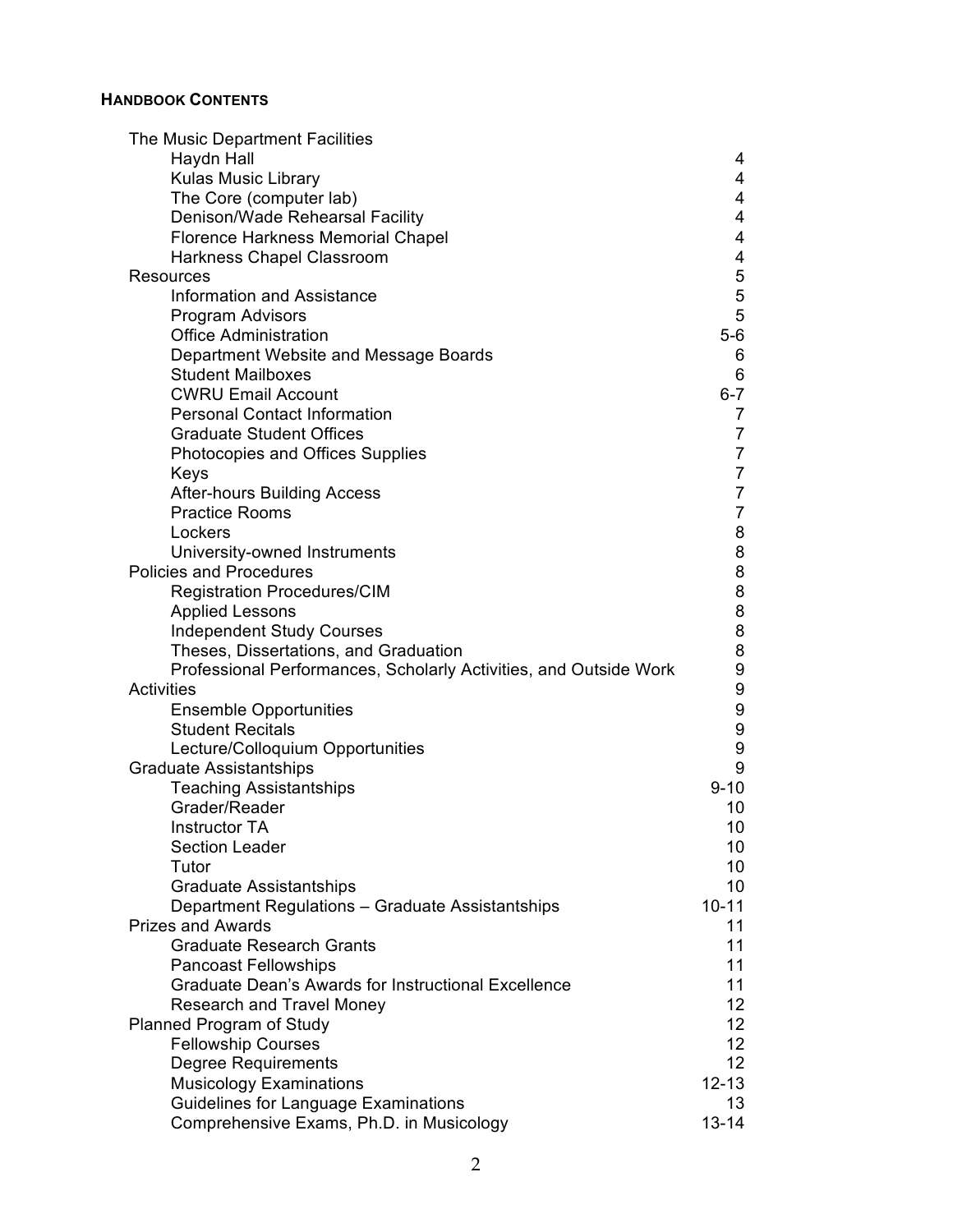| Degree Programs                            | 14        |
|--------------------------------------------|-----------|
| M.A. in Music History                      | 14        |
| Master's Thesis (Plan A)                   | 14        |
| Master's Comprehensive (Plan B)            | $14 - 15$ |
| Ph.D. in Musicology                        | $15 - 16$ |
| M.A. in Historical Performance Practice    | $16 - 18$ |
| D.M.A. in Historical Performance Practice  | $18 - 20$ |
| Ph.D. in Musicology with Emphasis on HPP   | $20 - 23$ |
| <b>Music Education Degree Expectations</b> | 23        |
| M.A. for Licensure in Music Education      | 23-29     |
| M.A. in Music Education                    | 29-32     |
| PH.D. in Music Education                   | $32 - 35$ |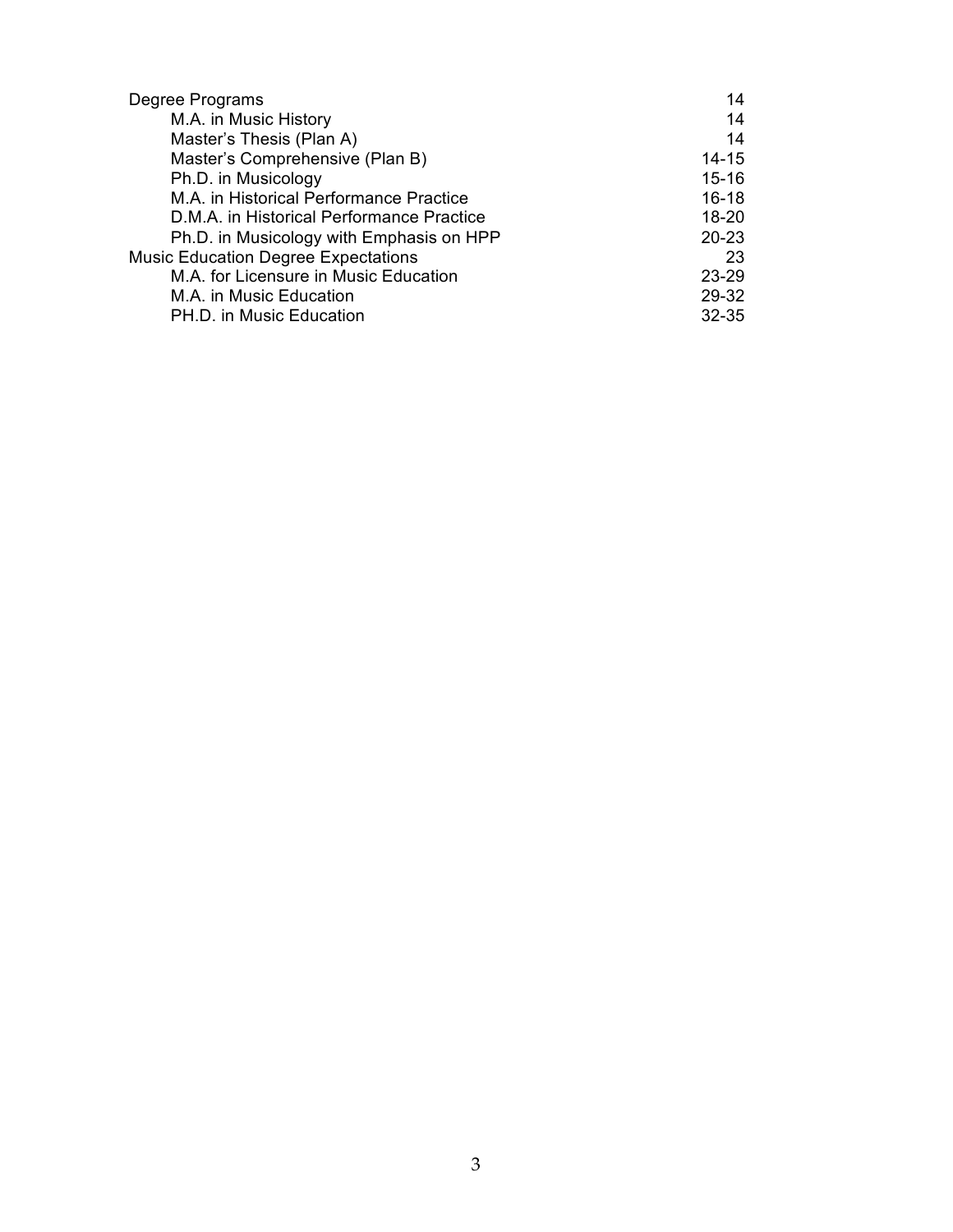# **THE MUSIC DEPARTMENT FACILITIES**

## **Haydn Hall**

Haydn Hall, which houses the Music Department offices, classrooms, and the Kulas Music Library, is located in the heart of the Mather Quad on the CWRU campus. Originally a combination of a dormitory and classrooms, this building served as the only student center on campus. It was given to the college by Flora Stone Mather, and named in honor of Hiram Collins Haydn, fifth president of Western Reserve University, pastor of the Old Stone Church, and the individual most active in convincing Western Reserve College to move to Cleveland. Charles F. Schweinfurth, the premier residential architect of Euclid Avenue ("Millionaires' Row") mansions, who also rebuilt the interior of the Old Stone Church in 1884 and designed Trinity Cathedral, designed Haydn Hall.

## **Kulas Music Library**

The Kulas Music Library is a satellite library of Kelvin Smith Library. It houses CWRU's library collections in the area of music and contains 45,000 items, including music scores, books on music, sound recordings, video recordings, microforms and music periodicals. The library also contains a listening room for using the sound recording and video collections. Any CWRU faculty member, student or staff member with a valid university ID or CIM conservatory level faculty member, student or staff member with a valid CIM ID may borrow from the library. Books and scores circulate. Sound and video recordings must be used in the library. The library also provides access to an increasing number of electronic resources in support of music scholarship, including the Naxos Music Library and RISM A/II.

## **The Core**

The Core is a Macintosh computer classroom and lab dedicated to mind, sound, and vision. The Core is a collaborative space for all CWRU students, faculty, and staff, as well as the University Circle community, to gather and collaborate, design in the visual and aural mediums, and create masterpieces. We not only offer computers and software, but also video and digital cameras and microphones for checkout, one-on-one tutorial time, classes, and a meeting space. For more information and scheduling visit: http://music.case.edu/core/

# **Denison/Wade Rehearsal Facility**

The Denison/Wade Rehearsal Facility is located on Juniper Drive and is used primarily for ensemble rehearsals. This facility houses several Wenger practice rooms, one of which is a "virtual reality" acoustic room, a percussion studio, and a music library. Classrooms include the Wade Rehearsal Room, Denison Rehearsal Hall, and Chamber Room. Denison also has storage lockers available on a first come-first served basis.

#### **Florence Harkness Memorial Chapel**

Harkness Chapel was built to honor Florence Harkness Severance, the only daughter of Stephen Harkness and his second wife, Anna M. Richardson Harkness. Harkness made his fortune in whisky and banking, and increased it by joining his friend John D. Rockefeller to form the Standard Oil Company. In 1870, when the company became a corporation, Harkness was the secondlargest shareholder. His friend Louis Severance (father by his first marriage to John Long Severance, builder of Cleveland's Severance Hall) was also an important stockholder. The building, featuring antique oak, Georgia pine woodwork, and Tiffany windows, serves as the main performance space for the Department. Students may arrange to use the Chapel for rehearsals or performances; this can be coordinated through the Department Office.

#### **Harkness Chapel Classroom**

Harkness Chapel Classroom is the Department's largest technology enhanced classroom. This room has a capacity of approximately 45 and is used mostly for academic lectures. This space also serves as a backstage area during performances in the chapel.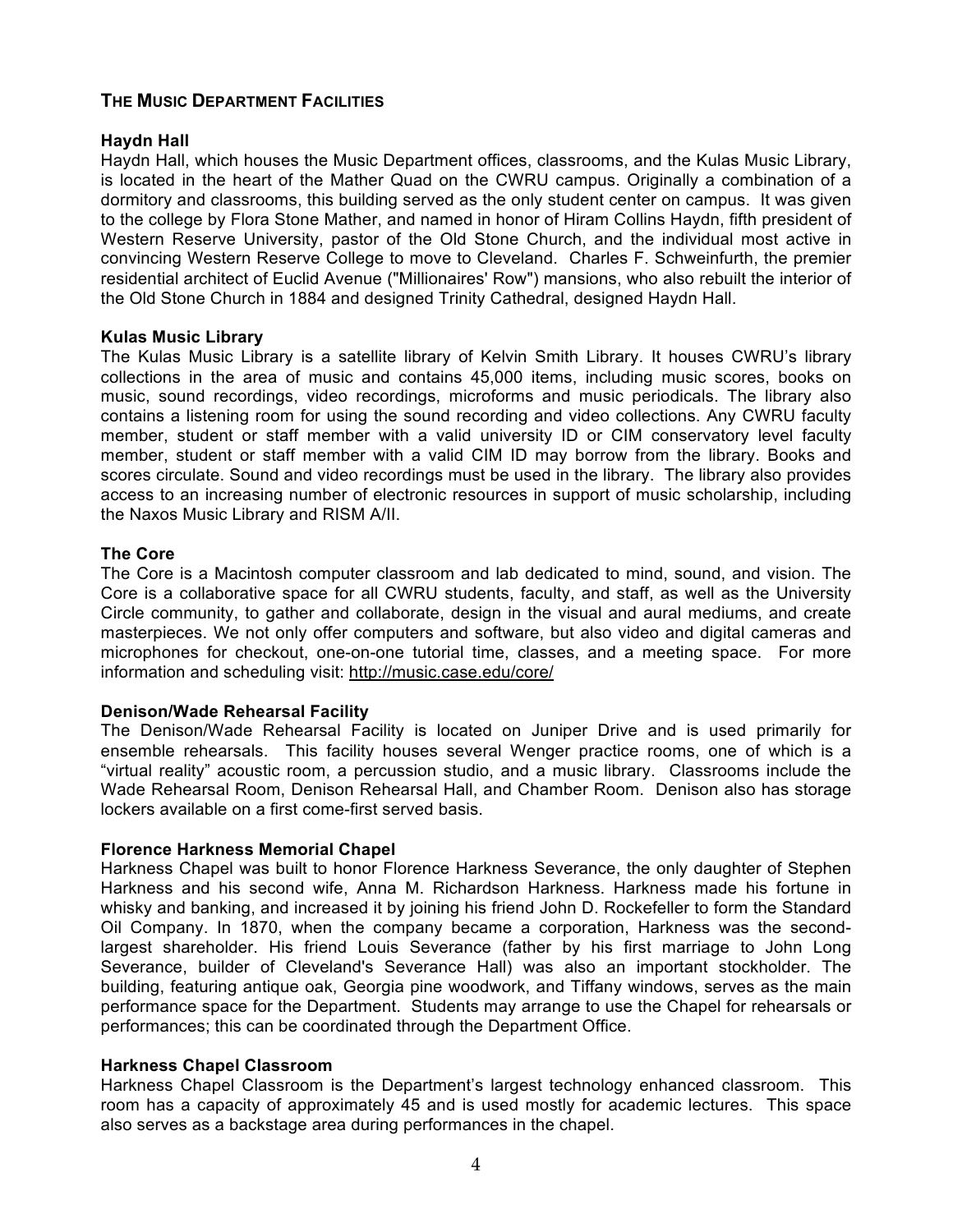# **RESOURCES**

## **Information and Assistance**

The School of Graduate Studies (SGS) oversees programs in the humanities and social sciences, biological and physical sciences, engineering, and selected professional fields. The SGS office is located in the  $6<sup>th</sup>$  floor of Nord Hall, and office hours are 8:30 a.m. to 5 p.m. Monday through Friday. The SGS maintains a career center and is a good source of information regarding fellowships, grants, and other funding opportunities.

The Office of International Student Services, located in Room 210 of the Sears Building, provides special assistance and services for international students. The office provides advice regarding academic concerns as well as immigration issues and other practical matters, and sponsors a range of special events.

University Counseling Services, a division of Student Affairs, is located in Sears 201, and is open from 8:30 a.m. through 4:30 p.m. Monday through Friday. All enrolled graduate students are eligible to receive services. Walk-in hours are Monday-Friday, 3:00-4:30 at the Sears location. Emergency assistance is available 24/7 at 844-8892.

University Health Services provides healthcare for students, and is located at 2145 Adelbert Road.

## **Program Advisors**

Information about academic matters is available through the Director of Graduate Studies (Musicology/EMPP) or through your advisor (Music Education). You should meet regularly with either the DGS or your advisor for advisement regarding course work and thesis, and/or dissertation topics. This faculty member will also assist you in scheduling exams and will oversee your planned program of study. While you are welcome to schedule meetings with the DGS or your advisor as necessary, formal advisement periods take place in October and April. You are responsible for scheduling an appointment during these advisement periods, and can only receive registration materials, through this process.

# **Office Administration**

Jennifer Harmon, Department Assistant

- Scheduling
	- o Maintains Dept. Chair Calendar
	- o EMPP Auditions and Graduate Orientation
- Maintains Events Calendar & Details
	- o Scheduling Recitals/Concerts, Lectures, Off-site Events
- Facilities
	- o Classrooms (both in-house & off-site)
	- o Harkness Chapel
	- o Haydn Hall
	- o Denison Wade Rehearsal Facility
	- o After Hours Requests
	- o Piano Tuning/Repair
- Office Supplies & Equipment
	- o Ordering
	- o Service for Copiers
	- o Key Requests
	- o Haydn Hall Lockers
- General Administrative
	- o Maintains all Student File Records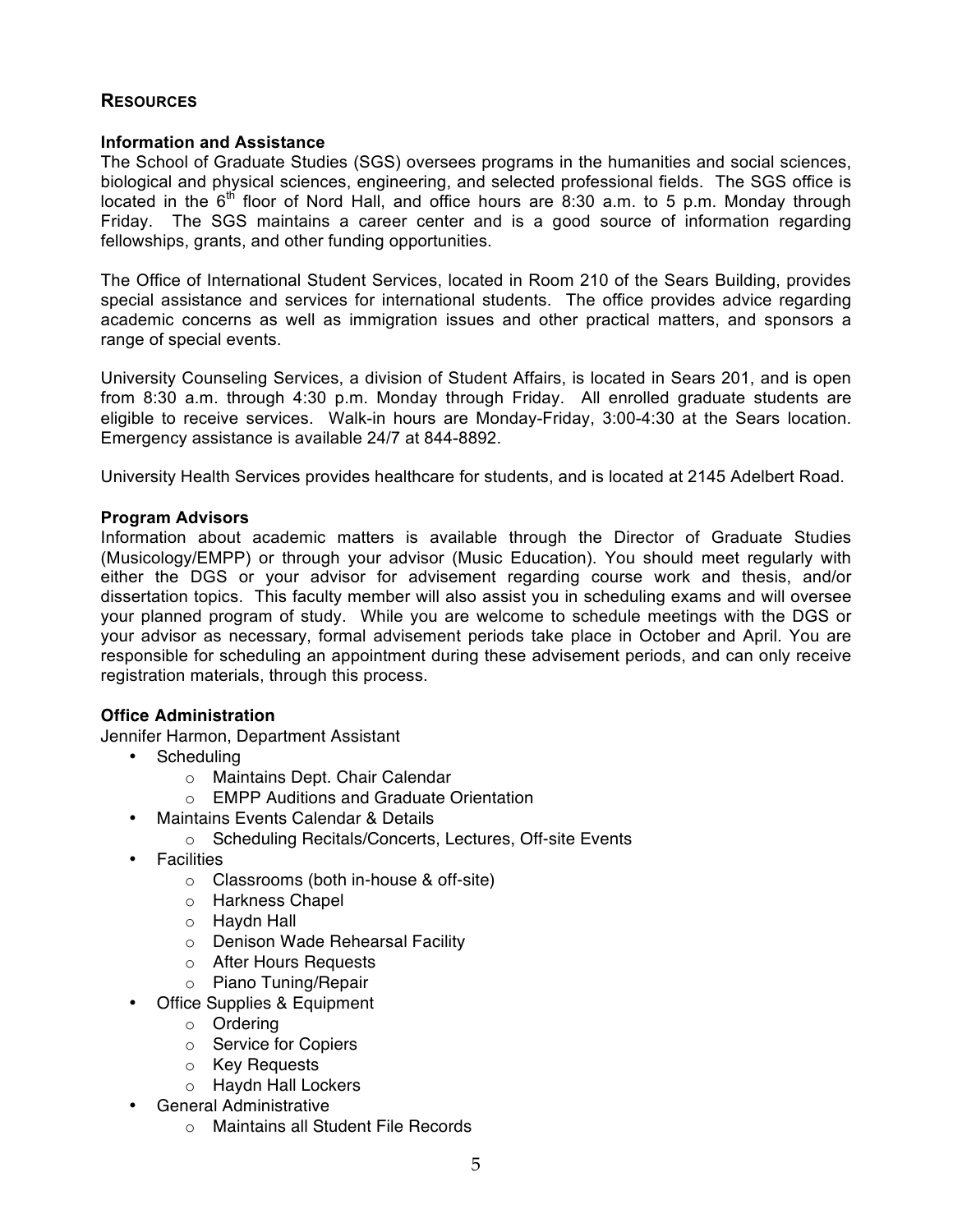- o Maintains UG/Grad Students & Faculty/Lecturer/Staff Rosters (Filemaker)
- o Controls Performance Program Archives
- o Sells Cleveland Orchestra Tickets
- $\circ$  Assists with Mailings & Performance Programs (unless arranged with Grad TA)
- o Use of DCard (for Department supported lunches, etc.)
- Classes
	- o SIS Data Entry
	- o Coordinates Student Advising
	- o Independent Study Agreement
	- o Releases MUAP Permits (as of Fall 2010)

Sarah Bailey, IT Coordinator, Music Department

- Tech purchases/Mediavision orders advising
- Software support
- Hardware support/repair
- Lab learning sessions (prescheduled and approved only)
- TEC Classroom support
- Website updates

Laura Stauffer, Department Administrator

- Graduate Student Payroll and MOA's
- Graduate application process
- All reimbursements
- Purchase Orders
- Independent Contractors

Keli Schimelpfenig, Performing Arts Marketing and Events Manager

- Publicity, Media Interviews & Media Relations
- Brochures, Posters, Displays, and or any printed communication/materials
- Event Administration/Planning
- Facilitate all interactions with University Marketing, University Media Relations and College of Arts and Sciences Marketing Departments
- Involved in any event that is cross-produced with a performing arts entity

# **Department Website and Message Boards**

The Department website (http://music.case.edu) includes information regarding programs of study, ensembles, faculty/staff, facilities, and the calendar of events. The website also includes links most required forms, including lecture-recital proposals. Many important announcements are communicated through the Student Message Board. To subscribe to this thread please visit http://music.case.edu (use your CWRU email address).

# **Student Mailboxes**

Each graduate music student is assigned a mailbox in room 216 of Haydn Hall on the second floor of the building. Graduate teaching or research assistants will receive periodic email regarding the pick up of more sensitive communications and grades. Please check your mailboxes regularly for departmental announcements and other messages.

# **CWRU Email Account**

When you have registered and are assigned an ID number, you will automatically receive a University email/networking account. Email is widely used by the Department and the University for important communications, and should be checked regularly. The Department will communicate via your CWRU email address only. If you use another account for email, set up your CWRU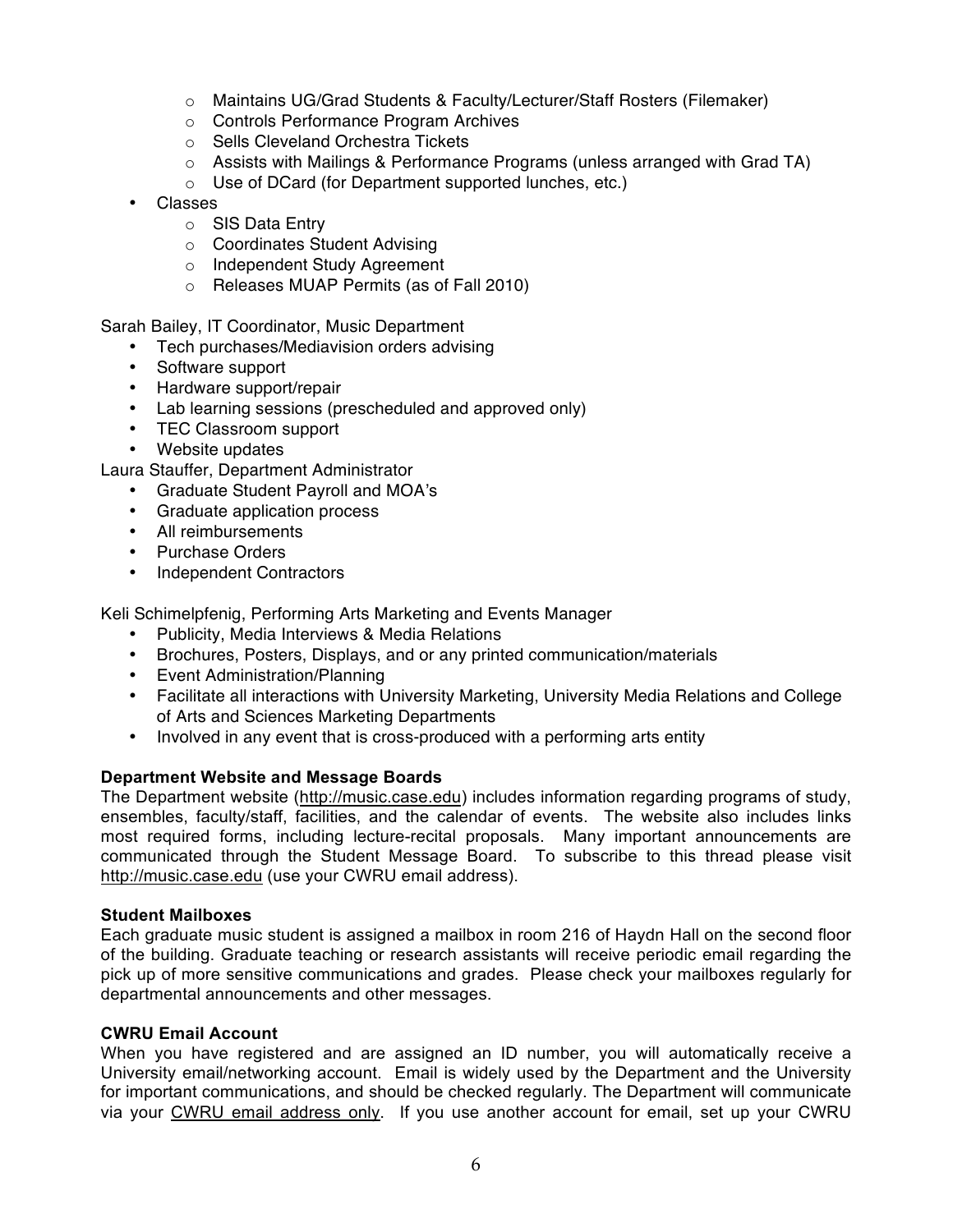account to forward all messages. You are responsible for all information sent from the Department; failure to set up your CWRU account does not excuse you from this responsibility.

# **Personal Contact Information**

Should your contact information change, please notify the Department Office as soon as possible by using the "Please let us know" link at http://music.case.edu/current/. It is important that the Department has the correct contact information on file for each student in case of an emergency.

## **Graduate Student Offices**

Graduate student offices are assigned on an as-needed basis. Doctoral students with teaching assignments have first consideration.

When a student is assigned departmental office space it is with the understanding that this space is to be used for University business including required duties and studying, etc. As such, your space should be treated as professional space and kept in reasonable condition. Twice during the academic year you will be asked to clear your surfaces so that the space can be cleaned. Access to office space is a privilege. Non-compliance with departmental requests to clear your space for cleaning or failure to keep this space in an acceptable condition (free of excessive trash, discarded food items, etc.) will result in the loss of your office privileges.

## **Photocopies and Office Supplies**

Printers are available in each of the graduate offices, and a photocopier is available in Haydn Hall Room 216. TAs will be supplied an individual copier code to facilitate official work for class. If you require office supplies to fulfill your TA responsibilities, please make the proper arrangements with the faculty member supervising your work. The Department encourages scanning materials as much as possible (no charges applied). Graduate students are provided a general password to access the scanning feature of the copier, which sends PDF documents to their CWRU email. Copy guidelines and charges are posted in Haydn Hall 216.

#### **Keys**

Students using office space or teaching a course will need to obtain keys. Students should first obtain an ID card from CWRU Access Services (basement of Crawford Hall). Once you have your ID, you can arrange for your key through the Music Department. You will be asked to fill out a key request form and provide a key deposit of \$50. This fee covers up to (3) keys. This deposit will be refunded when you return the key(s) to Access Services.

## **After-hours Building Access**

All music majors are given after-hours card access to Haydn Hall and Denison/Wade. If your Student ID does not work, please complete the After-Hours Access Request Form at http://music.case.edu/current/24hraccess.php.

Note: According to the Department policy, **you may not lend your key or ID to another student, or borrow another student's key/ID for any reason.** If the Department receives a report of any student misusing his/her access privileges, the student will be given one written warning via email. If the reports continue, key/access privileges will be revoked. Also, final transcripts may be withheld if keys are not returned before a student graduates. Lost keys must be reported to Access Services immediately.

#### **Practice Rooms**

Practice rooms are located on the second floor of Haydn Hall and in Denison/Wade. Please be sure to review the Practice Rooms Guidelines posted on each door. If you discover a problem with one of the pianos, please visit the music office so a technician can be contacted.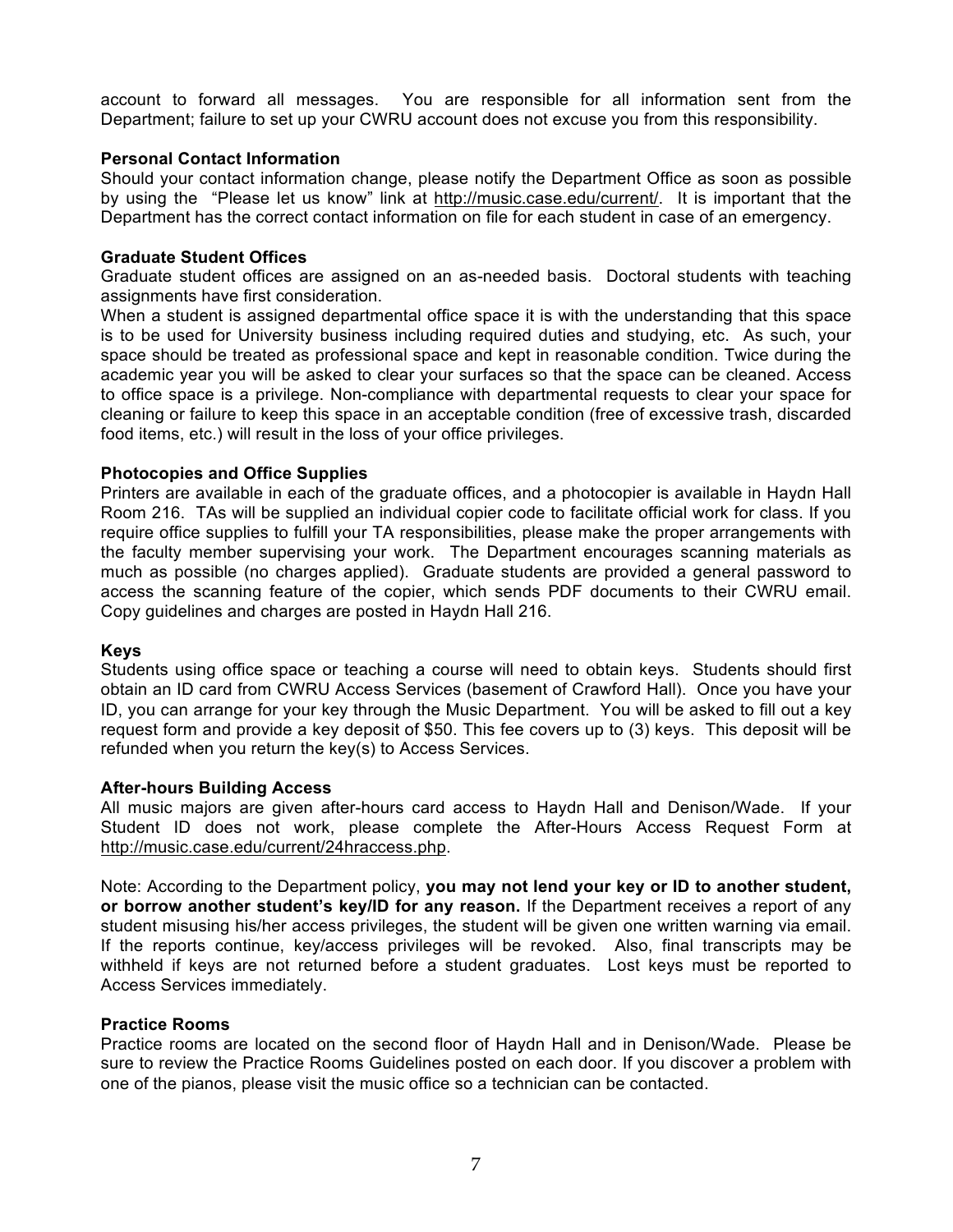# **Lockers**

There are a limited number of lockers in Haydn Hall available on a first come, first-served basis; if you would like to have a locker please see the Department Assistant. Instrument lockers are available in the Denison Wade Rehearsal Facility that you may sign up for during any of the ensemble rehearsals, or by contacting Dr. Ciepluch (gxc6@case.edu) or Dr. Horvath (kah24@case.edu). Please note that personal belongings, including instruments and laptops, are not covered by CWRU insurance in case of loss or damage.

#### **University-owned Instruments**

Any CWRU student enrolled in a class or ensemble that requires the use of a secondary instrument, or is assigned to a specialized instrument, is eligible to loan a school instrument. Dr. Ciepluch (gxc6@case.edu) issues wind instruments, Dr. Horvath (kah24@case.edu), string instruments, and Dr. Duffin (rwd@case.edu), Baroque or period instruments.

It is expected that the student who signs for the musical instrument will be the only user of the instrument. All parts of the instrument outfit (instrument, case, accessories, etc.) should be returned in the best possible condition (normal wear and tear is to be expected) by the date specified. If the instrument is lost or stolen the student will bear total financial responsibility of replacing the instrument and accessories. Such loss may be covered by homeowner's insurance. Be sure to notify your insurance company when you are loaned an instrument. Failure to return the instrument by the due date can result in the withholding of grades, blocking of registration, and the cost of a replacement instrument being billed to your student account.

#### **POLICIES AND PROCEDURES**

#### **Registration Procedures/CIM**

*Registration procedures have changed. All students should read the information below concerning registration, permits and applied lessons.* 

All CWRU students are to obtain all permit releases in two stages: 1.) Meet with your CWRU Academic Advisor; 2.) Meet with the CWRU Department Assistant (Haydn 201). The CWRU Music Department Assistant releases permits (by appointment) for Applied Lessons. The CIM Registrar releases permits for all CIM classes, including Music Theory, Eurhythmics Classes, Audio Recording classes taught at CIM, Vocal Rep., etc. Permits for these CIM courses can be requested through SIS or by visiting the CIM Registrar.

Note: Students must notify the CIM Registrar if they drop/withdraw from a CIM class, and/or the CWRU music office if they drop an applied lesson.

#### **Applied Lessons**

You should hear from the Applied Lesson instructor before the end of the first week of class to schedule your lesson time. If you have tried to contact the instructor, but have not heard back by the  $2^{nd}$  week of classes, please contact the CWRU Music Office right away.

#### **Independent Study Courses**

Students who are advised to take an Independent Study Course must complete the *Independent Study Agreement* for the permit to be released. This form is available through the Music Office.

#### **Theses, Dissertations, and Graduation**

Students are responsible for completing all required forms and meeting deadlines. Please visit the music office for a *Theses and Dissertations* checklist, and a graduation overview packet. Information can also be found at: http://www.case.edu/gradstudies.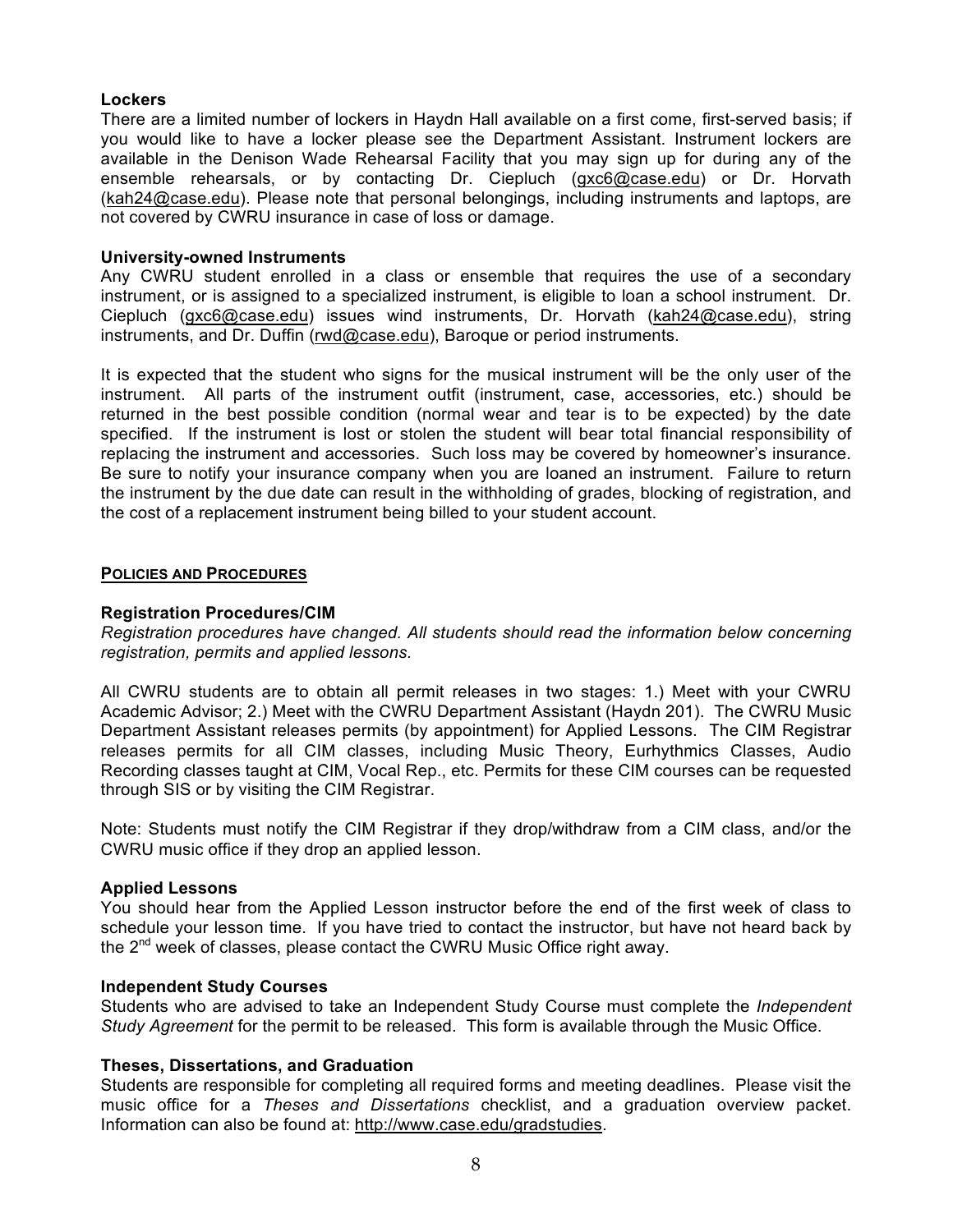# **Professional Performances, Scholarly Activities, and Outside Work**

Students are encouraged to cultivate opportunities for performing and scholarship, and we wish to work with you to find a balance between these commitments and the requirements of your class schedule. In general and above all, you must abide by the University attendance requirements, as stipulated in the CWRU Graduate Handbook and according to the attendance policies of individual instructors. If you have out of town engagements, you must clear these at the beginning of the semester with your prospective instructors.

If you are the instructor of a course, you must take responsibility for regular attendance. If you expect to have out of town engagements, you must make these known to the department chair at the time the class is assigned. During the course of the semester, if you must be absent for any reason, you must inform the department chair of your absences in advance.

#### **ACTIVITIES**

#### **Ensemble Opportunities**

The Department of Music Graduate students are welcome to participate in performance groups. Information about our many of these ensembles may be found on the Department website; additional informational is available through the Department Office.

#### **Student Recitals**

Those Department of Music graduate students who would like to hold recitals outside of their curricular requirements may do so by participating in the "Lunch Box Recital Series". These recitals will take place during the University Community Hour (Friday afternoons) and are open for graduate students, alumni, faculty, and non-majors to perform. Arrangements must be submitted one semester in advance so the event can be publicized and staffed properly. Please contact Jennifer Harmon in the music office for more information.

## **Lecture/Colloquium Opportunities**

There are many lectures on campus each week. Within the Department, the main lecture series is the Colloquia Series. This is facilitated by Dr. Francesca Brittan, and takes place on Friday, 4:00 p.m. in the Harkness Chapel Classroom. PhD students are given the opportunity to present during this series. An events list is available at the Department website.

#### **GRADUATE ASSISTANTSHIPS**

If you are receiving financial assistance, assignments will be made by the recommendation of the Department Chair or faculty representative from each program. Assignments include, Teaching, Research, or Graduate Assistantship.

#### **Teaching Assistantships**

All new graduate students who have or will have instructional responsibilities must enroll in the non-credit course UNIV 400 (Professional Development for Graduate Teaching Assistants), or, if applicable, UNIV 400 (B), which is designed for international graduate students. This required course consists of seminars, led primarily by faculty, that focus on effective professional communication skills and that provide teaching assistants with opportunities to discuss and reflect upon their instructional roles. New graduate students with TA responsibilities are also expected to attend the campus-wide TA orientation in August, and to be aware of the policies and guidelines presented in the University's TA Manual, which is available on line at http://studentaffairs.case.edu/education/tatraining/documents.html.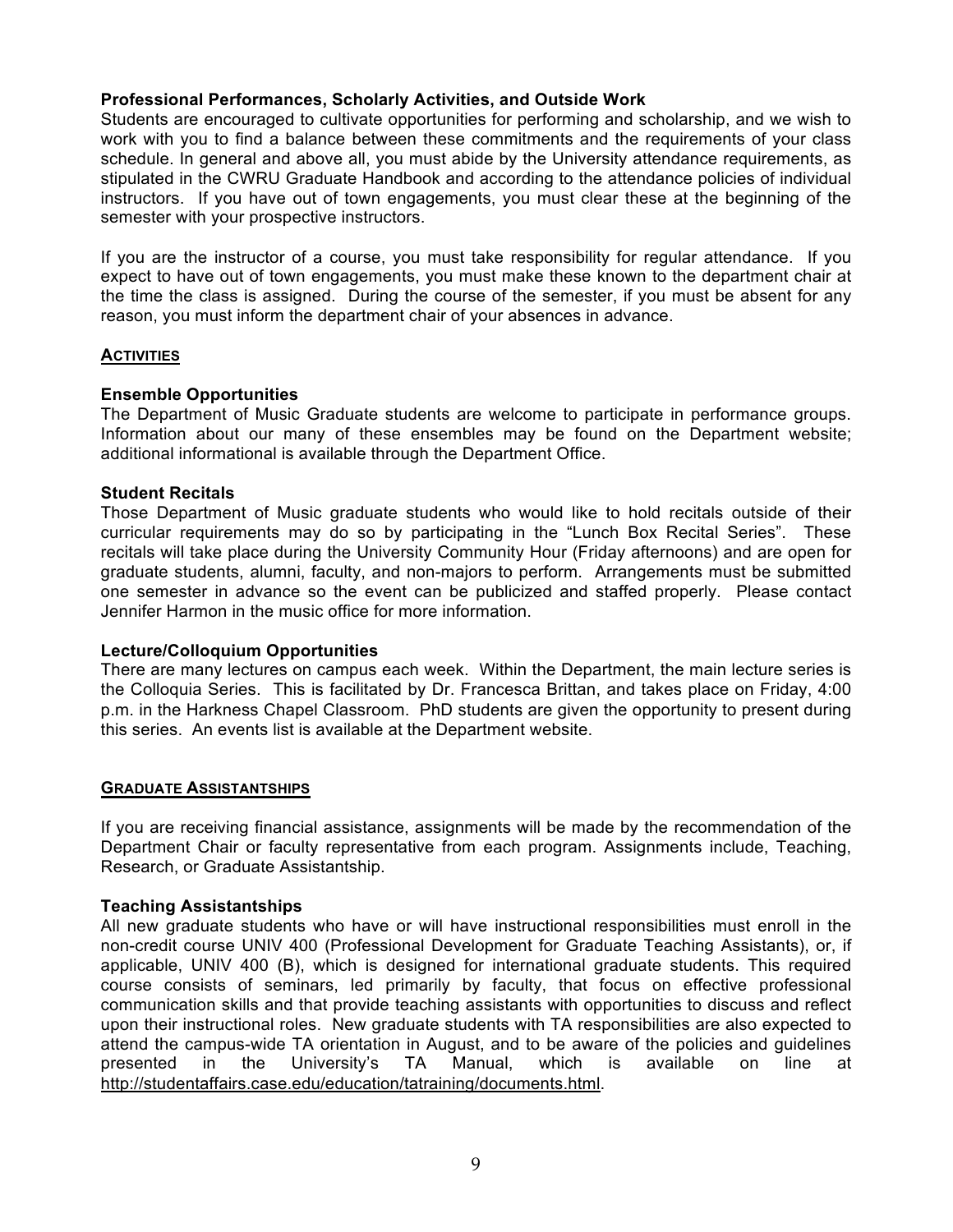If at any time you have difficulty fulfilling your responsibilities as a TA you must contact the Department Chair. Also, you must consult with your advisor, the Department Chair, and Laura Stauffer prior to altering the number of credits for which you are registered in a given semester, as your financial aid and/or teaching assignment may be affected by the change. Awards are given after careful consideration, and must be fulfilled unless a formal justification can be provided.

In the Music Department, TA responsibilities typically fall into one of several categories:

**Grader/Reader.** Graders work closely with a professor, either individually or with other graders, to evaluate homework, quizzes and examinations. Although formal structured contact with students may be minimal, graders meet informally with students who may have questions about grades. Maintaining consistent grading procedures within the course is imperative.

**Instructor TA.** An Instructor TA works under the supervision of a faculty member but holds the major responsibility for a class section. This responsibility may include setting the syllabus, choosing texts, and determining final grades for each student. Working with supervising faculty, Instructor TA's determine the content of each class session, teach these sessions, evaluate all student work and encourage communication through individual conferences with their students. If you are assigned primary teaching responsibility for a course, you must be appointed as an Instructor of Record. Please see the Department Office Assistant to expedite this process.

**Section Leader.** Section TA's lead class sessions that provide opportunities for students to ask questions about lectures or homework or to review for tests. Section leaders may have prepared lesson plans for these sessions, but usually the discussion centers on student-generated questions. As a result, TA's must be ready for any question; usually dealing with material the students have difficulty understanding.

**Tutor.** Tutors generally work with students on a one-to-one basis. During regular office hours and extra help sessions, these TA's are sought for their expertise in the subject matter. Their true value, however, lies in encouraging students to explore approaches to solving problems rather than answering questions directly.

#### **Graduate Assistantships**

Research Assistants in the Music Department assist faculty as assigned, and typically provide administrative support and/or assistance with department ensembles.

#### **Department Regulations – Graduate Assistantships**

Your appointment as a Graduate Assistant is based on our review of your qualifications and on the needs of the Department. The amount of your award, the duties of your Assistantship, and the number of hours required (which is directly related to the amount of your financial aid) will be conveyed to you by the Department. Financial aid is divided into two categories: 1) tuition waiver and 2) monetary stipend (usually in addition to tuition waiver). Both are considered Assistantships and require varying levels of service to the Department. If you are granted a tuition waiver, it is your responsibility to know how many tuition hours are granted. It is imperative that you register for the hours that are awarded. You must obtain permission from your advisor, the Department Chair, and Laura Stauffer if you wish to register for a different number of credit hours. If you receive a stipend, YOU MUST complete the FAFSA on-line at the time you are recommended for the award. This is a necessary final step before you receive the award.

Graduate awards are conditional and require that you maintain good standing in the Graduate School and Music Department. If you fail to register before the last day of the late registration period for the session in which your award is valid, you will incur any late fess. Your appointment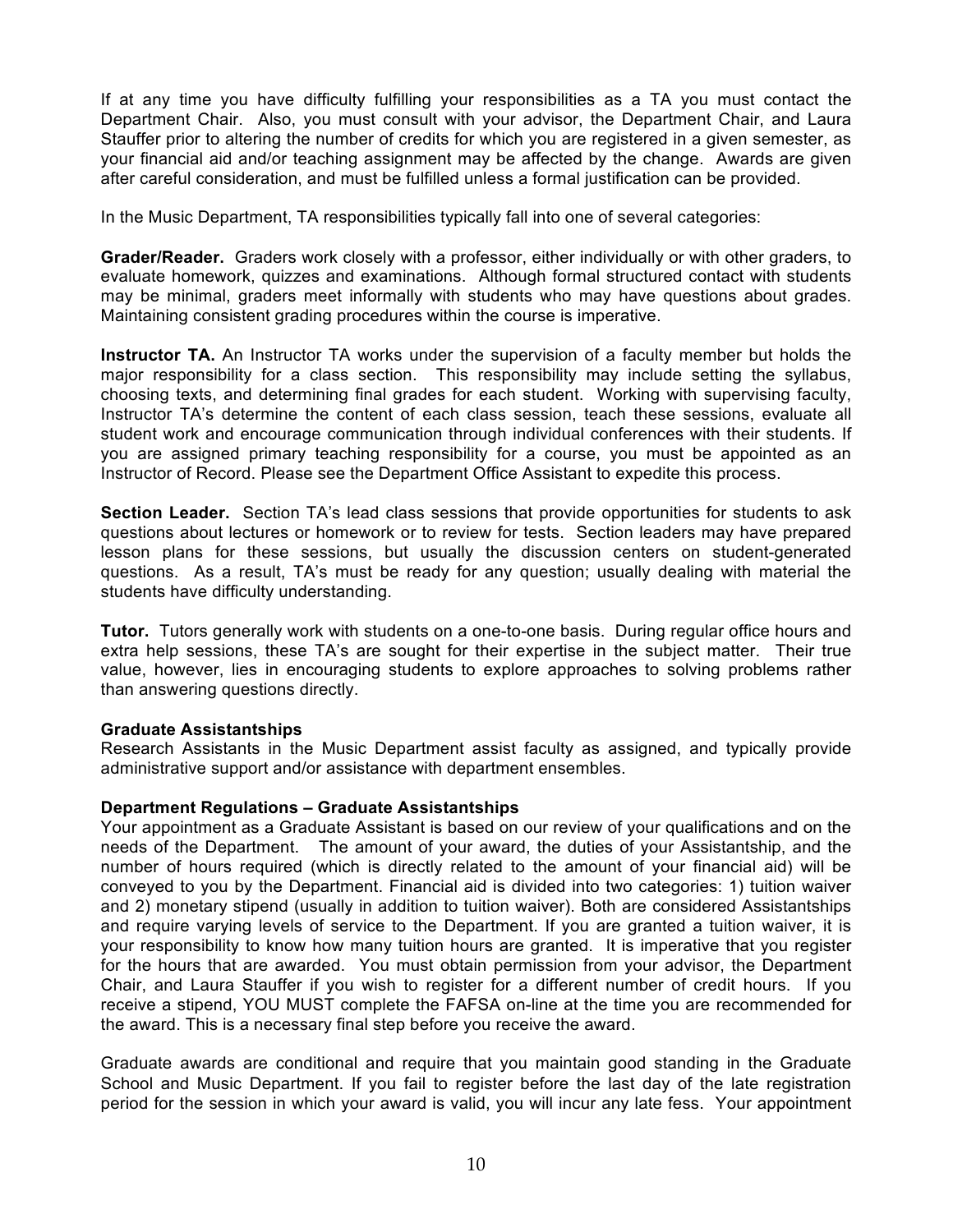does not exempt you from adherence to the Graduate School and departmental degree requirements for research and/or teaching experience.

Continued financial assistance is based on your performance in three areas:

- 1. Satisfactory and timely completion of service expectations, including turning in your service logs on time each month, and completing the hours required within each semester time frame.
- 2. Meeting high academic expectations, including successful completion of coursework with no grade lower than a B.
- 3. Meeting a high level of professionalism with faculty, staff, and students, in and out of coursework.

If performance in any one of these three areas is deemed unsatisfactory, you will be given a warning. If at that point correction is not made, you face withdrawal of financial aid and the eventual possibility of probation, suspension and ultimately expulsion from the program.

The following information, from the CWRU Faculty Handbook, also applies to graduate students involved in teaching and assistance in teaching:

1. Outside activities may not interfere through conflict of interest or otherwise with a faculty member's commitments to the University.

2. Each faculty member and graduate assistant shall keep his or her department chair or dean informed of the nature and extent of his or her participation in travel and events outside the department.

3. All outside activities, which represent potential conflicts with normal university duties, require advance approval by the department chair or dean.

#### **PRIZES AND AWARDS**

The Department of Music awards the annual **Heinrich Prize** to a graduate student in Musicology in recognition of outstanding work. Each award in given during the Spring semester.

#### **Graduate Research Grants**

Available through the Baker-Nord Center to help defray the expenses of dissertation-level research: http://artsci.case.edu/bakernord/doku.php?id=graduate\_research\_grants.

#### **Pancoast Fellowships**

Available through Undergraduate Studies for women graduate students to fund travel, and study abroad: http://www.case.edu/provost/ugstudies/scholarships/S-pancoast.htm.

# **Graduate Dean's Awards for Instructional Excellence**

This award is available to graduate student instructors who demonstrate outstanding achievement in teaching. These awards present academic departments with an annual opportunity to honor graduate students who have shown exceptional skill and dedication in their work. All graduate students who assist with a course, a lab, or a recitation, or who assist with grading or tutoring are eligible for the award, but candidates for nomination must have completed, or be currently enrolled in, the non-credit course UNIV 400, which is a course required of graduate students who provide instruction for undergraduate courses.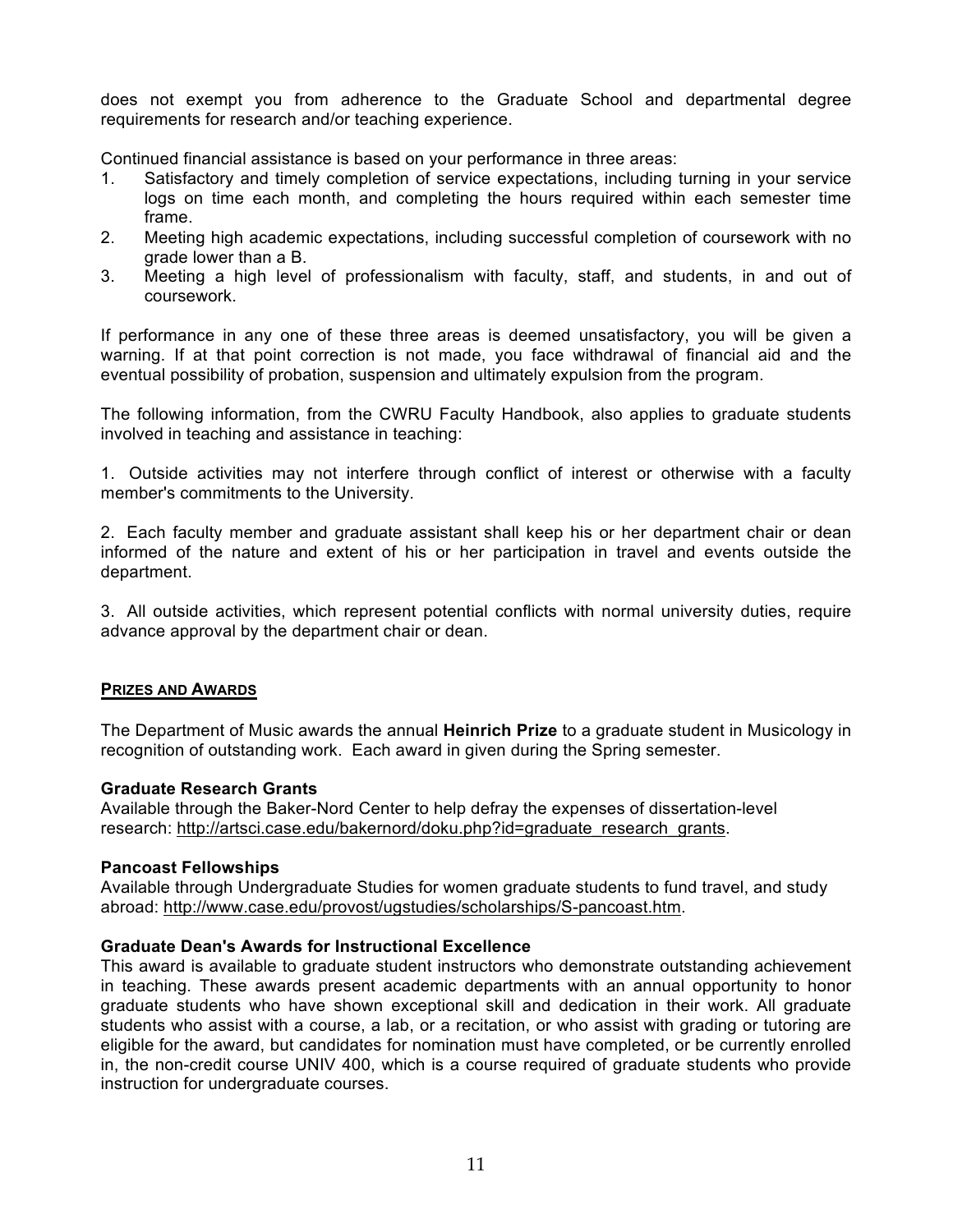## **Research and Travel Money**

Available through Graduate Studies: http://case.edu/gradstudies/current/profdev.html. Matching funds are available through the Music Department. Requests should be submitted in writing via email to the Chair, Mary Davis (med7@case.edu), copying Laura Stauffer (lls3@case.edu). Students who are delivering papers at professional meetings and graduate student symposia are normally given priority.

Note: Information on **student loans and work study programs** is available from the Financial Aid Office, Yost Hall, Room 417A, CWRU Western Reserve University, Cleveland, Ohio 44106-7049, phone: 216-368-4530.

#### **PLANNED PROGRAM OF STUDY**

All students enrolled in the School of Graduate Studies must have on file a Planned Program of Study on file. This document, which must be certified by the Advisor, should list all coursework required for the student's degree program. At the latest, this form must be completed and submitted to Graduate Studies by the following deadlines:

- For Doctoral students upon advancement to candidacy
- For Master's students upon application for graduation

This form should only include coursework hours, not research courses (level 651, 701). Only include courses that are required for graduation. It will be assumed that the courses listed on the form will have a passing grade. Information may be found at: http://www.case.edu/gradstudies.

#### **Fellowship Courses**

Through the School of Graduate Studies Fellowship Tuition program, graduate students are eligible to take courses beyond their degree requirements with no tuition cost. Students may take up to (8) courses, including language courses. Visit: http://www.case.edu/gradstudies.

#### **Degree Requirements**

Complete information regarding degree requirements and curriculum may be found in the General Bulletin of the University, which is available on-line. The following is intended as a summary of the graduate degrees offered by the Department of Music, including degrees in Musicology, Historical Performance Practice, and Music Education.

#### **Diagnostic Examinations in Musicology**

Schedule:

Thursday, August 19, 9 a.m. - 12:00 noon, 2 p.m. – 5 p.m.

In the week prior to the beginning of classes, students entering the degree programs in Music History, Musicology, and EMPP take diagnostic examinations in Music History and Music Theory. Three hours are allotted for the Theory exam, and three hours are allotted for the History exam; the Music History exam covers material from the Middle Ages to through the  $20<sup>th</sup>$  century, while the Theory Exam tests analysis skills and covers material from the common-practice period. The Theory diagnostic does not include ear training, sight singing, figured bass, or other practical skills.

#### **Language Examinations in Musicology**

Schedule:

| October 11-15 (M-F) | 2010 |
|---------------------|------|
| February 7-11 (M-F) | 2011 |
| April 4-8 (M-F)     | 2011 |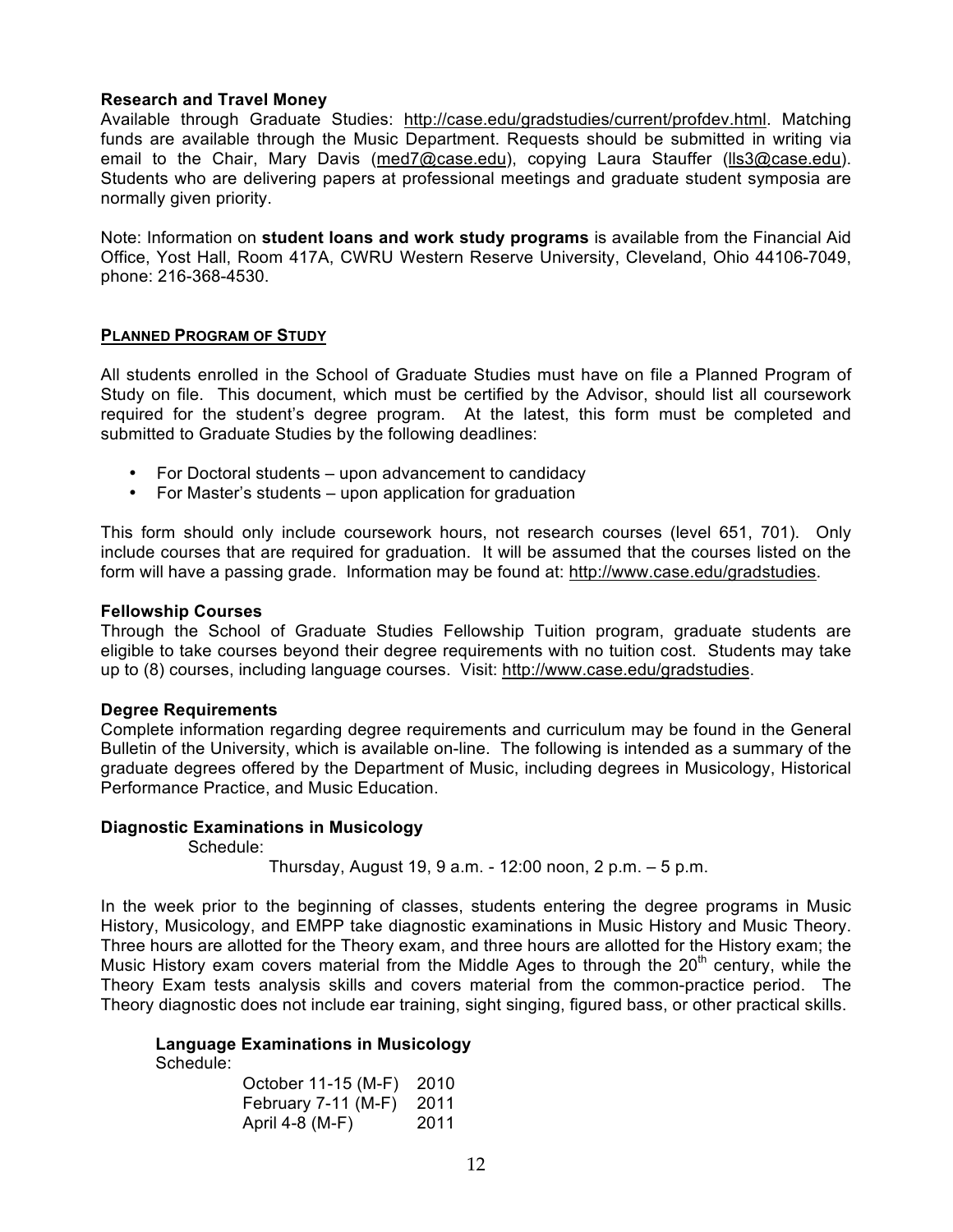Language exam guidelines are detailed below. No exceptions will be made regarding the schedule or requirements for notification. You may request one practice exam when you are notifying the Director of Graduate Studies of your intent to take the language exam.

## **Guidelines for Language Examinations**

- **1.** Departmental language examinations are given three times during the academic year, in October, February, and April; students will be notified at the beginning of each academic year as to the precise dates. Students should sign up for an examination with the Director of Graduate Studies at least three weeks before the desired examination date. If requested, one sample of each language exam will be provided to the student when they sign up for an examination.
- **2.** A graduate student may retake an examination but only during the scheduled exam times.
- **3.** Music Department Faculty members administer Language examinations.
- **4.** Language examinations are taken prior to the comprehensive examination. Students should consult with the Director of Graduate Studies regarding language requirements at the beginning of their first semester on campus. At that time, they should agree upon a tentative schedule by which they will satisfy the language requirement.
- **5.** Candidates for the M.A. must demonstrated the ability to read German or French. Candidates for the Ph.D. must demonstrate the ability to read German and one other language, usually French, unless the student's specific research demands extensive use of another language. Each examination consists of two excerpts (200-300 words in length), one to be translated with the aid of a dictionary and one to be translated without a dictionary. Two hours are permitted for the examination, with up to one hour allotted for each excerpt. The minimum required level of reading ability is usually attained by the equivalent of two years of college-level study of the language plus further reading in musical and musicological writings in the language.
- **6.** The faculty member who administers it will notify the student and the Director of Graduate Studies in writing of the outcome of an examination.
- **7.** Students will be provided laptop computers for the examination. Two dictionaries are permitted; for example, an abridged volume for fast access and a comprehensive dictionary for more complete information.

#### **Comprehensive Examinations, Ph.D. in Musicology**

The Comprehensive Examination consists of two parts: written and oral. The orals are taken within two weeks of passing the written examinations. In accordance with the regulations of the School of Graduate Studies, both the written and the oral segments of the examination can be repeated, but no more than once. Students will be provided with laptop computers for use in all sections of the written exam. The exam will be given twice in the academic year; you may take it during the week of August 16, 2010 or during the week of January 3, 2011. You must inform the Director of Graduate Studies that you intend to take the exam at least three weeks in advance of the test date.

The written examination is in two parts. The first part is a general test on the history of music from the Middle Ages to the present, given in three sections as follows:

| Day 1: 9 a.m. - 12 Noon | <b>Medieval and Renaissance</b> |
|-------------------------|---------------------------------|
| Day 1: 2 p.m. $-5$ p.m. | 17th and 18th centuries         |
| Day 2: 9 a.m. – 12 Noon | 19th and 20th centuries         |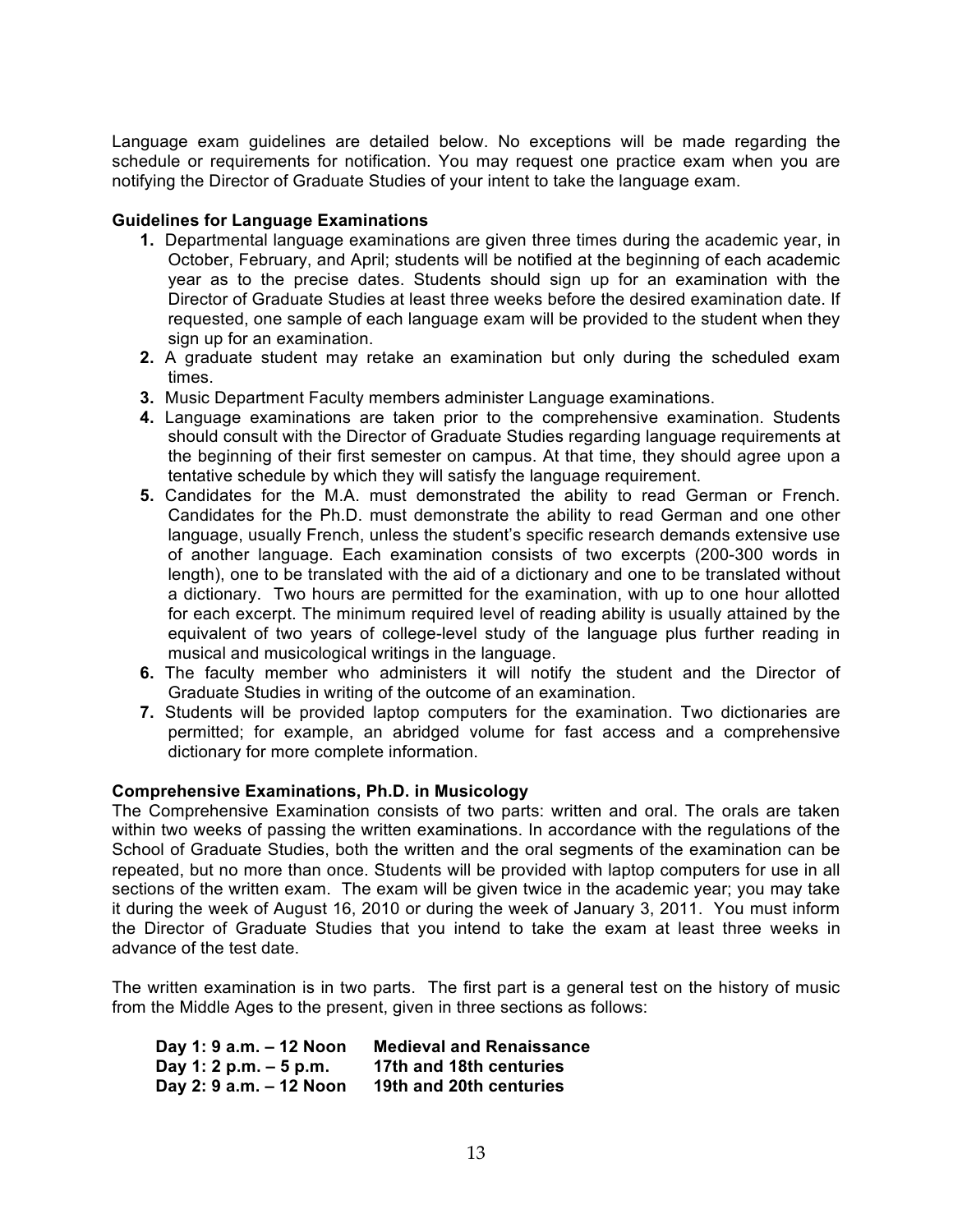Questions are drawn from the entire field of Western music and not necessarily related to topics covered in seminars. Each part consists of two one-hour essays (chosen from four given topics) and four short questions (chosen from six).

The second part of the exam is an analysis test that requires a detailed critical commentary on compositional and contextual aspects on two works representative of different style periods. The analysis test is an open book examination, administered in Haydn Hall.

# **Day 3: 9am-5pm Theory**

Students must pass the written examination, with approval from a majority of the examining committee, in order to be admitted to the oral exam. The oral examination is separated from the written exam by two weeks and extends over one and a half hours. The examination focuses on questions posed in the written examination and on issues related to these questions. Students pass the oral examination if approved by a majority vote of the examining committee.

# **DEGREE PROGRAMS**

# **M. A. in Music History**

The M.A. in Music History requires a minimum of 30 credit hours of course work and seminars. A minimum of two years of full time study in Cleveland should be expected. Depending on the Master's track you select, the M.A. degree can culminate in a thesis project or in a series of comprehensive examinations. The Tracks are as follows:

**Master's Thesis (Plan A) -** Requires 30 credit hours, of which at least 18 hours must be coursework and at least 6 hours must be Course 651 Thesis. At least 18 semester hours of coursework, including the thesis, must be at the 400-level or higher. *Please note: Once you begin registration of 651 Thesis hours, you must register for at least one credit hour of 651 every semester until graduation.*

An oral defense of the thesis is required. A committee of three university faculty members, appointed by the Department Chair and typically chaired by the candidate's advisor conducts the examination. The examining committee must agree unanimously that the candidate has passed the thesis examination.

**Master's Comprehensive (Plan B) -** Requires 30 credit hours of coursework, a comprehensive examination, and in some fields, an approved project. At least 18 semester hours of coursework must be at the 400-level or higher.

The comprehensive examination is administered by the Department and includes written and oral segments. A student must be registered at the University during the semester in which any part of the comprehensive examination is taken.

Course requirements for the M.A. in Music History are as follows:

| Research        | 6-9 hours | $\overline{\phantom{a}}$ | MUHI 610 and a seminar or thesis |
|-----------------|-----------|--------------------------|----------------------------------|
| Theory/Analysis | 6 hours   | $ -$                     | MUTH 400A and MUTH 424           |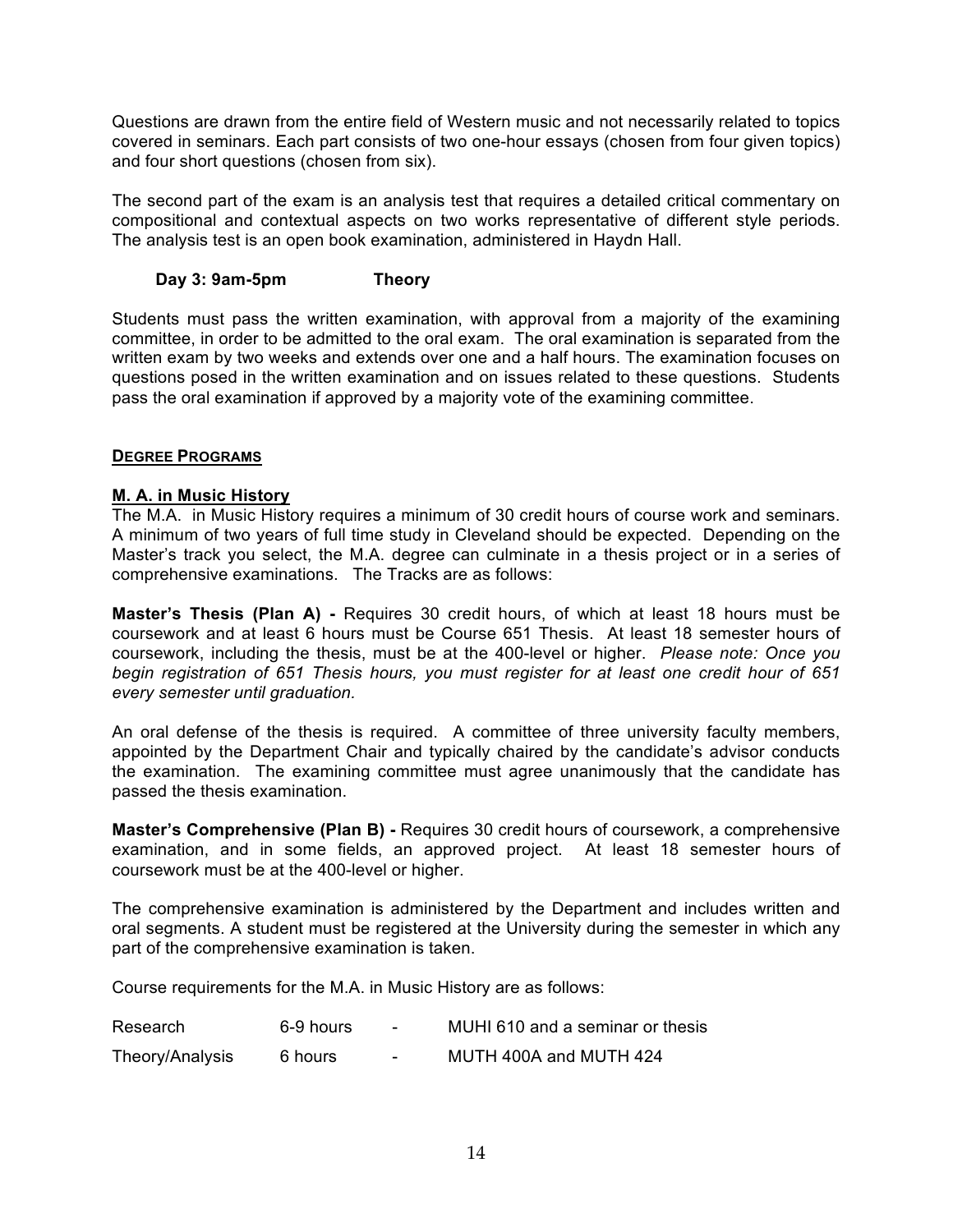| History/Literature | 9 hours   | $\overline{\phantom{a}}$ | Selected with approval of DGS, based in part on<br>results of diagnostic tests                                                                                                                                      |
|--------------------|-----------|--------------------------|---------------------------------------------------------------------------------------------------------------------------------------------------------------------------------------------------------------------|
| Electives          | 6-9 hours | $\overline{\phantom{a}}$ | Selected with approval of the DGS, selection based<br>in part on results of diagnostic tests. A minimum of<br>3 hours of electives must be in theory/analysis,<br>applied music, or courses outside the department) |

30 hours minimum

M.A. students must also pass one foreign language examination, in either German or French.

## **Ph.D. in Musicology**

The Ph.D. in Historical Musicology is granted in recognition of superior scholarly ability and attainment. Award of the degree is based not only on computation of time or enumeration of courses, but also upon distinguished work. Highly qualified applicants may enter this program directly upon completion of a bachelor's degree.

All programs are formulated to suit the individual needs of the student and require the consent of the advisor. The Ph.D. in Historical Musicology requires 36 credit hours of coursework and an additional 18 hours of dissertation research (MUHI 701) credit. Required coursework includes three doctoral seminars, MUHI 610 (Bibliography), MUTH 400A (Theory), and MUTH 424 (Schenkerian Analysis). Students must also complete three seminars at the MUHI 590 level. In the first two years students will be expected to take three seminars (or 9 credits) per semester, for a total of 36 hours. Students entering with an approved Masters degree are eligible to have up to 12 credits from their previous study transferred to meet the Ph.D. requirements.

Students admitted to the program will take diagnostic examinations prior to the start of classes in the first year of the program. Based on these examinations, students may be required to enroll in specific courses to address deficiencies; these course credits may be applied toward the requirement. At the end of the first year of study, the musicology faculty will conduct a formal review with each student. This process will include an evaluation of progress to date and advisement regarding the remainder of the program.

A written summary of this review, along with coursework grades and materials, will constitute the beginnings of the portfolio maintained by the Director of Graduate Studies that will be the basis for consideration of a student's advancement into the Ph.D. program. At the end of the second year of coursework, students will be asked to submit a qualifying paper, which will be added to the portfolio. At the beginning of the fall in the third year of study, students will take comprehensive examinations, which will also function as qualifying exams for advancement to the Ph.D. program. These exams will consist of written and oral sections, and will be conducted and evaluated by the musicology faculty. Following the examinations, the faculty will review each student's portfolio and based on work contained therein will make a decision regarding advancement to candidacy in the Ph.D. program. Students who do not advance but who have done satisfactory work will be eligible to receive the M.A. in Music History at this juncture.

Students who advance to candidacy will register for dissertation research credits and begin research work for the dissertation. Working with a faculty advisor, the student will develop a proposal for the dissertation, which will be presented in writing to the faculty no later than the end of the third year of study. It is expected that the fourth and possibly fifth years of study will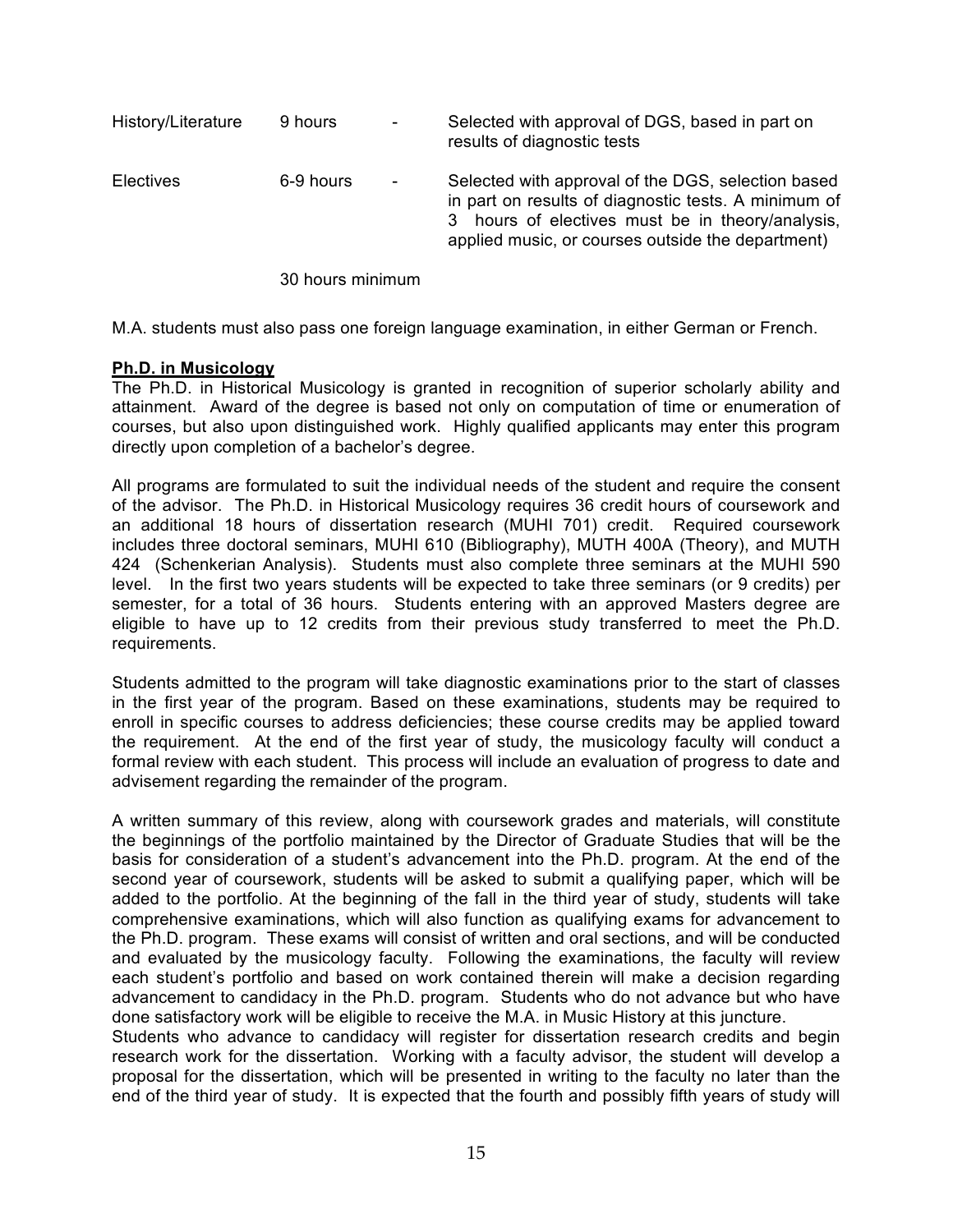be devoted to work on the dissertation. Upon completion of the thesis, each student will present a formal defense to the musicology faculty.

Under the rules of the School of Graduate Studies, a student must complete the thesis no later than five years after registering for the first dissertation research (701) credits.

## **Fast Track M.A./ Ph.D. Program**

Students in the M.A. in Music History program are eligible for a fast track option to the Ph.D. To qualify for this option, students must complete 36 hours in the M.A. program and are advised to pursue the thesis track. The student must inform the Director of Graduate Studies of his/her intention to move into the Ph.D. program by the end of the third semester of study and in consultation with the DGS, must present a petition for entry to the Ph.D. by the end of the third semester. Once faculty consent is secured, all remaining requirements of the degree program, as detailed above, remain the same.

## **M.A. in Historical Performance Practices**

This is a specialized program within the MA degree in musicology offered by the Case Music Department. It deals with repertoires and performance practice from the earliest notated music up to 1850. Students should expect to spend a minimum of two years in full-time study in Cleveland.

**Admission Information –** Admission to the program is granted to those who demonstrate a high level of historical performance skill and good scholarly potential. A Diagnostic Examination in Music History and Music Theory will be administered to entering students to determine if there are deficiencies in any of these areas. If deficiencies are found, remedial courses will be required with the consequent extension of the hours required beyond the minimum.

Students in this program who demonstrate exceptional accomplishment may petition to enter either the DMA or the PhD in Historical Performance Practice degree program before the completion of the MA degree. On this possibility, see the Degree Overlap section below.

**Audition Information –** Three pieces are required, of differing style and character, with a total length of approximately 20 minutes. We are interested to observe the candidate's command of various national idioms, ornamentation styles, and other aspects of historical performance as well as the overall level of artistry.

Along with the application, candidates should submit an unedited digital audio or video recording for consideration by the admissions committee. From these, the committee will select those who will be invited to travel to Cleveland for a live audition and interview. For these oncampus auditions, it is expected that the candidate will provide an accompanist where applicable, unless arrangements have been made in advance to provide one through the Case Music Department. It is also possible to use the recording in lieu of the live audition, although a campus visit is strongly recommended as part of the audition process.

**Course Work and Applied Music –** All programs are formulated to suit the needs of the individual student and require the consent of the graduate advisor. A minimum of 21 hours of coursework, seminars and tutorials is required, including Bibliography and Research (MUHI 610), Introduction to Historical Performance Practice (MUHI 441), Medieval/Renaissance Notation (MUHI 443), Pre-Tonal Theory and Analysis (MUTH 416), and a minimum of one Seminar in Historical Performance Practice (MUHI 442). Students intending to proceed to doctoral work are strongly advised to take Schenkerian Analysis (MUTH 424). In addition, a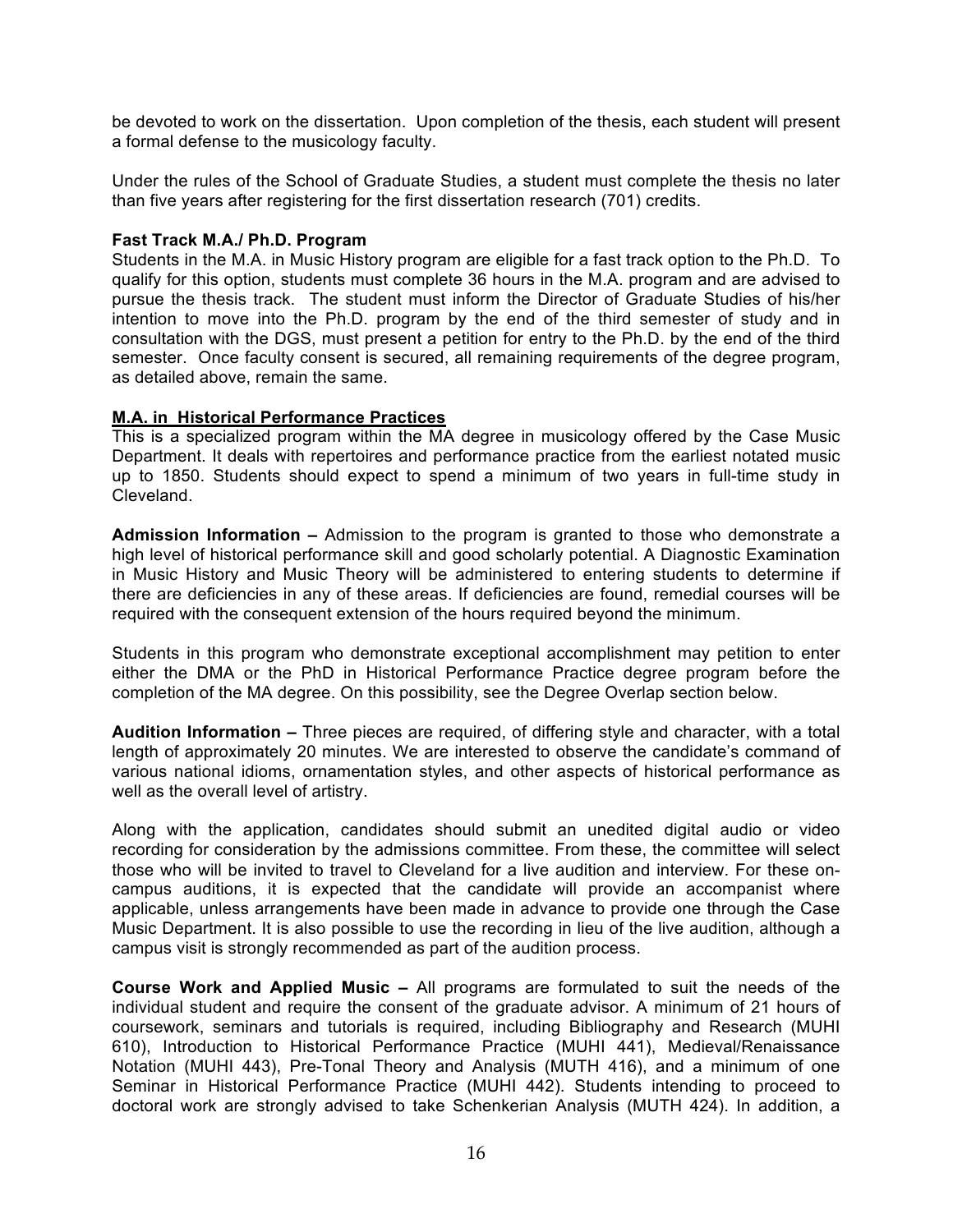minimum of two semesters of applied music (MUAP) is required for zero credit, along with 6 credit hours of registration for the lecture-recital and document (MUAP 651). On this, see below.

**Ensemble Participation –** All students in this program will participate in one or more of the Case historical performance ensembles during each semester in which they are on campus. This is in order to benefit from working with the faculty, to learn repertory, and to contribute to the success of the ensembles.

**Foreign Languages –** Students must demonstrate ability to read one language approved by the graduate advisor as relevant to the student's research. (These are generally drawn from German, French, Italian, and Latin, though exceptions can be made.) The examination consists of two excerpts on subjects related to the student's area of specialty (each excerpt ca. 200-300 words in length), one to be translated with the aid of a dictionary, one to be translated without dictionary. Two hours are permitted for the examination—one hour for each excerpt.

The minimum required level of reading ability is usually attained by the equivalent of two years of college-level study of the language plus further reading in musical and musicological writings in the language.

**Lecture-Recital and Document –** One juried lecture-recital is required, accompanied by a written document (MUAP 651). The 6 credit hours of registration for this are in addition to the required 21 hours of coursework. The jury will consist of three full-time faculty members who have agreed to act in that capacity, one of whom will serve as the advisor. After securing a date acceptable to the jury and available on the Department calendar, the student will work with the advisor to prepare a lecture draft that will be distributed to the entire jury no less than one month before the performance. The final version of the lecture will incorporate changes mandated by the jury. In addition, the advisor, along with the applied teacher, will monitor the preparation of the recital portion, and this will be previewed for the jury approximately one month before the public presentation. Inadequate preparation may result in postponement of the lecture-recital. The successful completion of the lecture-recital will be certified by a majority of the jury.

Generally, the lecture and performance components will be of approximately equal length, with the overall event not exceeding ninety minutes, including intermission(s). The accompanying document will be finished after the lecture-recital with the further advice and ultimate approval of the advisor. The student will also have a debriefing session with the jury following the presentation to discuss ways for future improvement, as necessary.

Students are expected to publicize the lecture-recital by all appropriate means, in addition to its listing on the Department concert calendar. Lecture-recitals should be scheduled by November 1 or April 1 during the semester before the event.

**Degree Overlap –** Students in the Case HPP MA program who wish to continue on to the DMA or the PhD may formally petition to do so after three semesters of study. If the petition is granted, any coursework already taken will count towards the doctoral requirements, and DMA students will be exempt from the first lecture-recital (MUAP 751 for 3 hours), completing instead the MA lecture-recital (MUAP 651 for 6 hours). The doctoral comprehensive examinations will then be taken in early Fall of the fourth year at Case, rather than the third year as is normally required for doctoral students.

Students who graduate from the Case HPP MA program, then later apply to enter the DMA or PhD program, will be required to complete 24 hours of coursework, instead of the 36 normally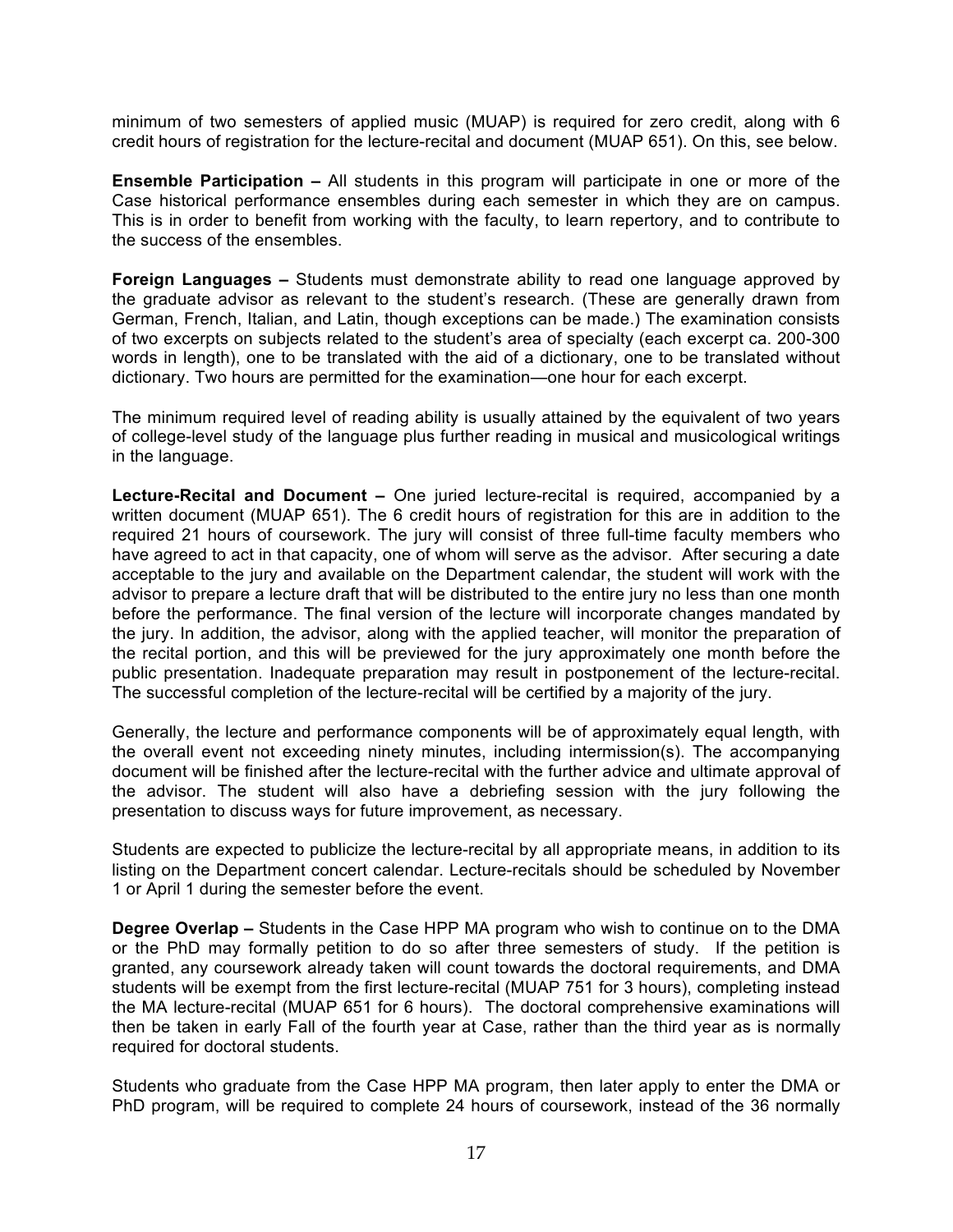required for the doctoral degree. **For DMA students, the 24 required hours of coursework will include 3 hours of registration for the second DMA lecture-recital (MUAP 752).** 

## **D.M.A. in Historical Performance Practice**

This program in historical performance practice (up to 1850) combines advanced study in performance, music history, and performance practices. Students should expect to spend a minimum of three years in full-time study in Cleveland.

**Admission information –** Admission to the program is granted to those who demonstrate the potential to be leaders in the field of historical performance and who show excellent scholarly potential in music history, and performance practices. An audition is required.

**Audition Information –** Three pieces are required, of differing style and character, with a total length of approximately 20 minutes. We are interested to observe the candidate's command of various national idioms, ornamentation styles, and other aspects of historical performance as well as the overall level of artistry.

Along with the application, candidates should submit an unedited digital audio or video recording for consideration by the admissions committee. From these, the committee will select those who will be invited to travel to Cleveland for a live audition and interview. For these oncampus auditions, it is expected that the candidate will provide an accompanist where applicable, unless arrangements have been made in advance to provide one through the Case Music Department. It is also possible to use the recording in lieu of the live audition, although a campus visit is strongly recommended as part of the audition process.

**Coursework and Applied Music –** All programs are formulated to suit the needs of the individual student (based in part on a diagnostic examination taken upon entering the program) and require the consent of the graduate advisor. A minimum of 36 hours of coursework is required (which includes the first two lecture-recitals - see below), together with 4 semesters of applied music (for zero credit) and comprehensive examinations (usually taken in early Fall of the 3<sup>rd</sup> year). After successful completion of comprehensive examinations, the student will advance to candidacy and undertake the 'final' lecture-recital (6 hours)

Coursework must include Bibliography and Research (MUHI 610), Introduction to Historical Performance Practice (MUHI 441), Medieval/Renaissance Notation (MUHI 443), Pre-Tonal Theory and Analysis (MUTH 416), Schenkerian Analysis (MUTH 424), and a total of at least three seminars (1-2 in Historical Performance Practice (MUHI 442) and 1-2 Doctoral Seminars in Musicology (MUHI 590)).

Applied music (MUAP) will generally be taken every semester that the student is on campus. Applied faculty will be chosen in consultation with the student.

**Lecture-Recitals and Documents –** Three juried lecture-recitals are required (MUAP 751, 752 and 753, 12 hours total), each consisting of a 45 minute performance generally preceded by a 30-45 minute research-based lecture dealing with the musical, historical and performance practice issues relevant to the chosen repertoire. (The entire lecture-recital should not exceed 90 minutes). The jury will consist of three full-time music history/performance practice faculty members, one of who will serve as an advisor, together with the appropriate applied music faculty (if possible). After securing a date acceptable to the jury and available on the Department calendar, the student will work with the advisor to prepare a lecture draft, which will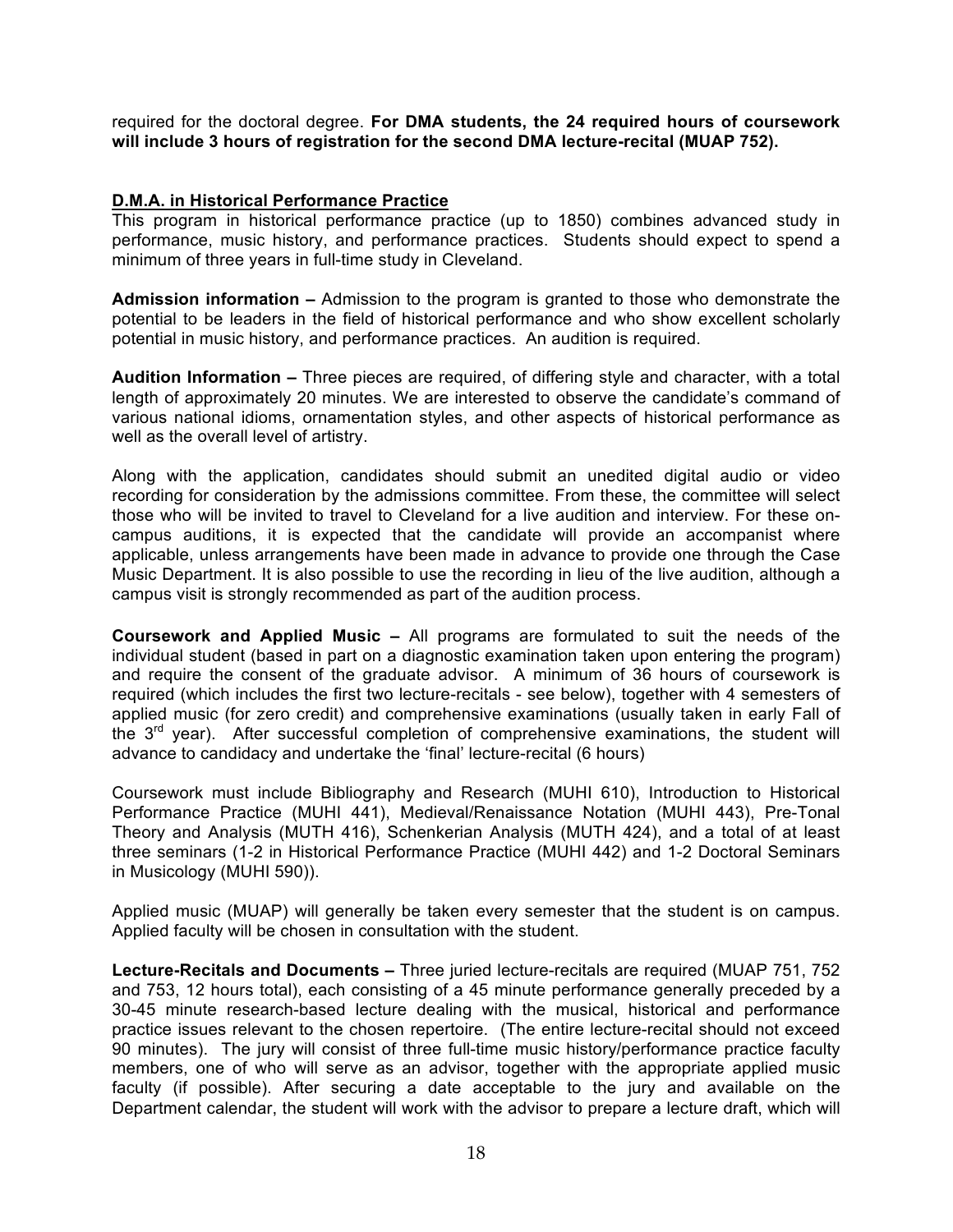be distributed to the entire jury no less than one month before the performance. The final version of the lecture will incorporate changes mandated by the jury. In addition, the advisor, along with the applied teacher, will monitor the preparation of the recital portion, and this will be previewed for the jury approximately one month before the public presentation. Inadequate preparation may result in postponement of the lecture-recital. The successful completion of the lecture-recital will be certified by a majority of the jury. The student will also have a debriefing session with the jury following the presentation to discuss ways for future improvement, as necessary.

A research document pertaining to each completed lecture-recital must be submitted. A single advisor will evaluate each of the first two documents (3 hours each): the third or 'final' document must be more substantial than the others (6 hours, undertaken once the student has advanced to candidacy) and will be evaluated by a committee consisting of no fewer than three of the music history/performance practice faculty.

Students are expected to publicize the lecture-recital by all appropriate means, in addition to its listing on the Department concert calendar. Lecture-recitals should be scheduled by November 1 or April 1 during the semester before the event.

Students are expected to publicize the lecture-recital by all appropriate means, in addition to its listing on the Department concert calendar. Lecture-recitals should be scheduled by November 1 or April 1 during the semester before the event.

**Ensemble Participation –** All students in this program will participate in one or more of the CWRU historical performance ensembles during each semester in which they are on campus. This is in order to benefit from working with the faculty, learn repertory, and contribute to the success of the ensembles.

**Foreign Languages –** Prior to the comprehensive examination, students must demonstrate ability to read in two languages approved by the graduate advisor as relevant to the student's research. (These are generally drawn from German, French, Italian, and Latin, though exceptions can be made.) Each examination consists of two excerpts on subjects related to the student's area of specialty (each excerpt ca. 200-300 words in length), one to be translated with the aid of a dictionary, one to be translated without dictionary. Two hours are permitted for the examination—one hour for each excerpt.

The minimum required level of reading ability is usually attained by the equivalent of two years of college-level study of the language plus further reading in musical and musicological writings in the language.

**Comprehensive Examination –** The Comprehensive Examination is to be taken at the beginning of the third year of study, in August. (DMA candidates should be aware that the examination covers the entire range of music history, not just pre-1850.) It consists of two parts: written and oral. The orals are taken within two weeks of passing the written examinations. Both the written and the oral examinations can be repeated, but no more than once. Students will be provided with a laptop for use in all sections of the written exam.

The **written examination** is in two parts, the first of which is a general test on historical performance practice and the history of music from the Middle Ages to the present.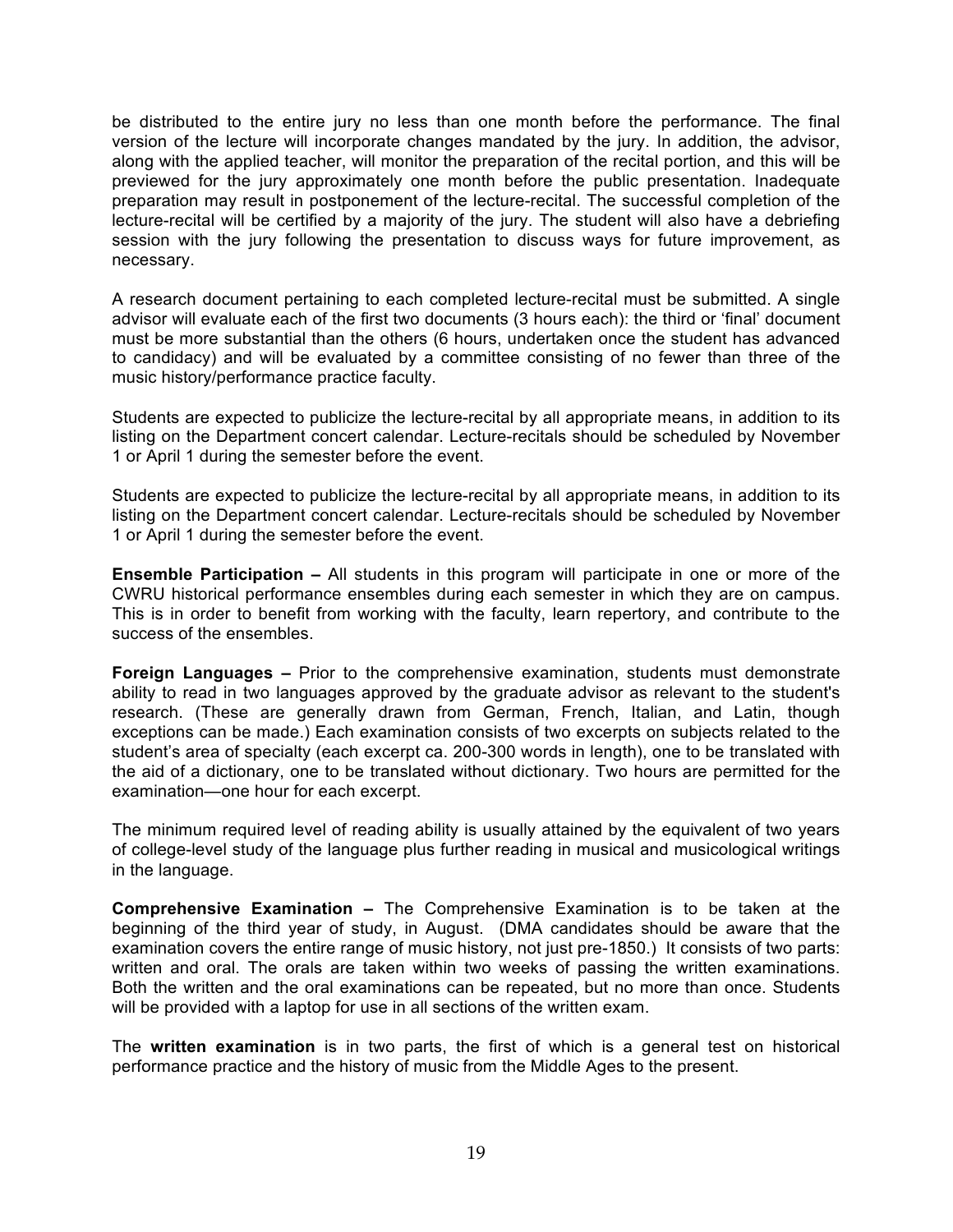Exam contains in four sections as follows:

| Day 1: $9am-12pm$ | Historical Performance Practice (HPP) |
|-------------------|---------------------------------------|
| Day 1: $2pm-4pm$  | Medieval and Renaissance              |
| Day 2: 9am-11am   | 17th and 18th Centuries               |
| Day 2: $11am-1pm$ | 19th and 20th Centuries               |

Questions are drawn from the entire field of Western music and are not necessarily related to topics covered in seminars. The HPP sections consist of two one-hour essays (chosen from four given topics) and four short questions (chosen from six). The other three sections each consist of two one-hour essays (chosen from four given topics).

The second part of the exam (taken on Day 3 from 9am-12pm) is an analysis test that requires a detailed critical commentary on compositional and contextual aspects on two works representative of different style periods.

Students will be given copies of their written exams shortly after their completion, and will be responsible for preparing for the oral follow-up exam, which will be scheduled about two weeks following the written exams. This **oral examination,** which extends over one and a half hours, focuses on questions posed in the written examination and on issues related to these questions.

**Degree Overlap –** Students in the Case HPP MA program who wish to continue on to the DMA may formally petition to do so after three semesters of study. If the petition is granted, any coursework already taken will count towards the DMA requirements, and students will be exempt from the first DMA lecture-recital (MUAP 751 for 3 hours), completing instead the MA lecture-recital (MUAP 651 for 6 hours). The DMA comprehensive examinations will then be taken in early Fall of the fourth year at Case, rather than the third year as is normally required for DMA students.

Students who graduate from the Case HPP MA program, then later apply to enter the DMA program, will be required to complete 24 hours of coursework, instead of the 36 normally required for the DMA degree. **For these students, the 24 required hours of coursework will include 3 hours of registration for the second DMA lecture-recital (MUAP 752).** 

#### **Ph.D. in Musicology with Emphasis on Historical Performance Practices**

This is a specialized program within the PhD degree in Musicology offered by the Case Music Department. Study in this program leads to a research degree that combines comprehensive knowledge of historical performance practice (up to 1850) and music history. A minimum of three years of full-time study in Cleveland should be expected, plus whatever time is needed to prepare for the comprehensive examination, present the lecture-recital, and complete the dissertation (see below).

**Admission Information –** Admission to the program is granted to those who demonstrate a high degree of skill in historical performance and excellent scholarly potential in music history and performance practice. Admission requirements include those for the PhD in Musicology plus an audition.

**Audition Information –** Three pieces are required, of differing style and character, with a total length of approximately 20 minutes. We are interested to observe the candidate's command of various national idioms, ornamentation styles, and other aspects of historical performance as well as the overall level of artistry.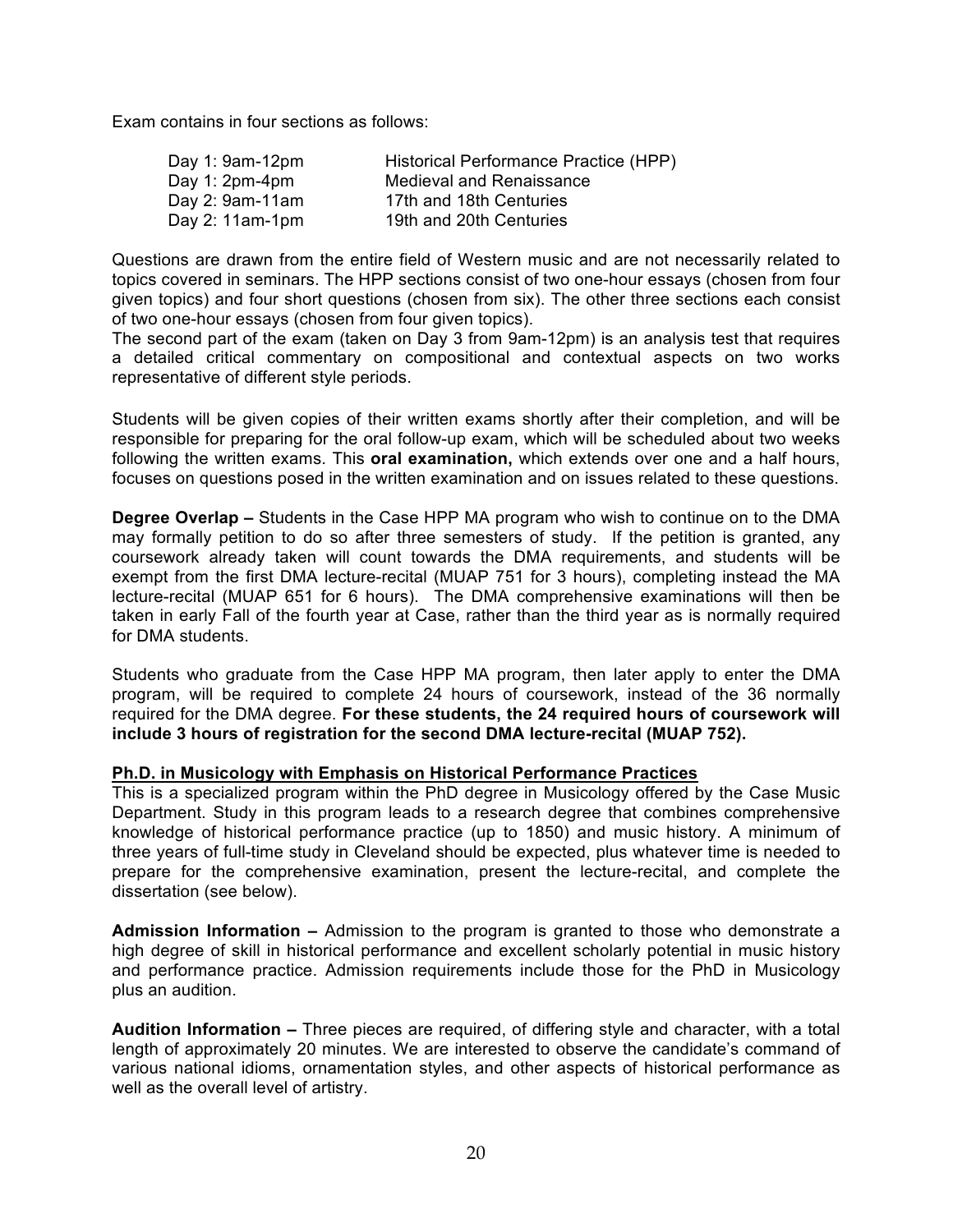Along with the application, candidates should submit an unedited digital audio or video recording for consideration by the admissions committee. From these, the committee will select those who will be invited to travel to Cleveland for a live audition and interview. For these oncampus auditions, it is expected that the candidate will provide an accompanist where applicable, unless arrangements have been made in advance to provide one through the Case Music Department. It is also possible to use the recording in lieu of the live audition, although a campus visit is strongly recommended as part of the audition process.

**Coursework and Applied Music –** All programs are formulated to suit the needs of the individual student (based in part on a diagnostic examination taken upon entering the program) and require the consent of the graduate advisor. A minimum of 36 hours of course work, seminars and tutorials is required, which must include Bibliography and Research (MUHI 610), Introduction to Historical Performance Practice (MUHI 441), Medieval/Renaissance Notation (MUHI 443), Pre-Tonal Theory and Analysis (MUTH 416), Schenkerian Analysis (MUTH 424), two Seminars in Historical Performance Practice (MUHI 442), two Doctoral Seminars in Musicology (MUHI 590), and the PhD Lecture-Recital & Document (MUAP 751; see below). In addition, a minimum of three semesters of applied music lessons (MUAP 501, 502, etc.) is required for zero credit hours.

**Ensemble Participation –** All students in this program will participate in one or more of the Case historical performance ensembles during each semester in which they are on campus. This is in order to benefit from working with the faculty, to learn repertory, and to contribute to the success of the ensembles.

**Foreign Languages –** Prior to the comprehensive examination, students must demonstrate ability to read in two languages approved by the graduate advisor as relevant to the student's research. (These are generally drawn from German, French, Italian, and Latin, though exceptions can be made.) Each examination consists of two excerpts on subjects related to the student's area of specialty (each excerpt ca. 200-300 words in length), one to be translated with the aid of a dictionary, one to be translated without dictionary. Two hours are permitted for the examination—one hour for each excerpt.

The minimum required level of reading ability is usually attained by the equivalent of two years of college-level study of the language plus further reading in musical and musicological writings in the language.

**Comprehensive Examination –** The Comprehensive Examination is to be taken at the beginning of the third year of study, in September. It consists of two parts: written and oral. The orals are taken within two weeks of the written exam. Both the written and the oral examinations can be repeated, but no more than once. Students will be provided with a laptop for use in all sections of the written exam.

The **written examination** is in two parts, the first of which is a general test on historical performance practice and the history of music from the Middle Ages to the present.

Exam contains four sections as follows:

| Day 1: 9 am $-$ 12 pm                 | Historical Performance Practices (HPP) |
|---------------------------------------|----------------------------------------|
| Day 1: 2 pm $-$ 4 pm                  | Medieval and Renaissance               |
| Day 2: $9 \text{ am} - 11 \text{ am}$ | 17th and 18th Centuries                |
| Day 2: 11 am $-$ 1 pm                 | 19th and 20th Centuries                |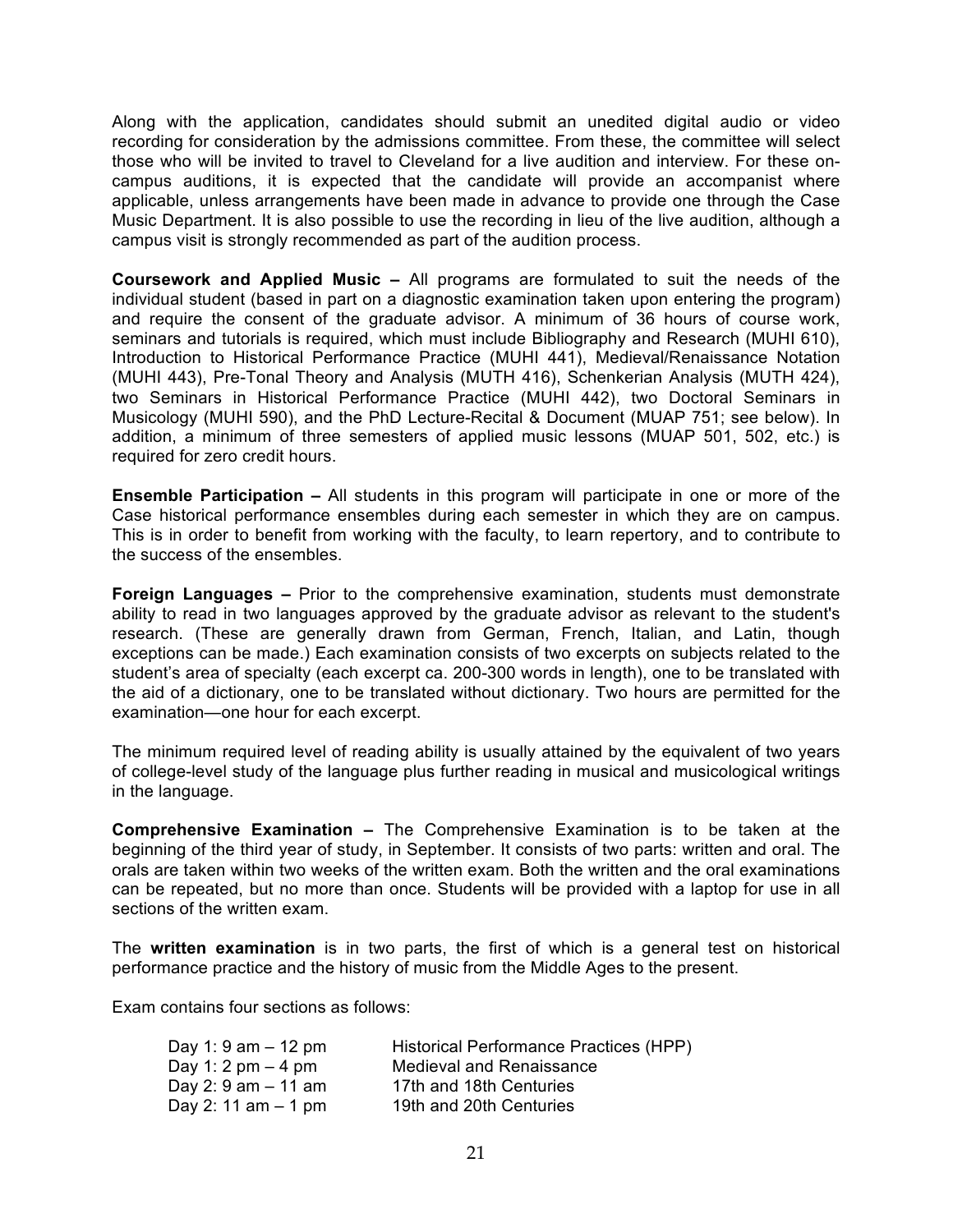Questions are drawn from the entire field of Western music and are not necessarily related to topics covered in seminars. The HPP section consists of two one-hour essays (chosen from four given topics) and four short questions (chosen from six). The other sections each consist of two one-hour essays (chosen from four given topics).

The second part of the written exam is an analysis test that requires a detailed critical commentary on compositional and contextual aspects of two works representative of different style periods. The analysis test is an open book examination, administered in Haydn Hall, which takes place on Day 3 from  $9$  am  $-5$  pm.

Students will be given copies of their written exams shortly after their completion, and will be responsible for preparing for the oral follow-up exam, which will be scheduled about two weeks following the written exams. This **oral examination,** which extends over one and a half hours, focuses on questions posed in the written examination and on issues related to these questions.

**Lecture-Recital and Document –** One juried lecture-recital relating to the topic of the student's dissertation is required (MUAP 751 for zero credit hours). This is generally presented as the dissertation nears completion. The jury will consist of three full-time faculty members, including the dissertation advisor. After securing a date acceptable to the jury and available on the Department calendar, the student will work with the advisor to prepare a lecture draft, which will be distributed to the entire jury no less than one month before the performance. The final version of the lecture will incorporate changes mandated by the jury. In addition, the advisor, along with the applied teacher, will monitor the preparation of the recital portion, and this will be previewed for the jury approximately one month before the public presentation. Inadequate preparation may result in postponement of the lecture-recital. Generally, the lecture and performance components will be of approximately equal length, with the overall event not exceeding ninety minutes, including intermission(s). The successful completion of the lecturerecital will be certified by a majority of the jury. The student will also have a debriefing session with the jury following the presentation to discuss ways for future improvement, as necessary.

Students are expected to publicize the lecture-recital by all appropriate means, in addition to its listing on the Department concert calendar. Lecture-recitals should be scheduled by November 1 or April 1 during the semester before the event.

**Dissertation –** A minimum of 18 credit hours of registration is required for the dissertation. (See requirements for PhD in musicology.) These 18 credit hours are in addition to the required 36 credit hours of coursework. The dissertation itself must be a significant scholarly contribution in the fields of musicology and historical performance practice. (See the Case Western Reserve University guidelines for doctoral dissertations.)

#### **M.A./Ph.D. Fast Track**

Students enrolled in the M.A./HPP program are eligible for fast track treatment as in the Ph.D. in Historical Musicology, detailed above. The M.A. lecture-recital may not substitute for the Ph.D. lecture-recital.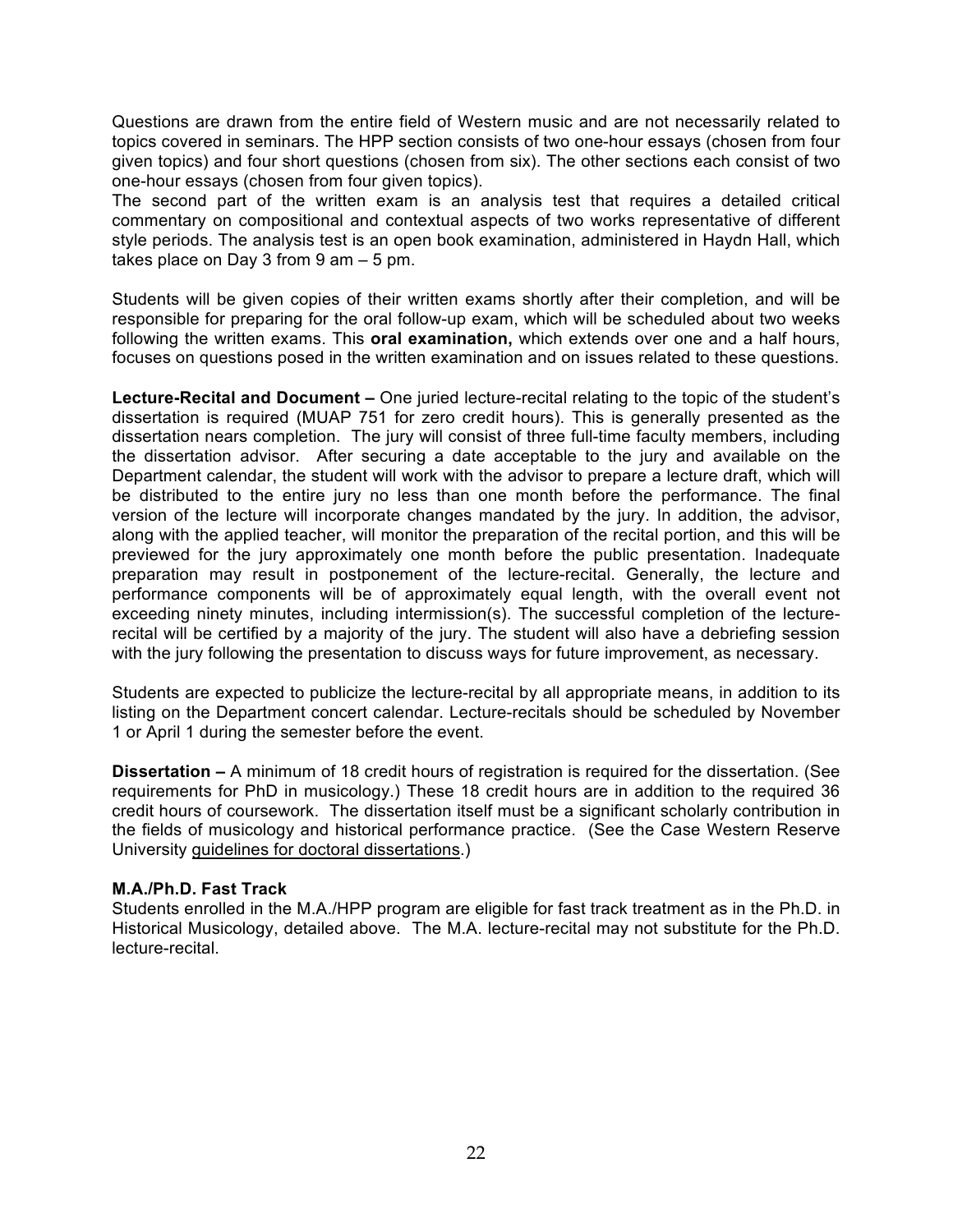# **Music Education Degree Expectations**

General expectations for all Music Education Graduate Students:

- 1. It is *strongly recommended* that all graduate students be either a full member of MENC: The National Association for Music Education/Ohio Music Education Association (OMEA) or a student member of the CWRU Collegiate Music Educators National Conference (CMENC)/OMEA chapter. For information about becoming a member, speak to your advisor.
- 2. All part- and full-time students are expected to exhibit professional behaviors; including being responsible for meeting all deadlines and completing required paperwork.
- 3. All full-time music education graduate students are expected to participate in the Graduate Research Seminar. The schedule of seminars will be distributed no later than the beginning of each semester. Students may count the time spent in the seminar toward their required assistantship hours.
- 4. Each semester, all part- and full-time students who have a graduate assistantship will receive written feedback from their assistantship supervisor(s) evaluating the performance of assistantship duties.

# **Master of Arts with Licensure in Music Education**

The M.A. for Licensure (M.A.L.) option is for persons with an undergraduate degree in music that wish to obtain a license to teach music in the public schools while simultaneously pursuing the study of music and education at the graduate level. Course requirements combine music education licensure courses and student teaching with graduate music and music education courses. Graduates of the program are eligible to apply for an Ohio teacher license for Music P-12. Licensure may be transferred to other states. Students will also need to pass the Praxis II exams and meet other state requirements for teacher licensure, such as passing a criminal background check.

Classes at the 200-level, while required for teacher licensure, do not count toward the graduate degree (i.e., no graduate credit is received) and are not included in GPA calculations. However, they do appear on the transcript with a grade. M.A.L. students may take additional 300-level classes, if approved by the music education faculty, provided that they have *at least* 18 credits of 400-level courses. In addition, students who already hold an M.A. in music may be eligible for an exemption of up to 9 hours of requirements. Students should contact their advisor or the Director of Music Education for more information.

| Case Western Reserve University ~ Music Education Program<br>M.A. for Licensure (M.A.L. - Masters Plan B) |                                    |                     |  |  |
|-----------------------------------------------------------------------------------------------------------|------------------------------------|---------------------|--|--|
| Music Education Licensure Core (35 hours)                                                                 |                                    |                     |  |  |
| <b>Course Number</b>                                                                                      | <b>Course Name</b>                 | <b>Credit Hours</b> |  |  |
| <b>MUED 200</b><br>- 1                                                                                    | <b>Skills &amp; Pedagogy Class</b> |                     |  |  |
| <b>MUED 200</b><br>$-2$                                                                                   | <b>Skills &amp; Pedagogy Class</b> |                     |  |  |
| <b>MUED 200</b><br>- 3                                                                                    | <b>Skills &amp; Pedagogy Class</b> |                     |  |  |
| <b>MUED 200</b><br>- 4                                                                                    | <b>Skills &amp; Pedagogy Class</b> |                     |  |  |
| <b>MUED 200</b><br>- 5                                                                                    | <b>Skills &amp; Pedagogy Class</b> |                     |  |  |
| <b>MUED 200</b><br>- 6                                                                                    | <b>Skills &amp; Pedagogy Class</b> |                     |  |  |
| <b>MUED 275</b>                                                                                           | Conducting                         | $\overline{2}$      |  |  |
| <b>MUED 305</b>                                                                                           | World Music in Education           | 3                   |  |  |

The following courses are required for the M.A.L. degree.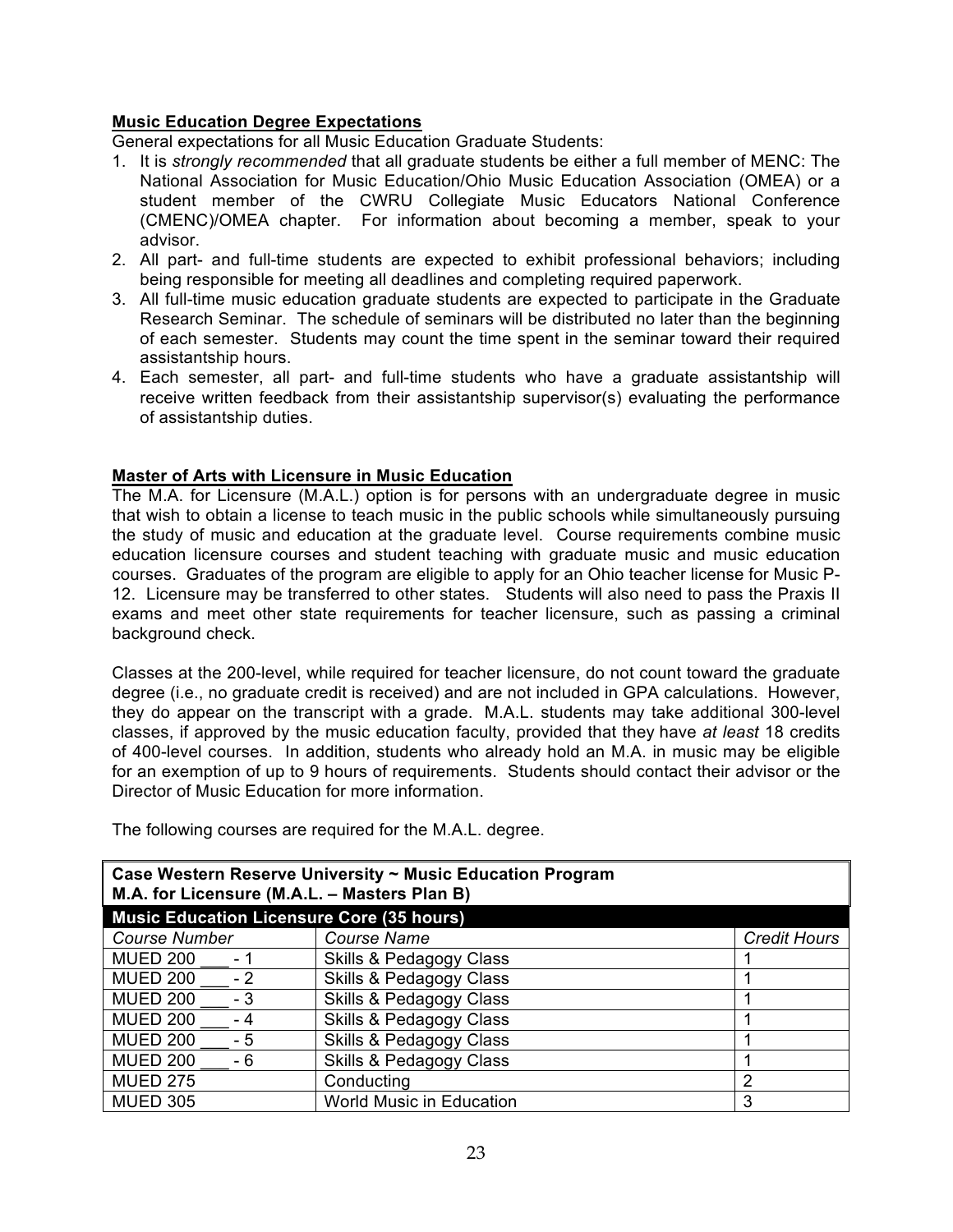| <b>MUED 350</b>                                 | <b>General Music Methods</b>                                          | 3                   |
|-------------------------------------------------|-----------------------------------------------------------------------|---------------------|
| MUED 352 or MUED 353                            | Instrumental/Choral Music Methods                                     | 3                   |
| <b>MUED 355</b>                                 | Instructional Design in Music Education                               | $\overline{3}$      |
| <b>MUED 420</b>                                 | <b>Technology Assisted Music Teaching &amp; Learning</b>              | 3                   |
| MUED 496A                                       | <b>Student Teaching</b>                                               | 9                   |
| MUED 496B                                       | <b>Student Teaching Seminar</b>                                       | 3                   |
|                                                 |                                                                       |                     |
|                                                 | Teacher Licensure Professional Education Core (9 hours)               |                     |
| <b>Course Number</b>                            | Course Name                                                           | <b>Credit Hours</b> |
| <b>EDUC 255</b>                                 | Literacy Across the Content Areas                                     | 3                   |
| <b>EDUC 401</b>                                 | Introduction to Education                                             | $\overline{3}$      |
| <b>EDUC 404</b>                                 | <b>Educational Psychology</b>                                         | 3                   |
|                                                 |                                                                       |                     |
| <b>Graduate Music Education Core (12 hours)</b> |                                                                       |                     |
| <b>Course Number</b>                            | <b>Course Name</b>                                                    | <b>Credit Hours</b> |
| <b>MUED 441</b>                                 | <b>Philosophical Foundations of Music Education</b>                   | 3                   |
| <b>MUED 442</b>                                 | <b>Curriculum and Assessment in Music Education</b>                   | 3                   |
| <b>MUED 443</b>                                 | Music Cognition and Learning                                          | $\overline{3}$      |
| <b>MUED 444</b>                                 | <b>Research in Music Education</b>                                    | 3                   |
|                                                 |                                                                       |                     |
| <b>Graduate Music Core (9 hours)</b>            |                                                                       |                     |
| <b>Course Number</b>                            | <b>Course Name</b>                                                    | <b>Credit Hours</b> |
| <b>MUTH 422</b>                                 | <b>Music Theory for Educators</b>                                     | 3                   |
| <b>MUHI 430</b>                                 | Music History for Educators                                           | 3                   |
|                                                 | Music Electives (Theory,<br>History,<br>and/or                        | 3                   |
| MU                                              | Performance)                                                          |                     |
|                                                 |                                                                       |                     |
| <b>Oral Comprehensive Exam</b>                  |                                                                       |                     |
|                                                 | Successful Completion of the Comprehensive Oral Exam (Masters Plan B) |                     |
|                                                 |                                                                       |                     |
| <b>TOTAL</b>                                    |                                                                       | 65                  |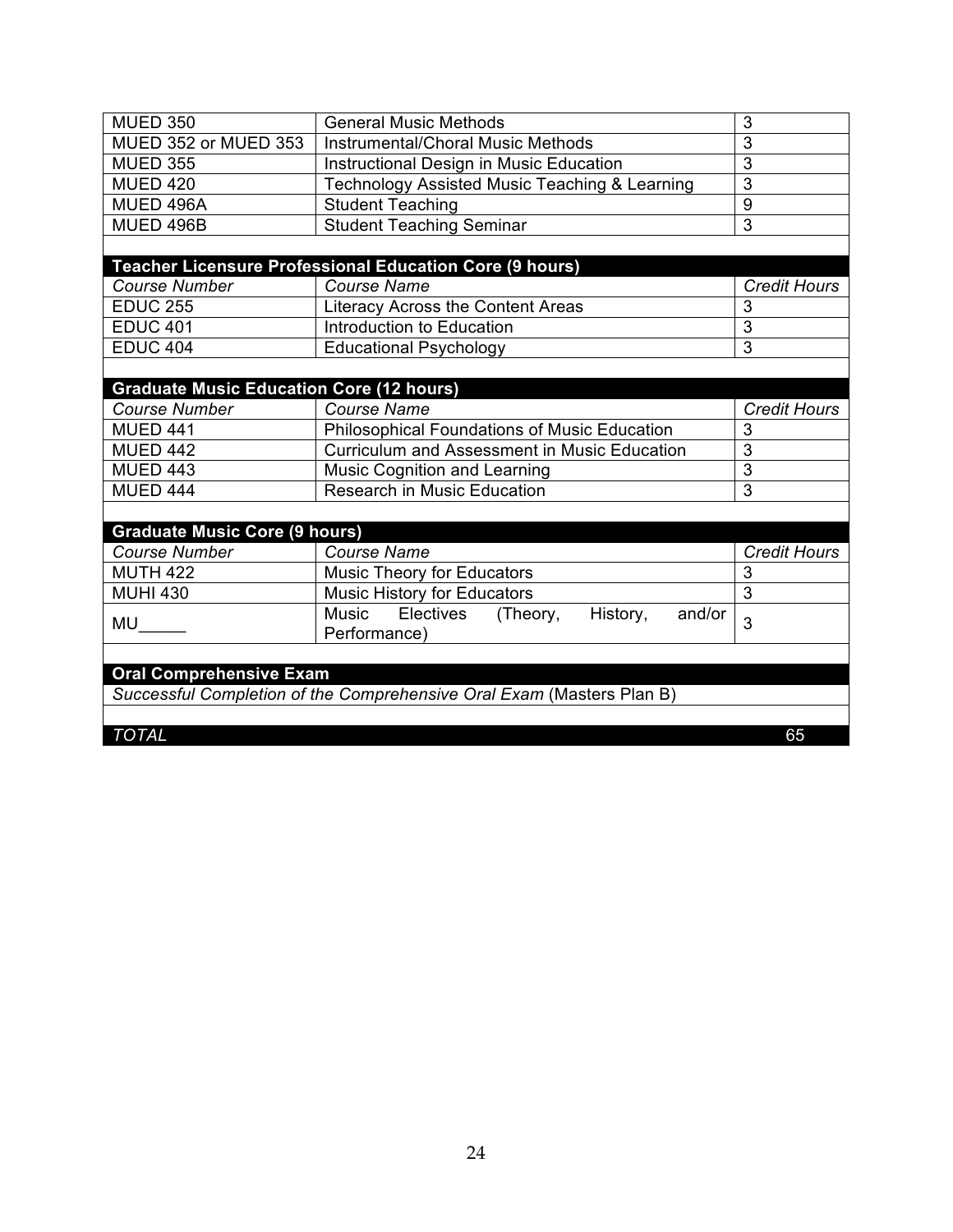MAL students should adhere to the following course sequence in completing their degree requirements.

|        | <b>Students Entering in Even Years</b> |                    | <b>Students Entering in Odd Years</b> |                    |
|--------|----------------------------------------|--------------------|---------------------------------------|--------------------|
|        | Fall                                   | Spring             | Fall                                  | Spring             |
| Year 1 | <b>MUED 200X-1</b>                     | MUED 200X-2&3      | <b>MUED 200X-1</b>                    | <b>MUED 200X-2</b> |
|        | <b>MUED 420</b>                        | <b>MUED 305</b>    | <b>MUED 275</b>                       | <b>MUED 305</b>    |
|        | <b>MUED 443</b>                        | <b>MUED 442</b>    | <b>MUED 420</b>                       | <b>MUTH 422</b>    |
|        | <b>EDUC 401</b>                        | <b>MUHI 430</b>    | <b>EDUC 401</b>                       | <b>EDUC 404</b>    |
|        |                                        |                    | <b>Music Elective</b>                 |                    |
| Year 2 | <b>MUED 200X-4</b>                     | <b>MUED 200X-5</b> | <b>MUED 200X-3&amp;4</b>              | <b>MUED 200X-5</b> |
|        | <b>MUED 275</b>                        | MUED 352/353       | <b>MUED 350</b>                       | MUED 352/353       |
|        | <b>MUED 350</b>                        | <b>MUTH 422</b>    | <b>MUED 441</b>                       | <b>MUED 442</b>    |
|        | <b>MUED 444</b>                        | <b>EDUC 404</b>    | <b>MUED 443</b>                       | <b>MUHI 430</b>    |
|        | <b>Music Elective</b>                  |                    |                                       |                    |
| Year 3 | <b>MUED 200X-6</b>                     | MUED 496A          | <b>MUED 200X-6</b>                    | MUED 496A          |
|        | <b>MUED 355</b>                        | MUED 496B          | <b>MUED 355</b>                       | MUED 496B          |
|        | <b>MUED 441</b>                        |                    | <b>MUED 444</b>                       |                    |
|        | <b>EDUC 255</b>                        |                    | <b>EDUC 255</b>                       |                    |

**Master of Arts for Teacher Licensure (M.A.L.) Course Sequence**

M.A.L. students must pass all Decision Points outlined by the CWRU Teacher Licensure Handbook (see Admission and Retention in Music Education, below). Failure to pass any Decision Point will result in separation from the Music Education Graduate Program.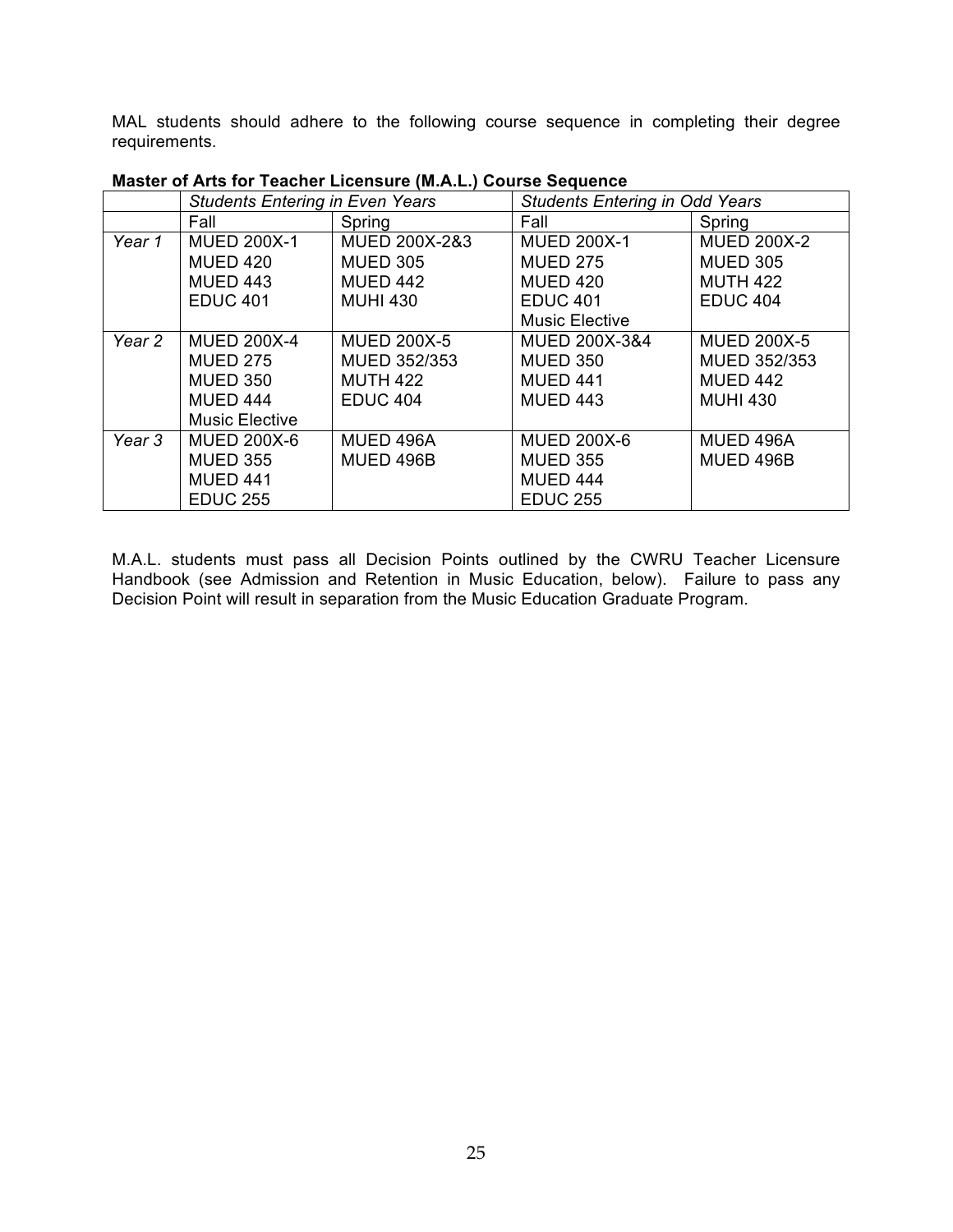| Admission and Retention in MUSIC EDUCATION - Master of Arts for Teacher Licensure                                                                                                                                                                                                                                                                                                                                    |                                                                           |                                                                                                   |                                                                                                                                                                                                                                                                                                                                |  |
|----------------------------------------------------------------------------------------------------------------------------------------------------------------------------------------------------------------------------------------------------------------------------------------------------------------------------------------------------------------------------------------------------------------------|---------------------------------------------------------------------------|---------------------------------------------------------------------------------------------------|--------------------------------------------------------------------------------------------------------------------------------------------------------------------------------------------------------------------------------------------------------------------------------------------------------------------------------|--|
| <b>Entry to a the Program</b>                                                                                                                                                                                                                                                                                                                                                                                        |                                                                           |                                                                                                   |                                                                                                                                                                                                                                                                                                                                |  |
| What?<br>Successful interview and<br>satisfactory score on the<br><b>Teacher Licensure</b><br><b>Admission Assessment</b><br>Admission to the University<br>$\bullet$<br>as a graduate student.<br>Demonstration of entry-<br>$\bullet$<br>level competency in the<br>discipline through<br>successful presentation of<br>a music performance<br>audition<br>Signed statement of Good<br>٠<br><b>Moral Character</b> | Program<br>Outcome<br>Assessed<br>1, 2                                    | When?<br>Upon<br>admission to<br>the<br><b>University</b><br>and MA for<br>licensure<br>program.  | Result<br>Unconditional admission to the<br>$\bullet$<br>program, or<br>Conditional admission to the<br>$\bullet$<br>program with a prescribed<br>remedial plan which when<br>successfully completed will<br>result in unconditional<br>admission, or<br>Denial of admission to the<br>$\bullet$<br>program.                   |  |
| <b>Admission to Advanced Standing</b>                                                                                                                                                                                                                                                                                                                                                                                |                                                                           |                                                                                                   |                                                                                                                                                                                                                                                                                                                                |  |
| What?<br>Cumulative GPA of 2.5 or<br>٠<br>better<br>Discipline GPA of 2.5 or<br>٠<br>better<br>Education GPA of 3.0 or<br>$\bullet$<br>better<br>Candidate Disposition<br>٠<br><b>Assessment Inventory</b><br>Successful review of the<br>$\bullet$<br>working teaching ePortfolio<br>that includes<br>documentation of                                                                                              | Program<br>Outcome<br>Assessed<br>1, 2, 3, 4,<br>5, 6, 7, 8,<br>9, 11     | When?<br>End of the<br>2nd<br>semester<br>after<br>admission as<br>a music<br>education<br>major. | Result<br>Unconditional admission to<br>$\bullet$<br>Advanced Standing, or<br>Conditional admission to<br>$\bullet$<br>Advanced Standing with a<br>prescribed remedial plan which<br>when successfully completed<br>will result in unconditional<br>admission, or<br>Denial of admission to<br>$\bullet$<br>Advanced Standing. |  |
| clinical/field experiences<br><b>Admission to Student Teaching</b>                                                                                                                                                                                                                                                                                                                                                   |                                                                           |                                                                                                   |                                                                                                                                                                                                                                                                                                                                |  |
| What?<br>Cumulative GPA of 2.5 or<br>$\bullet$<br>better<br>Discipline GPA of 2.5 or<br>٠<br>better<br>Education GPA of 3.0 or<br>٠<br>better<br>Successful review of the<br>$\bullet$<br>working teaching ePortfolio<br>that includes<br>documentation of<br>clinical/field experiences<br>Pass TB test; present<br>$\bullet$<br>documentation of hepatitis<br><b>B</b> vaccination                                 | Program<br>Outcome<br>Assessed<br>1, 2, 3, 4,<br>5, 6, 7, 8,<br>9, 10, 11 | When?<br>One<br>semester<br>prior to<br>student<br>teaching.                                      | <b>Result</b><br>Unconditional admission to<br>Student Teaching, or<br>Conditional admission to<br>$\bullet$<br>Student Teaching with a<br>prescribed remedial plan which<br>when successfully completed<br>will result in unconditional<br>admission, or<br>Denial of admission to Student<br>$\bullet$<br>Teaching.          |  |
| Pass criminal background<br>٠                                                                                                                                                                                                                                                                                                                                                                                        |                                                                           |                                                                                                   |                                                                                                                                                                                                                                                                                                                                |  |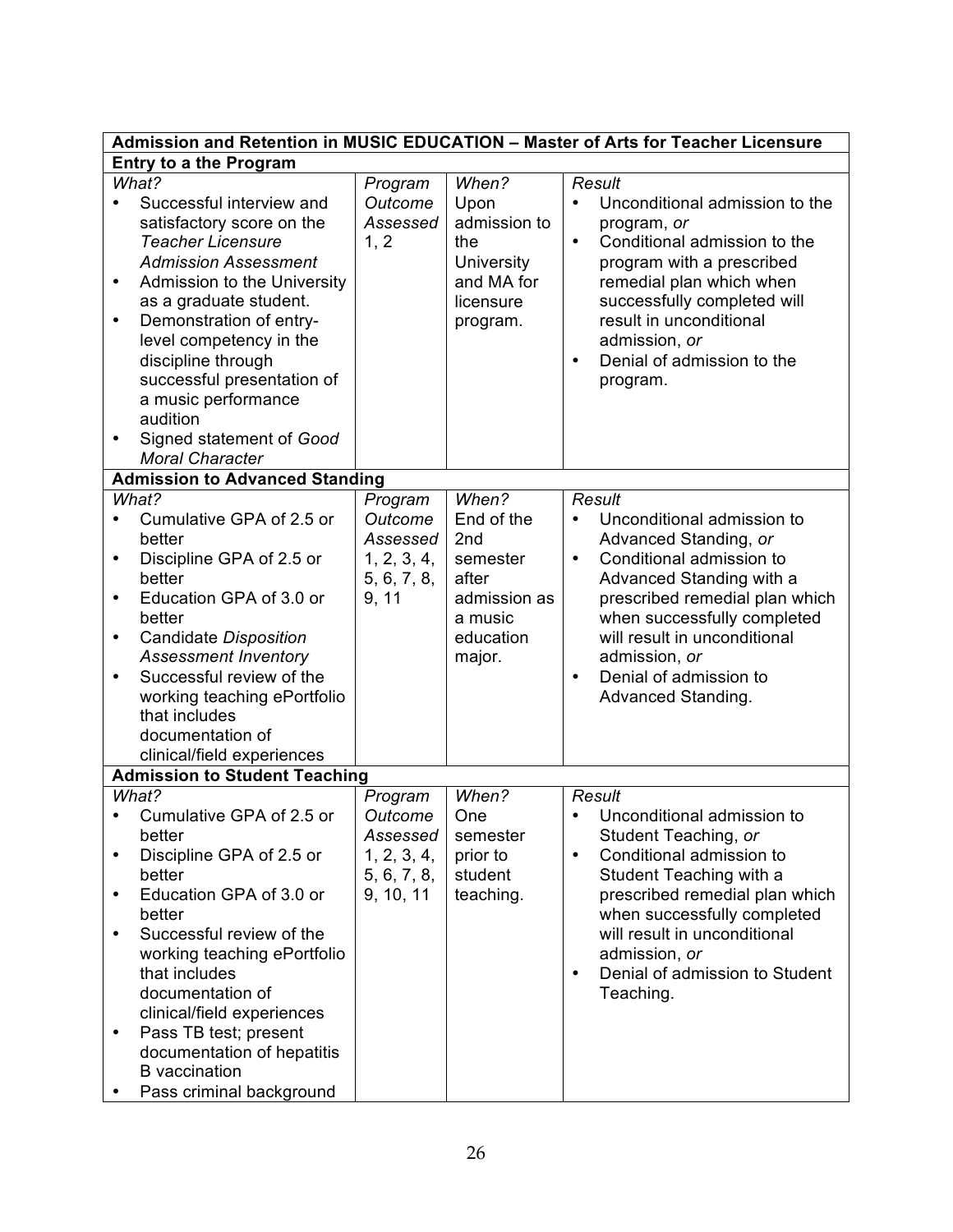| ٠<br>$\bullet$ | checks (BCI & FBI)<br>Candidate Disposition<br><b>Assessment Inventory</b><br>Successful completion of<br>the Student Teaching<br><b>Interview</b><br><b>Recommendation for Initial Licensure</b> |                            |                              |                                                               |
|----------------|---------------------------------------------------------------------------------------------------------------------------------------------------------------------------------------------------|----------------------------|------------------------------|---------------------------------------------------------------|
|                | What?                                                                                                                                                                                             | Program                    | When?                        | <b>Result</b>                                                 |
|                | Cumulative GPA of 2.5 or<br>better                                                                                                                                                                | Outcome<br>Assessed        | At the<br>completion         | Recommendation for Ohio<br>teaching license, or               |
| ٠              | Discipline GPA of 2.5 or<br>better                                                                                                                                                                | 1, 2, 3, 4,<br>5, 6, 7, 8, | of all degree<br>and program | Remedial plan which when<br>٠<br>successfully completed will  |
| $\bullet$      | Education GPA of 3.0 or<br>better                                                                                                                                                                 | 9, 10, 11,<br>12           | requirements<br>including    | result in recommendation for<br>Ohio teaching license, or     |
| ٠              | Completion of degree<br>requirements                                                                                                                                                              |                            | achievement<br>of passing    | Non-recommendation for Ohio<br>$\bullet$<br>teaching license. |
| ٠              | Successful review of the<br>working teaching ePortfolio<br>that includes<br>documentation of student<br>teaching experiences                                                                      |                            | Praxis II<br>scores          |                                                               |
| $\bullet$      | Candidate Disposition<br><b>Assessment Inventory</b>                                                                                                                                              |                            |                              |                                                               |
| $\bullet$      | Achievement of state<br>mandated scores on<br>Praxis II exams                                                                                                                                     |                            |                              |                                                               |
| ٠              | Completion of student<br>teaching with a grade of B<br>or better                                                                                                                                  |                            |                              |                                                               |
| ٠              | Completion of Case<br><b>Teacher Licensure Exit</b><br><b>Interview and Survey</b>                                                                                                                |                            |                              |                                                               |

# **M.A.L. Comprehensive Oral Examination**

Students enrolled in the M.A. in Music Education for Teacher Licensure program must complete a comprehensive oral exam. *The exam is to be finished no later than week 10 of the final semester of coursework* and can be completed as early as the semester before student teaching.

The exam process is as follows:

- 1. Students will develop two topics for investigation and submit them to their advisor in the form of a research "statement of the problem" with accompanying questions to be investigated. A brief, representative list of references must be included for each topic. The topics may be related to, but not exactly the same as, any paper written for a class. Topics should be selected from the following:
	- Topic 1: Philosophy, Curriculum, and/or Music Cognition and Learning
	- Topic 2: Music Materials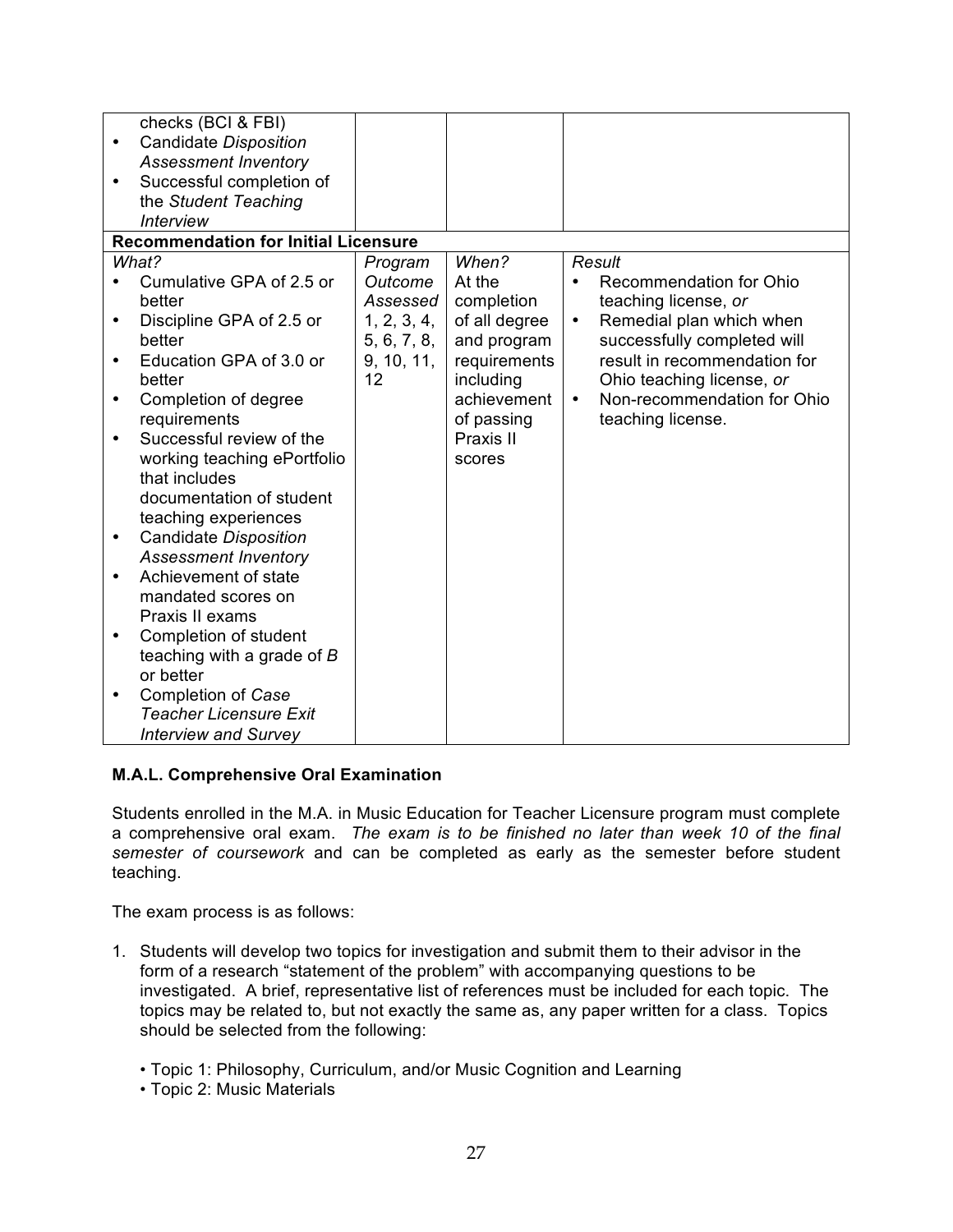Students should work with their advisor in preparing the topic papers/questions. Once the advisor endorses the topics, they will be forwarded to the entire music education faculty for approval:

- 2. After the topics are approved, review the relevant research and best practice literature, taking notes. Next, organize your notes and developed a detailed outline for a presentation on each topic that will last approximately 15 minutes per topic. Create the presentations using visual/aural aids (e.g., PowerPoint, Keynote, recordings, etc.). The presentations should be examples of your best teaching ability and take the form of an engaging professional conference style of presentation. A handout for faculty should be created for each topic. APA style, with complete citations and a reference list, should be utilized and included in the handout. The presentation should be a reflection of your ability to review literature and present it in a scholarly manner. The format of the presentation on Topic 1 should follow this basic outline:
	- a. Define and clarify the problem/question.
	- b. Summarize previous investigations/articles in order to inform the reader of the current state of research (i.e., review the literature).
	- c. Identify relations, contradictions, gaps, inconsistencies and/or implications found in the literature.
	- d. Suggest the next step or steps in solving the problem, *and* provide an example of an application to a specific teaching situation.

For the Musical Materials topic, students will submit a brief analysis (including a diagram or flowchart of the piece), along with Teacher and Student Guides designed for a comprehensive unit on the piece. Students should consult Battisti and Garafalo's (1990) *Guide to Score Study for the Wind Band* as a model for analysis and diagramming a piece, and for an example of the Teacher and Student Guides. Bring at least one copy of the score to your musical materials composition to your exam.

Here is an example of a musical materials topic/question:

*Prepare a detailed, flow chart analysis of "An American Elegy" by Frank Ticheli. Provide biographical information for Ticheli, a list of his major works, and any other pertinent cultural and/or historical background related to the piece. Discuss how one would prepare a high school band for a performance of this composition. Which of the national standards might be addressed through this repertoire, and how could a conductor go about addressing them?*

Adapt this to your specific piece and performance group application, putting the information and materials in the form of Teacher and Student Guides for teaching the composition.

- 3. Schedule an exam time through your advisor for *no later than week 10 of the final semester of coursework*. Possible outcomes of the oral exam are:
	- Pass
	- Needs revision (e.g., revise and re-present one or more of your topics)
	- Fail

The outcome of "Fail" ends the student's pursuit of the M.A.L. degree at Case Western Reserve University. Failure to schedule the exam by the due date delineated above also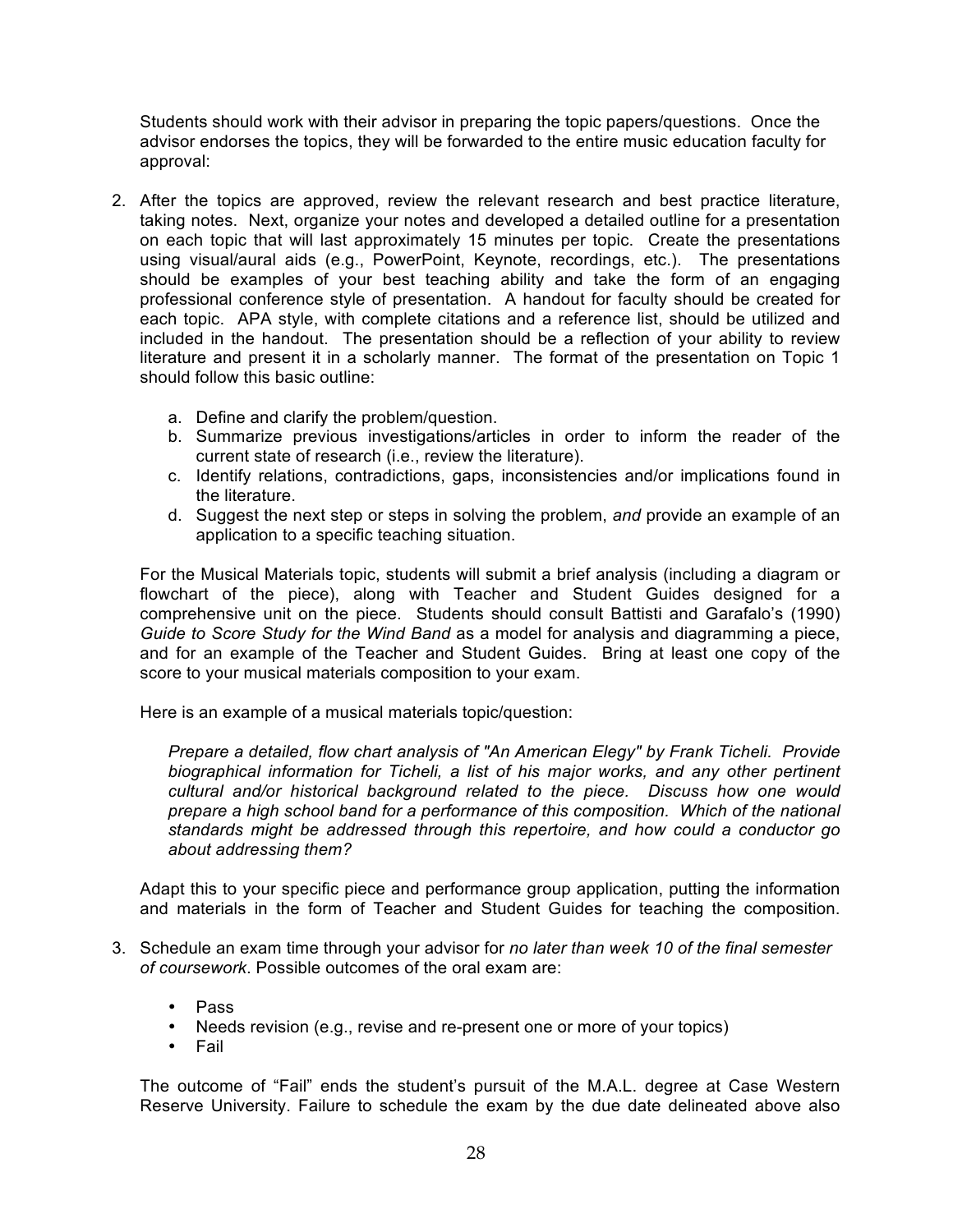ends the student's pursuit of the M.A.L. degree at CWRU. Petitions for extensions must be filed by that same due date, but only extreme circumstances would influence the faculty to grant such an extension.

## **Master of Arts in Music Education**

This program is for those people with an undergraduate degree in Music Education, teaching certificate/license, and at least one-year of teaching experience, who wishes to pursue further academic study as a means to develop professionally. Coursework combines the study of philosophical, research-based, and theoretical positions of teaching and learning music with pragmatic approaches to improving music learning. Every effort is made to plan a program based on individual students' needs and interests while maintaining standards of musical and scholarly excellence. M.A. students may take 300-level classes, if approved by the music education faculty, provided that they have *at least* 18 credits of 400-level courses. The M.A. in music education has two options for a final project: (a) thesis, and (b) comprehensive written examination and oral defense.

| Case Western Reserve University ~ Music Education Program<br>Master of Arts (Thesis Option - Masters Plan A)                                                                        |                                                     |                     |  |  |  |  |
|-------------------------------------------------------------------------------------------------------------------------------------------------------------------------------------|-----------------------------------------------------|---------------------|--|--|--|--|
| <b>Graduate Music Education Core (15 hours)</b>                                                                                                                                     |                                                     |                     |  |  |  |  |
| <b>Course Number</b>                                                                                                                                                                | <b>Course Name</b>                                  | <b>Credit Hours</b> |  |  |  |  |
| <b>MUED 441</b>                                                                                                                                                                     | <b>Philosophical Foundations of Music Education</b> | 3                   |  |  |  |  |
| <b>MUED 442</b>                                                                                                                                                                     | <b>Curriculum and Assessment in Music Education</b> | 3                   |  |  |  |  |
| <b>MUED 443</b>                                                                                                                                                                     | Music Cognition and Learning                        | 3                   |  |  |  |  |
| <b>MUED 444</b>                                                                                                                                                                     | <b>Research in Music Education</b>                  | 3                   |  |  |  |  |
| <b>MUED 445</b>                                                                                                                                                                     | <b>Advanced Research in Music Education</b>         | 3                   |  |  |  |  |
|                                                                                                                                                                                     |                                                     |                     |  |  |  |  |
| <b>Graduate Music Core (9 hours)</b>                                                                                                                                                |                                                     |                     |  |  |  |  |
| <b>Course Number</b>                                                                                                                                                                | <b>Course Name</b>                                  | <b>Credit Hours</b> |  |  |  |  |
| <b>MUTH 422</b>                                                                                                                                                                     | <b>Music Theory for Educators</b>                   |                     |  |  |  |  |
| <b>MUHI 430</b>                                                                                                                                                                     | <b>Music History for Educators</b>                  | 3                   |  |  |  |  |
| Music Electives – Courses in music theory, music history and/or applied music suited to the<br>student's interests and needs and approved by the music education faculty (3 hours). |                                                     |                     |  |  |  |  |
| MU                                                                                                                                                                                  |                                                     |                     |  |  |  |  |
|                                                                                                                                                                                     |                                                     |                     |  |  |  |  |
| Thesis (6 hours)                                                                                                                                                                    |                                                     |                     |  |  |  |  |
| <b>Course Number</b>                                                                                                                                                                | <b>Course Name</b>                                  |                     |  |  |  |  |
| <b>MUED 651</b>                                                                                                                                                                     | <b>Thesis</b>                                       | 6                   |  |  |  |  |
| Successful oral defense of the thesis (Masters Plan A)                                                                                                                              |                                                     |                     |  |  |  |  |
|                                                                                                                                                                                     |                                                     |                     |  |  |  |  |
| <b>TOTAL</b><br>30                                                                                                                                                                  |                                                     |                     |  |  |  |  |

In the M.A. thesis option, students conduct research, writing a thesis, and then orally defend the thesis document to the music education faculty. Students should contact their advisor for further details of the thesis process.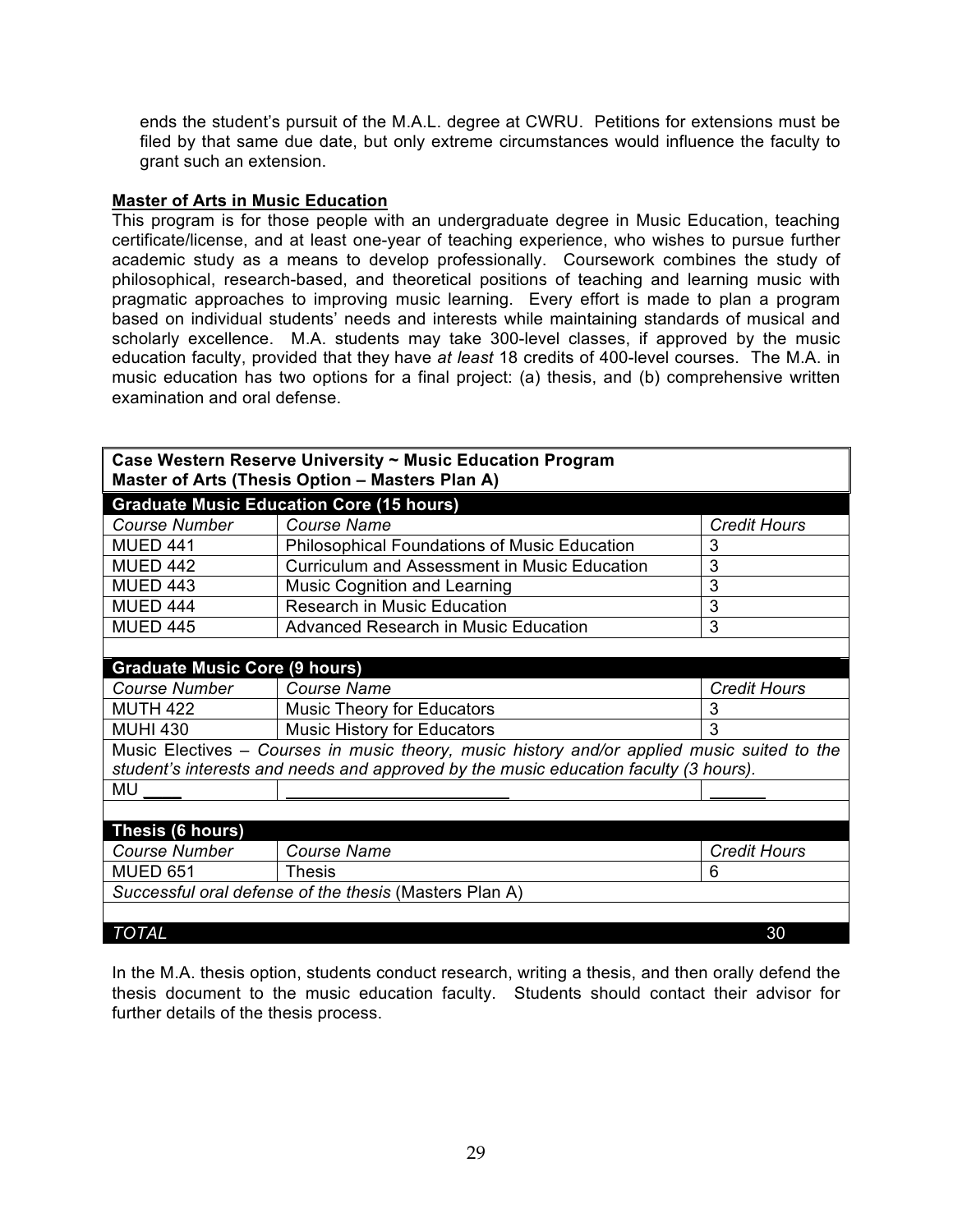| Case Western Reserve University ~ Music Education Program<br>Master of Arts (Comprehensive Exam Option - Plan B) |                                                                                                       |                     |  |  |  |  |
|------------------------------------------------------------------------------------------------------------------|-------------------------------------------------------------------------------------------------------|---------------------|--|--|--|--|
| <b>Graduate Music Education Core (12 hours)</b>                                                                  |                                                                                                       |                     |  |  |  |  |
| Course Number                                                                                                    | Course Name                                                                                           | <b>Credit Hours</b> |  |  |  |  |
| <b>MUED 441</b>                                                                                                  | <b>Philosophical Foundations of Music Education</b>                                                   |                     |  |  |  |  |
| <b>MUED 442</b>                                                                                                  | <b>Curriculum and Assessment in Music Education</b>                                                   | 3                   |  |  |  |  |
| <b>MUED 443</b>                                                                                                  | <b>Music Cognition and Learning</b>                                                                   | $\overline{3}$      |  |  |  |  |
| <b>MUED 444</b>                                                                                                  | <b>Research in Music Education</b>                                                                    | 3                   |  |  |  |  |
|                                                                                                                  |                                                                                                       |                     |  |  |  |  |
| <b>Graduate Music Core (9-12 hours)</b>                                                                          |                                                                                                       |                     |  |  |  |  |
| <b>Course Number</b>                                                                                             | <b>Course Name</b>                                                                                    | <b>Credit Hours</b> |  |  |  |  |
| <b>MUTH 422</b>                                                                                                  | <b>Music Theory for Educators</b>                                                                     | 3                   |  |  |  |  |
| <b>MUHI 430</b>                                                                                                  | Music History for Educators                                                                           | 3                   |  |  |  |  |
|                                                                                                                  | Music Electives - Courses in music theory, music history and/or applied music suited to the           |                     |  |  |  |  |
|                                                                                                                  | student's interests and needs and approved by the music education faculty (3-6 hours).                |                     |  |  |  |  |
| MU                                                                                                               |                                                                                                       |                     |  |  |  |  |
| MU                                                                                                               |                                                                                                       |                     |  |  |  |  |
|                                                                                                                  |                                                                                                       |                     |  |  |  |  |
|                                                                                                                  | Electives (6-9 hours): Music education courses, seminars, and independent studies, and/or             |                     |  |  |  |  |
|                                                                                                                  | studies in a related field outside of music education (up to 6 credit hours), suited to the student's |                     |  |  |  |  |
|                                                                                                                  | interests and needs and approved by the music education faculty.                                      |                     |  |  |  |  |
| <b>Course Number</b>                                                                                             | Course Name                                                                                           | <b>Credit Hours</b> |  |  |  |  |
|                                                                                                                  |                                                                                                       |                     |  |  |  |  |
|                                                                                                                  |                                                                                                       |                     |  |  |  |  |
|                                                                                                                  |                                                                                                       |                     |  |  |  |  |
|                                                                                                                  |                                                                                                       |                     |  |  |  |  |
| <b>Comprehensive Exams</b>                                                                                       |                                                                                                       |                     |  |  |  |  |
| Successful completion of the comprehensive written and oral exams (Masters Plan B).                              |                                                                                                       |                     |  |  |  |  |
|                                                                                                                  |                                                                                                       |                     |  |  |  |  |
| <b>TOTAL</b>                                                                                                     |                                                                                                       | 30                  |  |  |  |  |
|                                                                                                                  |                                                                                                       |                     |  |  |  |  |

# **M.A. Comprehensive Written Examination and Oral Defense**

Students electing the Comprehensive Exam Option for the M.A. in Music Education must participate in a written exam and oral defense. *This process is to be completed no later than week 10 of the final semester of coursework*.

The exam process is as follows:

1. Students will contact their advisor *no later than the end of the fifth week of the semester* to schedule an examination time that will cover their understanding of research in music education. During this examination, students will be provided with articles from research journals and asked to identify, interpret, and clearly communicate the following of each study: (a) purpose/research questions, (b) review of literature, (c) methodology, (d) data analysis, (e) results, and (f) discussion. Students will critique each study and discuss possible applications to Music Education.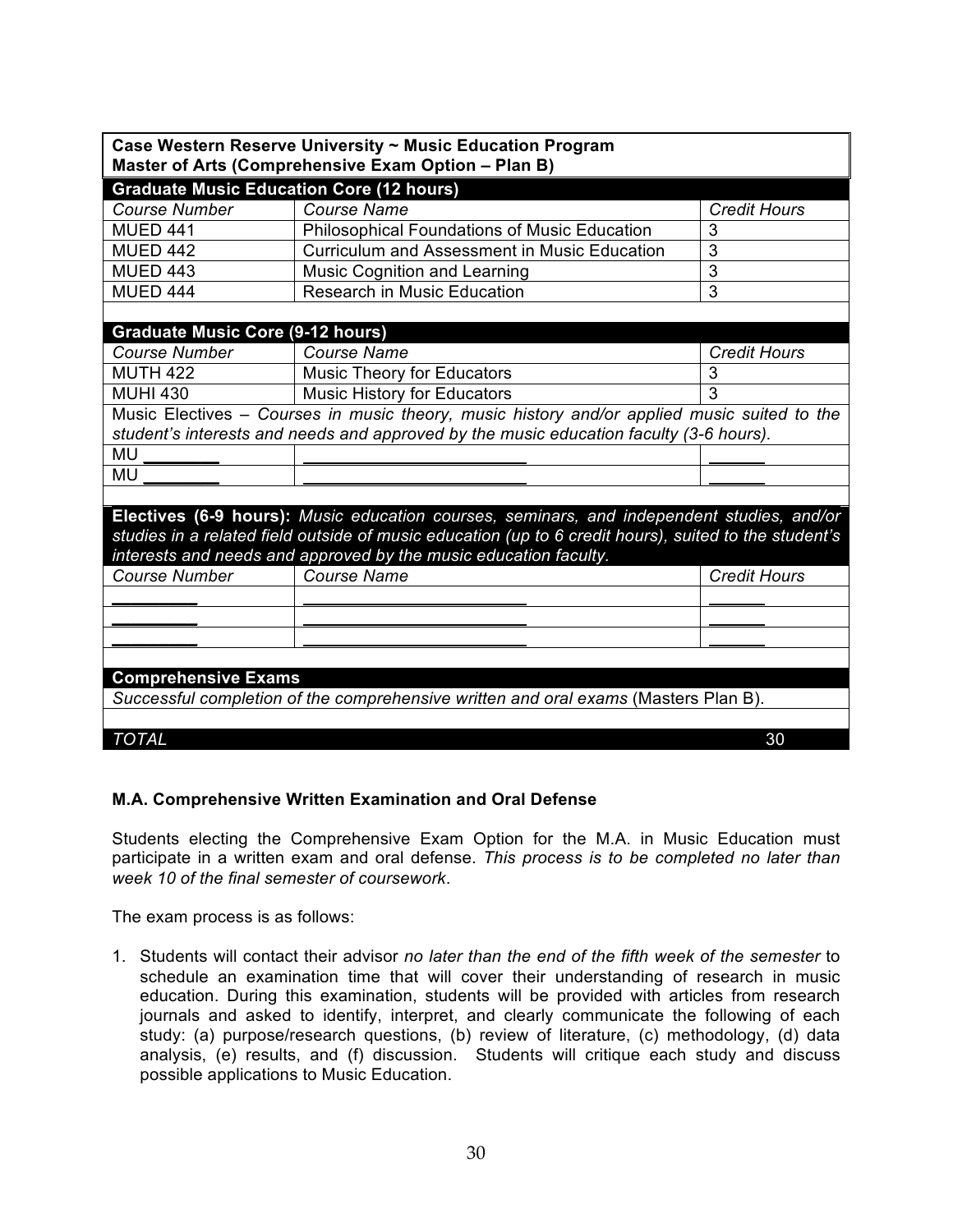- 2. Students will develop two topics for investigation and submit them to their advisor in the form of a research "statement of the problem" with accompanying questions to be investigated. A brief, representative list of references must be included for each topic. The topics may be related to, but not exactly the same as, any paper written for a class. Topics should be selected from the following:
	- Topic 1: Philosophy, Curriculum, and/or Music Cognition and Learning
	- Topic 2: Music Materials

Students should work with their advisor in preparing the topic papers/questions. Once the advisor endorses the topics, they will be forwarded to the entire music education faculty for their approval.

- 3. Once the topics are approved, write an eight to twelve page paper (excluding the title page and reference pages) on each. APA style, with complete citations and a reference list, must be utilized. These papers are to be representative of a student's ability to review literature and write in a scholarly manner. The format of the paper on Topic 1 should follow this basic outline:
	- Define and clarify the problem/question.
	- Summarize previous investigations/articles in order to inform the reader of the current state of research (i.e., review the literature).
	- Identify relations, contradictions, gaps, inconsistencies and/or implications found in the literature.
	- Suggest the next step or steps in solving the problem, *and* provide an example of an application to a specific teaching situation.

For the Musical Materials topic, students will submit a brief analysis (including a diagram or flowchart of the piece), along with Teacher and Student Guides designed for a comprehensive unit on the piece. Students should consult Battisti and Garafalo's (1990) *Guide to Score Study for the Wind Band* as a model for analysis and diagramming a piece, and for an example of the Teacher and Student Guides.

Here is an example of a musical materials topic/question:

*Prepare a detailed, flow chart analysis of "An American Elegy" by Frank Ticheli. Provide biographical information for Ticheli, a list of his major works, and any other pertinent cultural and/or historical background related to the piece. Discuss how one would prepare a high school band for a performance of this composition. Which of the national standards might be addressed through this repertoire, and how could a conductor go about addressing them?*

Adapt this to your specific piece and performance group application, putting the information and materials in the form of Teacher and Student Guides for teaching the composition.

4. Submit copies of the completed papers and the score you utilized for your musical materials question to each member of the music education faculty *no later than week 10 of the semester*.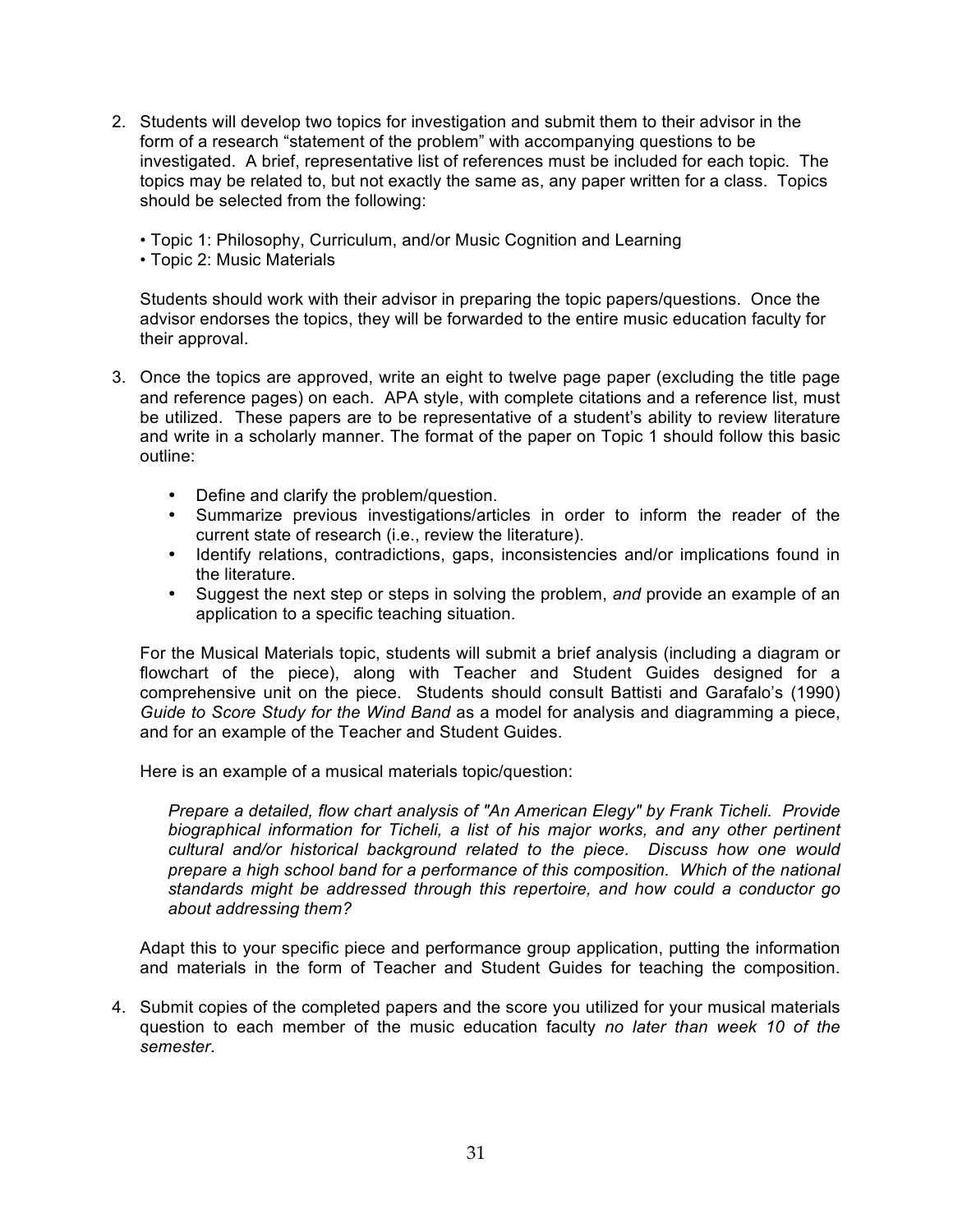Once the faculty determines the papers are "defensible," an oral defense will be scheduled before the end of the semester. Possible outcomes of the oral defense are:

- Pass
- Needs revision (e.g., rewrite one or more of the answers)
- Fail

The outcome of "Fail" ends the student's pursuit of the M.A. degree at Case Western Reserve University. Failure to submit written questions by the date delineated above also ends the student's pursuit of the M.A. degree at CWRU. Petitions for extensions must be filed by that same due date, but only extreme circumstances would influence the faculty to grant such an extension.

## **PhD in Music Education**

The doctoral program in music education is for those persons who wish to teach at the college level or obtain positions of leadership in the schools. Students admitted to this program will have a previous degree in music education, hold a valid teaching license/certificate, and have at least three years of teaching experience in schools. A core of studies centered on philosophy and research is supplemented by coursework in music and related fields. The focus of the program is on encouraging each doctoral student to develop to his or her fullest capacity through individual research projects and independent studies with music education faculty. Every effort is made to plan a program based on individual students' needs and interests while maintaining standards of musical and scholarly excellence.

| Case Western Reserve University ~ Music Education Program<br><b>PhD Curriculum</b>                   |                                                     |                     |  |  |  |
|------------------------------------------------------------------------------------------------------|-----------------------------------------------------|---------------------|--|--|--|
| <b>Graduate Music Education Core (15 hours)</b>                                                      |                                                     |                     |  |  |  |
| <b>Course Number</b>                                                                                 | <b>Course Name</b>                                  | <b>Credit Hours</b> |  |  |  |
| <b>MUED 441</b>                                                                                      | <b>Philosophical Foundations of Music Education</b> | 3                   |  |  |  |
| <b>MUED 442</b>                                                                                      | <b>Curriculum and Assessment in Music Education</b> |                     |  |  |  |
| <b>MUED 443</b>                                                                                      | <b>Music Cognition and Learning</b>                 | 3                   |  |  |  |
| <b>MUED 444</b>                                                                                      | <b>Research in Music Education</b>                  | 3                   |  |  |  |
| <b>MUED 445</b>                                                                                      | <b>Advanced Research in Music Education</b>         | 3                   |  |  |  |
|                                                                                                      |                                                     |                     |  |  |  |
| <b>Graduate Music Core (9-12 hours)</b>                                                              |                                                     |                     |  |  |  |
| <b>Course Number</b>                                                                                 | <b>Course Name</b>                                  |                     |  |  |  |
| <b>MUTH 422</b>                                                                                      | <b>Music Theory for Educators</b>                   | 3                   |  |  |  |
| <b>MUHI 430</b>                                                                                      | <b>Music History for Educators</b>                  |                     |  |  |  |
| Music Electives - Courses in music theory, music history and/or applied music suited to the          |                                                     |                     |  |  |  |
| student's interests and needs and approved by the music education faculty (3 hours).                 |                                                     |                     |  |  |  |
| MU                                                                                                   |                                                     |                     |  |  |  |
| MU                                                                                                   |                                                     |                     |  |  |  |
|                                                                                                      |                                                     |                     |  |  |  |
| <b>Outside Cognate (6 hours)</b> – Study in a related field outside of music education suited to the |                                                     |                     |  |  |  |
| student's interests and needs and approved by the music education faculty.                           |                                                     |                     |  |  |  |
| <b>Course Name</b><br><b>Course Number</b>                                                           |                                                     | <b>Credit Hours</b> |  |  |  |
|                                                                                                      |                                                     |                     |  |  |  |
|                                                                                                      |                                                     |                     |  |  |  |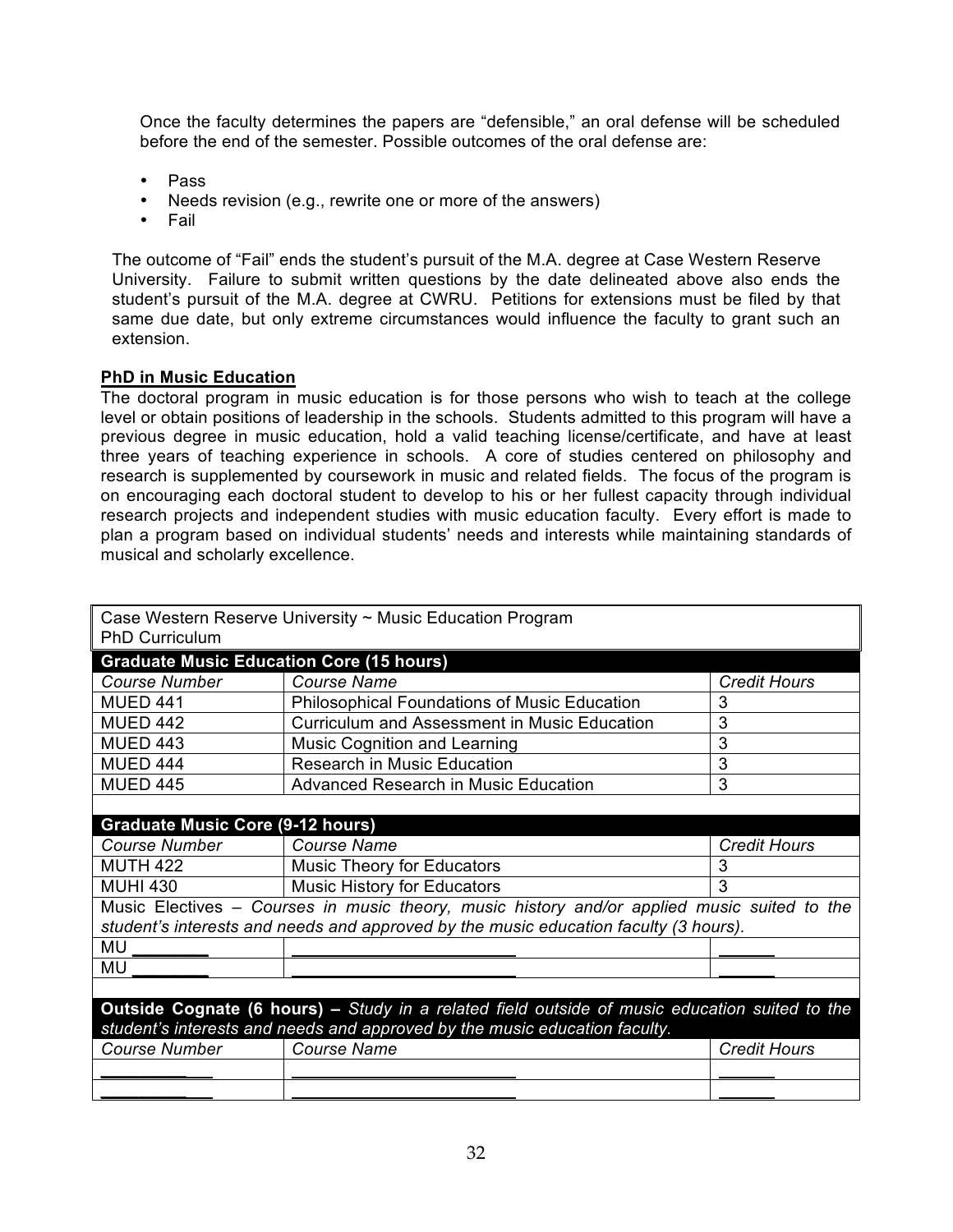| Music Education Electives (9-12 hours) – Music education courses, seminars, and independent<br>studies suited to the student's interests and needs and approved by the music education faculty. |                     |                     |  |  |
|-------------------------------------------------------------------------------------------------------------------------------------------------------------------------------------------------|---------------------|---------------------|--|--|
| <b>Course Name</b><br><b>Course Number</b>                                                                                                                                                      |                     | <b>Credit Hours</b> |  |  |
|                                                                                                                                                                                                 |                     |                     |  |  |
|                                                                                                                                                                                                 |                     |                     |  |  |
|                                                                                                                                                                                                 |                     |                     |  |  |
|                                                                                                                                                                                                 |                     |                     |  |  |
|                                                                                                                                                                                                 |                     |                     |  |  |
| <b>Qualifying Exams</b>                                                                                                                                                                         |                     |                     |  |  |
| Successful completion of the written and oral qualifying exams. This must be completed before<br>work on the dissertation can commence.                                                         |                     |                     |  |  |
|                                                                                                                                                                                                 |                     |                     |  |  |
| <b>Dissertation (18 hours)</b>                                                                                                                                                                  |                     |                     |  |  |
| <b>Course Number</b><br><b>Course Name</b>                                                                                                                                                      |                     | <b>Credit Hours</b> |  |  |
| <b>MUED 701</b>                                                                                                                                                                                 | <b>Dissertation</b> | 18                  |  |  |
|                                                                                                                                                                                                 |                     |                     |  |  |
| Successful oral defense of the dissertation                                                                                                                                                     |                     |                     |  |  |
|                                                                                                                                                                                                 |                     |                     |  |  |
| TOTAL                                                                                                                                                                                           |                     | 60                  |  |  |

## **Ph.D. Qualifying Examinations and Advancement to Candidacy**

Ph.D. students in the Music Education Program have up to 4 years from their first semester of enrollment to finish their required coursework, and one additional semester to complete their qualifying exams and achieve candidacy. Candidacy is granted when students pass their qualifying examinations. Once candidacy is granted, students may enroll in MUED 701 and begin work on a dissertation proposal. The qualifying exam will consist of five parts: (a) examination of understanding of research in music education, (b) a written paper on a topic related to music education philosophy, curriculum, and/or music cognition and learning, (c) a musical materials project, (d) a dissertation prospectus, and (e) and an oral defense of a-d. All five parts of the exam need to be completed within a single semester.

- 1. Students will contact their advisor *no later than the end of the fifth week of the semester* to schedule an examination time that will cover their understanding of research in music education. During this examination, students will be provided with articles from research journals and asked to identify, interpret, and clearly communicate each study's (a) purpose/research questions, (b) review of literature, (c) methodology, (d) data analysis, (e) results, and (f) discussion. Students will critique each study and discuss possible applications to music education. In addition, students will be given one or more research "problems" and asked to design a study that would be a logical way to investigate the problem.
- 2. Students will develop two topics for investigation and submit them to their advisor in the form of a research "statement of the problem" with accompanying questions to be investigated. A brief, representative list of references must be included for each topic. The topics may be related to, but not exactly the same as, any paper written for a class. Topics should be selected from:
	- Topic 1: Philosophy, Curriculum, and/or Music Cognition and Learning
	- Topic 2: Music Materials

Students should work with their advisor in preparing the topic papers/questions. Once the advisor endorses the topics, they are given to the music education faculty for approval.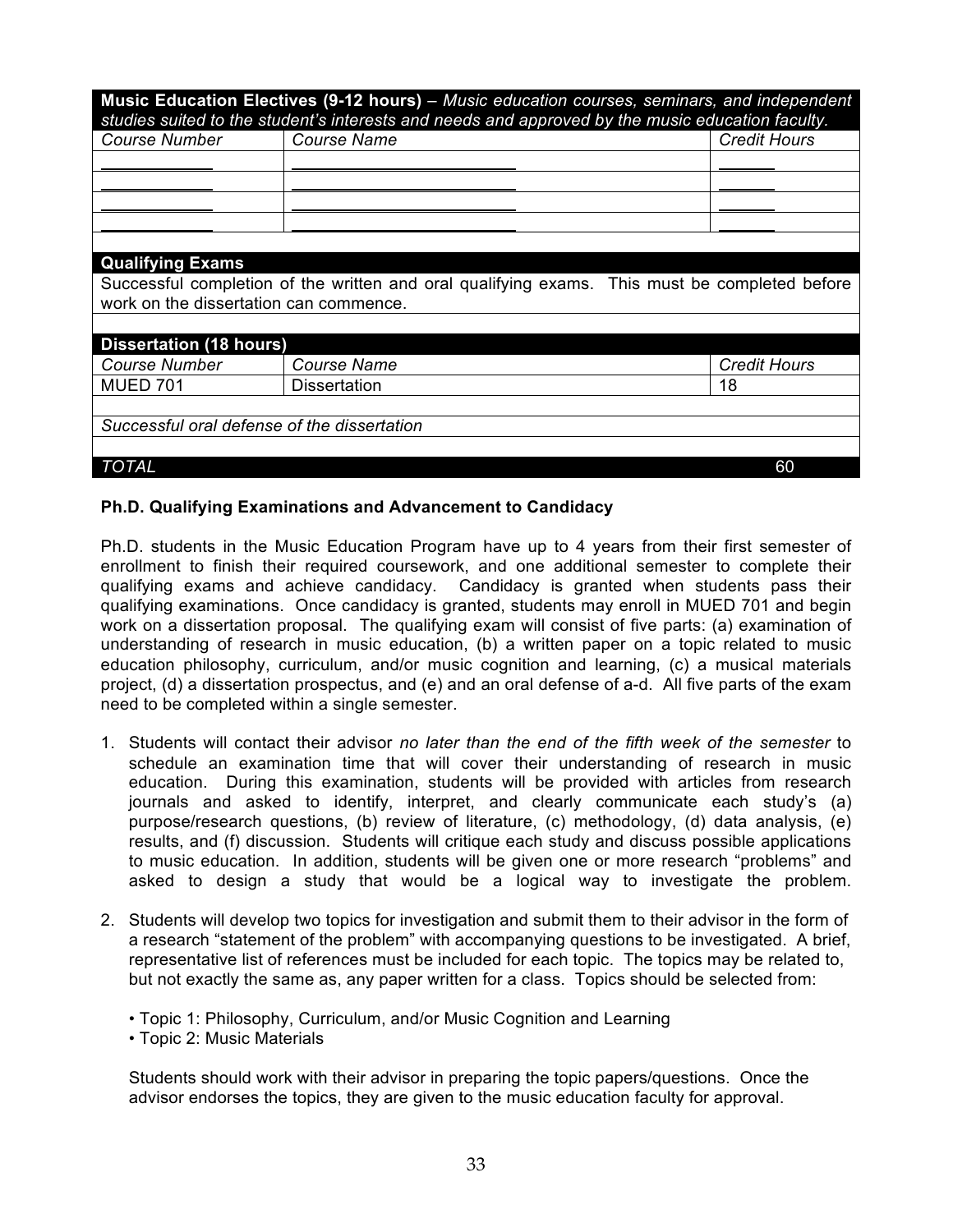- 3. Once the topics are approved, write an eight to twelve page paper (excluding the title page and reference pages) on each. APA style, with complete citations and a reference list, must be utilized. These papers are to be representative of a student's ability to review literature and write in a scholarly manner. The format of the paper on Topic 1 should follow this basic outline:
	- Define and clarify the problem/question.
	- Summarize previous investigations/articles in order to inform the reader of the current state of research (i.e., review the literature).
	- Identify relations, contradictions, gaps, inconsistencies and/or implications found in the literature.
	- Suggest the next step or steps in solving the problem, *and* provide an example of an application to a specific teaching situation.

For the Musical Materials topic, students will submit a brief analysis (including a diagram or flowchart of the piece), along with Teacher and Student Guides designed for a comprehensive unit on the piece. Students should consult Battisti and Garafalo's (1990) *Guide to Score Study for the Wind Band* as a model for analysis and diagramming a piece, and for an example of the Teacher and Student Guides.

Here is an example of a musical materials topic/question:

*Prepare a detailed, flow chart analysis of "An American Elegy" by Frank Ticheli. Provide biographical information for Ticheli, a list of his major works, and any other pertinent cultural and/or historical background related to the piece. Discuss how one would prepare a high school band for a performance of this composition. Which of the national standards might be addressed through this repertoire, and how could a conductor go about addressing them?*

Adapt this to your specific piece and performance group application, putting the information and materials in the form of Teacher and Student Guides for teaching the composition.

- 4. Submit copies of the completed papers and the score you utilized for your musical materials question to each member of the music education faculty *no later than week 10 of the semester*. At this time you will have two weeks to complete a dissertation prospectus. The dissertation prospectus is a paper of about 15-20 pages that provides (a) an introduction to the topic you anticipate studying, (b) rationale/need for the study, (c) purpose and research questions or hypotheses, (d) an abbreviated review of literature, (e) the methodology – sample, variables, design, procedures, instruments, data analysis procedures, etc., (f) initial list of references, and (g) an appendix of additional resources that might be utilized for the actual dissertation study (if applicable). See your advisor for further details regarding the format and expectations for the prospectus. The prospectus must be submitted *no later than week 12 of the semester.*
- 5. Once the faculty determines that the research exam, papers and prospectus are "defensible," an oral defense will be scheduled. Possible outcomes of the oral defense are:
	- Pass
	- Needs revision (e.g., rewrite one or more of the answers)
	- Fail

The outcome of "Fail" ends the student's pursuit of the Ph.D. degree at Case Western Reserve University. Failure to adhere to the timeline outlined above also ends the student's pursuit of the Ph.D. degree at CWRU. Petitions for extensions must be filed according to guidelines of the